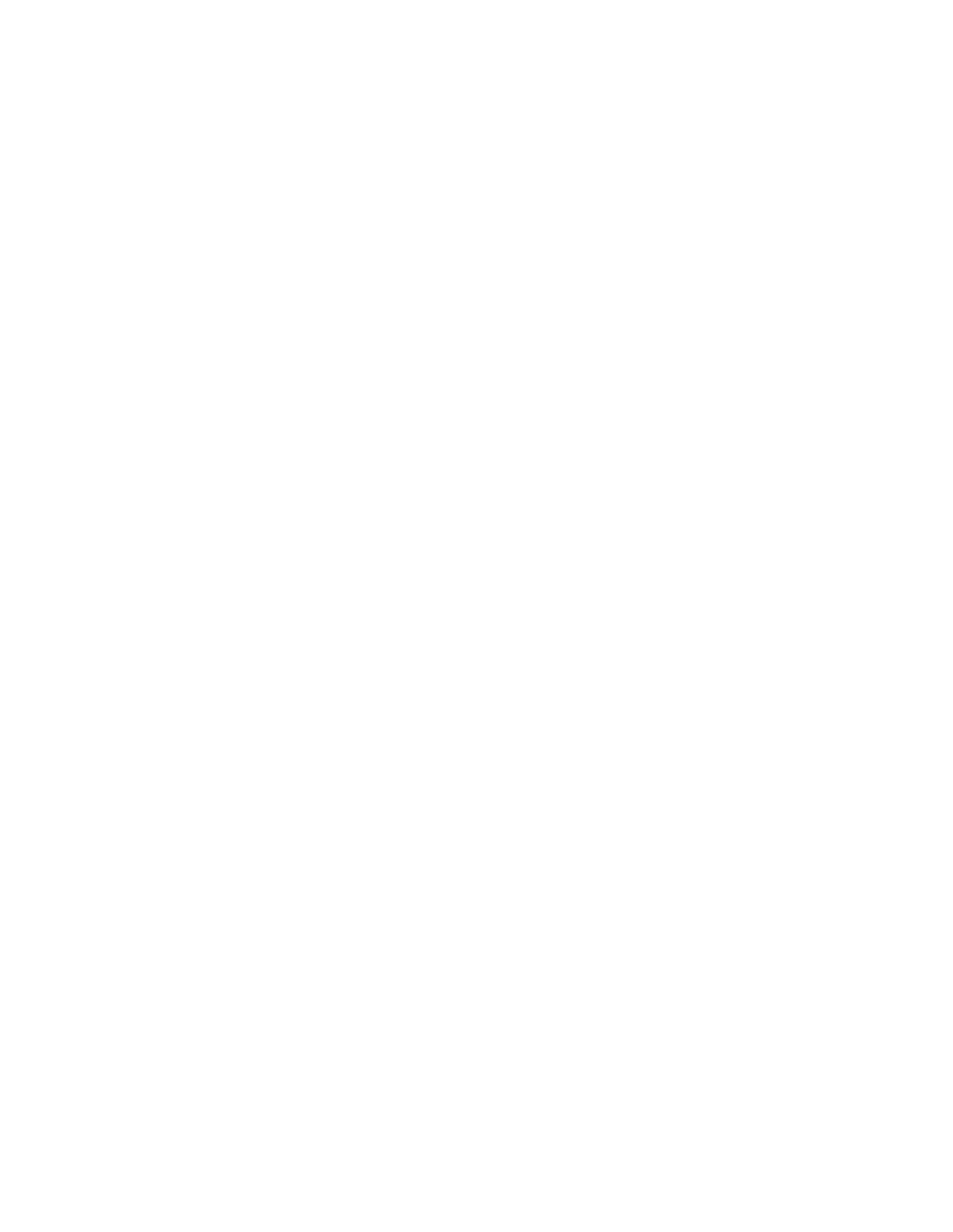November 2005

**Immigrants in Connecticut: Labor Market Experiences and Health Care Access** Randy Capps, Karina Fortuny, Allison Cook, Everett Henderson, and Steve Zuckerman

The Urban Institute

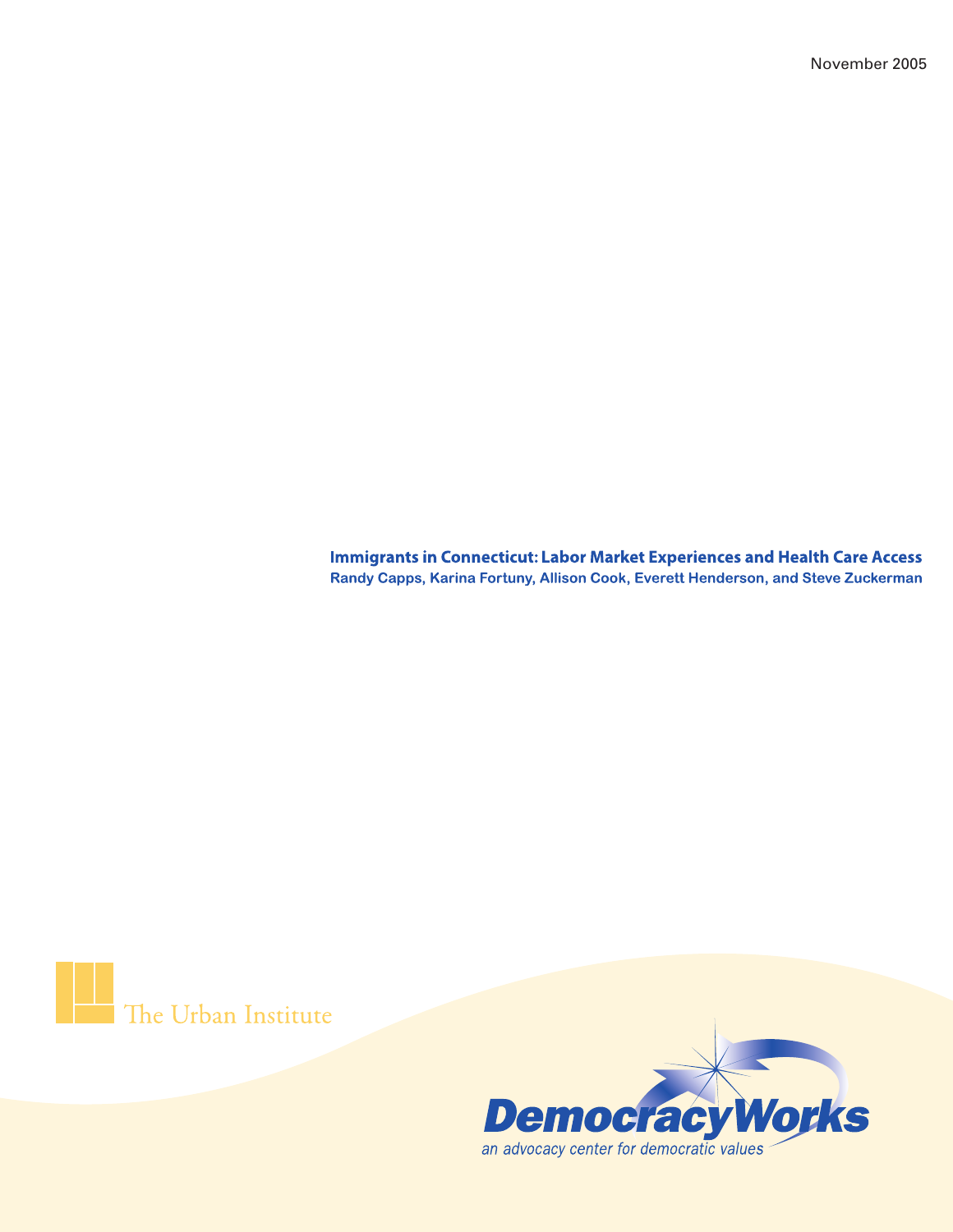This report was made possible by generous support from the Universal Health Care Foundation of Connecticut, Inc. Additional support was provided by Hartford Foundation for Public Giving, the Community Foundation for Greater New Haven, and the Annie E. Casey Foundation. The Urban Institute created this report as a subcontractor to DemocracyWorks in Hartford.

Cover design copyright Alberto Bonello, Influential Designs.

Copyright © 2005. The Urban Institute. All rights reserved. Except for short quotes, no part of this report may be reproduced or used in any form or by any means, electronic or mechanical, including photocopying, recording, or by information storage or retrieval system, without written permission from the Urban Institute.

The Urban Institute is a nonprofit, nonpartisan policy research and educational organization that examines the social, economic, and governance problems facing the nation. The views expressed are those of the authors and should not be attributed to the Urban Institute, its trustees, or its funders.

DemocracyWorks is a nonprofit, nonpartisan organization founded in 1999 and dedicated to making democracy work fairly, inclusively, and vibrantly in Connecticut and nationwide. DemocracyWorks' programs are grounded in its mission of enhancing democracy, with a focus on increasing civic engagement among communities of color, disenfranchised populations, immigrants, and young people.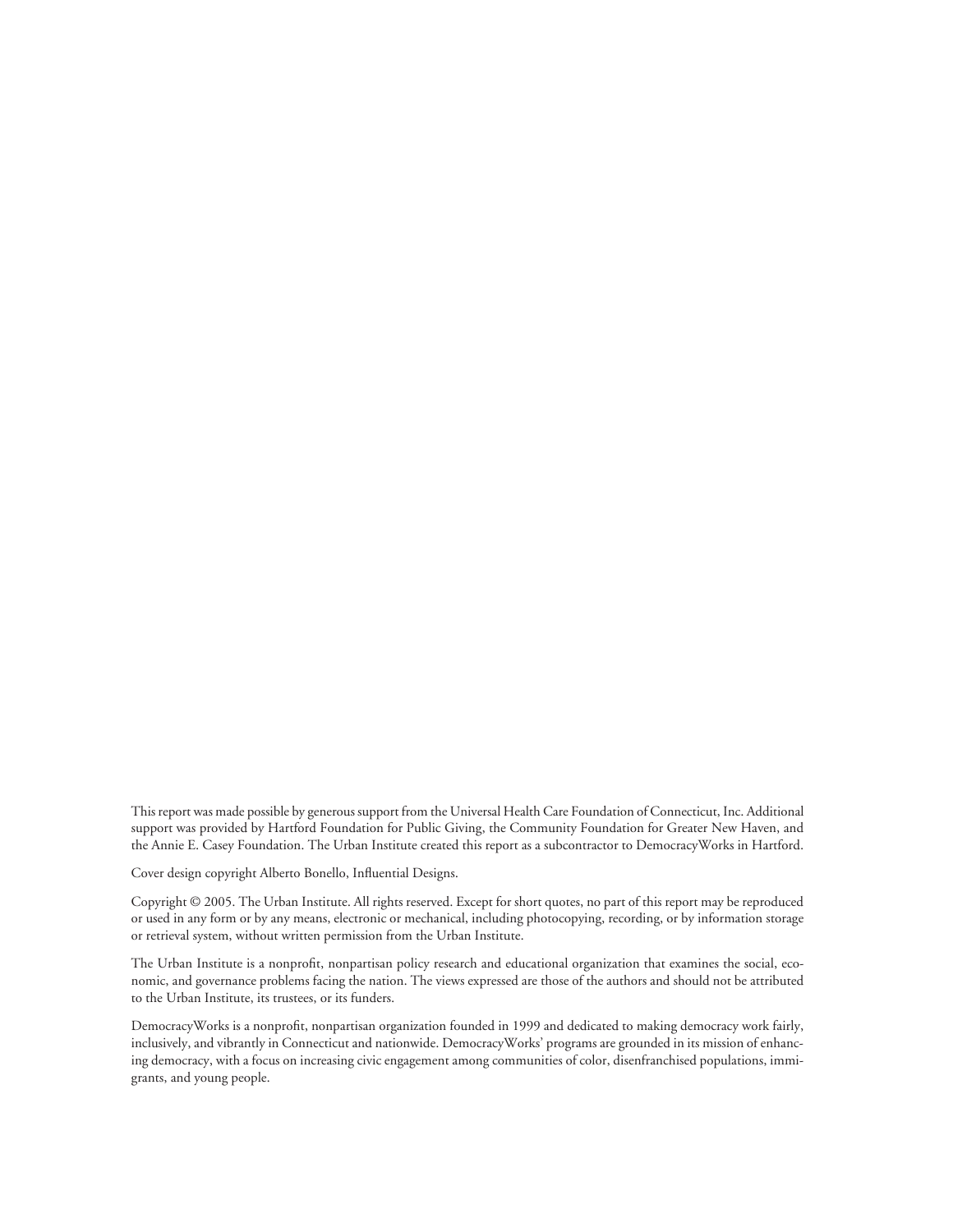## **CONTENTS**

#### THE DIVERSE ORIGINS AND CHARACTERISTICS

| Immigrants Are a Large Component of Connecticut's Population Growth 5          |  |
|--------------------------------------------------------------------------------|--|
|                                                                                |  |
|                                                                                |  |
|                                                                                |  |
|                                                                                |  |
|                                                                                |  |
| Latin American and Caribbean Immigrants Have the Highest Poverty Rates 10      |  |
| Median Family Income for Some Asian Immigrants Exceeds Income for Natives11    |  |
| Almost 30 Percent of Connecticut Immigrants Lack High School Degrees 13        |  |
| Over Half of Mexican and Central American Immigrants                           |  |
|                                                                                |  |
|                                                                                |  |
| Well-Educated Immigrants Are Increasing Much More Rapidly                      |  |
|                                                                                |  |
| Two-Thirds of Central American and Southeast Asian Immigrants                  |  |
|                                                                                |  |
|                                                                                |  |
|                                                                                |  |
| Immigrants Are Concentrated in Connecticut's Major Cities, New York Suburbs 17 |  |
|                                                                                |  |

| Immigrants Are a Relatively High Share of Connecticut's Low-Skilled Labor Force21 |  |
|-----------------------------------------------------------------------------------|--|
| Immigrants Are an Important Component of Current and Future Workforce Growth 21   |  |
| Immigrant Men Are as Likely as U.S.-Born Men to Work, but Immigrant Women         |  |
|                                                                                   |  |
|                                                                                   |  |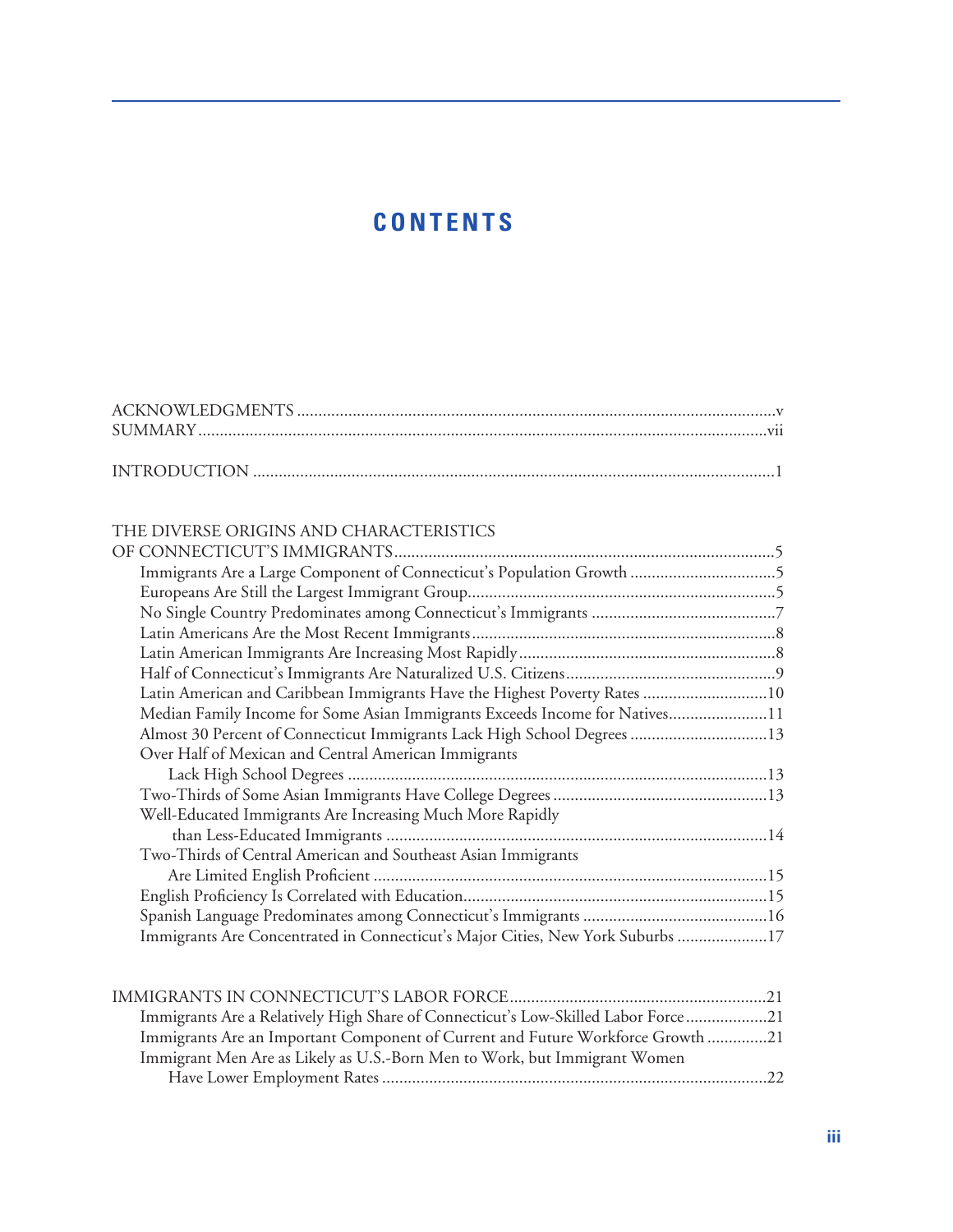|  | The Employment Rate for Undocumented Men Is High, |  |
|--|---------------------------------------------------|--|
|  |                                                   |  |

| The Median Hourly Wage of Some Asian Immigrants Exceeds the Wage for Natives 24    |  |
|------------------------------------------------------------------------------------|--|
|                                                                                    |  |
| Half of Immigrant and Native Workers without High School Degrees Earn Low Wages 26 |  |
|                                                                                    |  |
|                                                                                    |  |
| Manufacturing, Health Care, Retail Trade, and Construction Employ                  |  |
|                                                                                    |  |
| The Number of Immigrant Workers Is Growing Rapidly in Most Industries30            |  |
|                                                                                    |  |
| Professional and Scientific Workers Are Paid the Most, Accommodation               |  |
|                                                                                    |  |
| Professional and Scientific Workers Are the Best-Educated,                         |  |
|                                                                                    |  |
|                                                                                    |  |

#### HEALTH INSURANCE COVERAGE AND HEALTH CARE

| Hispanic Children with Noncitizen Parents Are the Most Likely                  |  |
|--------------------------------------------------------------------------------|--|
|                                                                                |  |
| HUSKY Increased Coverage of Immigrant Parents and Their Children               |  |
|                                                                                |  |
| Focus Group Participants Report Multiple Barriers to HUSKY                     |  |
|                                                                                |  |
|                                                                                |  |
| Language, Culture, and Other Factors Also Affect Immigrants' Access to Care 41 |  |
|                                                                                |  |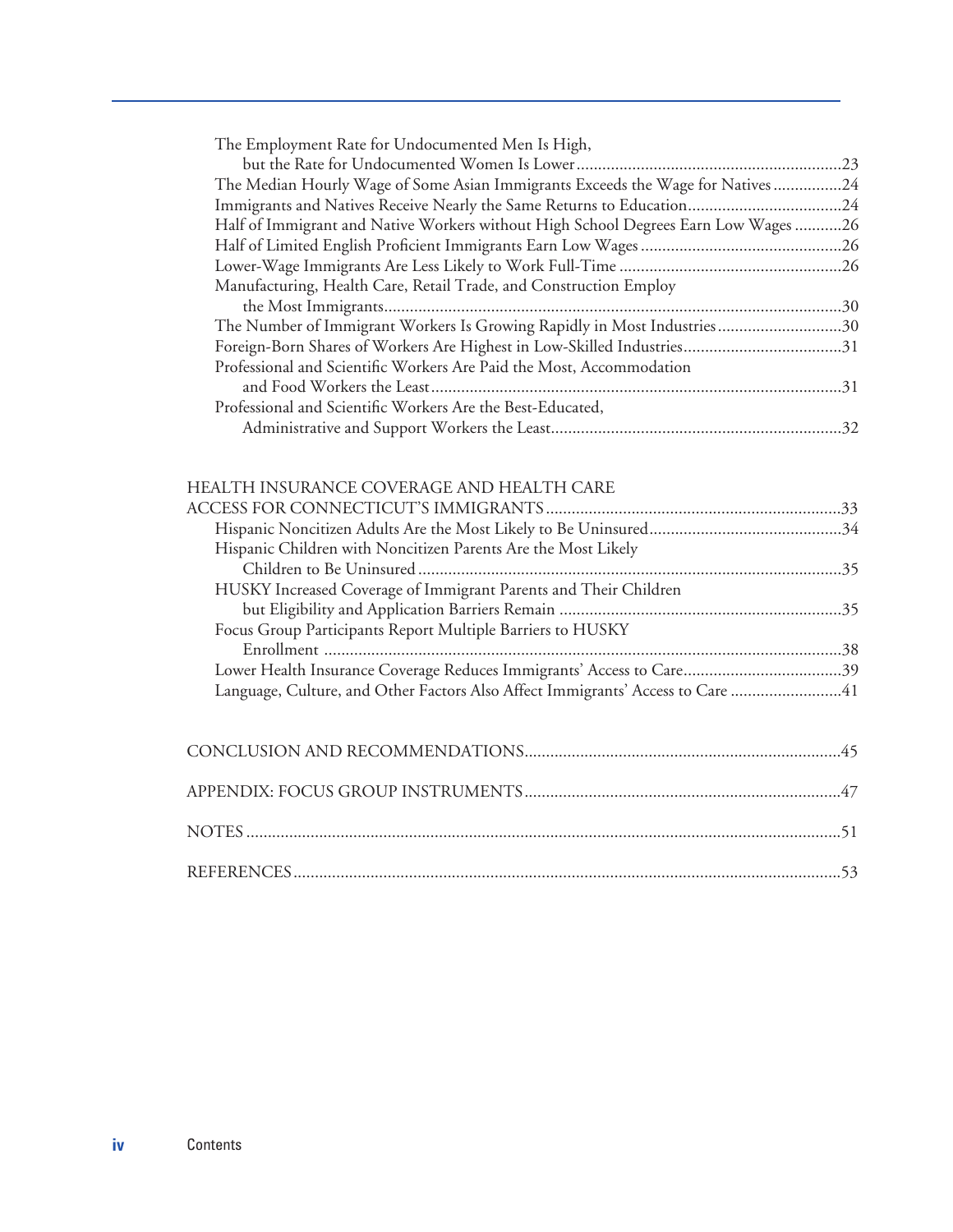#### **ACKNOWLEDGMENTS**

The authors would like to acknowledge Joyce Hamilton Henry, Executive Director of DemocracyWorks in Hartford, and Michael Fix, Vice President of Migration Policy Institute in Washington, D.C., for their guidance and inspiration in setting up this project. Joyce Hamilton Henry and Betsy Pigeon at DemocracyWorks helped direct and guide this project to completion. Doug Hall and Mary Alice Lee of Connecticut Voices for Children advised the project and extensively reviewed report drafts.

Janier Caban Hernandez with Greater Hartford Legal Aid was instrumental to the success of this project. He facilitated the Spanish-language focus groups in Hartford, Danbury, and New Haven. His great organizational abilities, expert facilitation skills, and sense of humor helped put focus group participants at ease and led to in-depth and informative conversations.

The authors must also thank several different organizations throughout Connecticut that provided background information and logistical support for our field work, including Central Area Health Education Center (Brenda Delgado, Erica Uhlmann, and Maggy Morales), Southwest Area Health Education Center (Meredith Ferraro), Hispanic Center of Danbury (Maria Luiza Ross), and Fairhaven Community Health Center (Vivian Acevedo Rivas). Without the hard work, patience, and expertise of these individuals we would not have been able to collect such rich information about health care issues at the local level in Connecticut.

Support and advice for the project overall were provided by the Connecticut Immigrant Mapping Advisory Committee, which consists of the following organizations:

- AIDS Legal Network for Connecticut
- Alianca Brasileira
- Asian Family Services
- Catholic Charities, Inc.
- Central Area Health Education Center, Inc.
- Community Health Services
- Community Renewal Team
- Connecticut Center for a New Economy
- Connecticut Department of Family Medicine, Asylum Hill Family Medicine
- Connecticut Immigrant and Refugee Coalition
- Connecticut Voices for Children
- DemocracyWorks, Inc.
- Greater Hartford Legal Aid
- Health Care for All Coalition
- Interfaith Coalition for Equity and Justice
- JUNTA for Progressive Action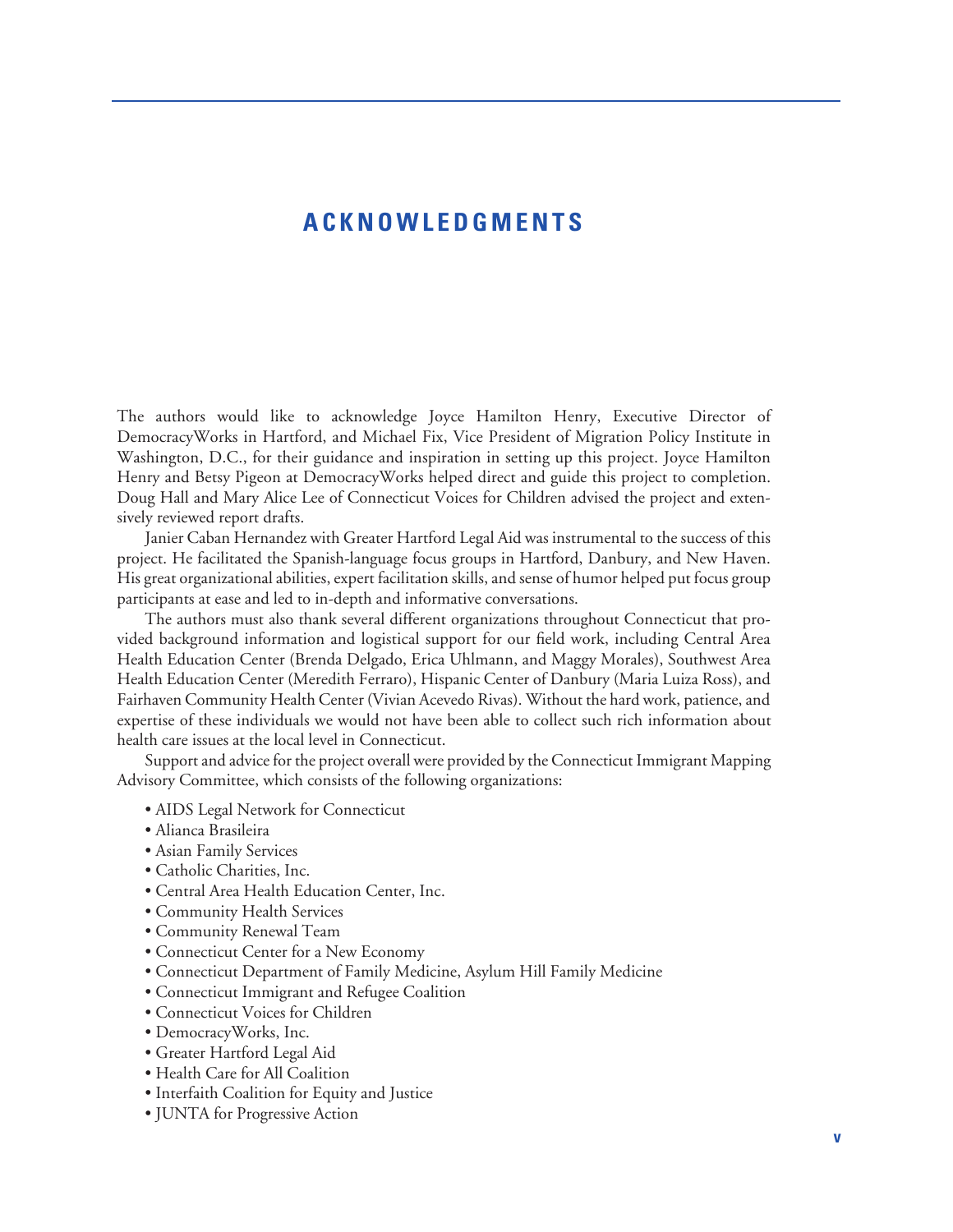- Mobilize Against Tobacco for Children's Health (MATCH) Coalition
- Pakistani-American Association of Connecticut
- The South Asian Tree
- University of Connecticut School of Social Work

Will Bullock at the Urban Institute helped provide initial data work and insight into the demographics and geography of Connecticut, his home state. Fiona Blackshaw ably edited this document and shepherded it through production. Alberto Bonello of Influential Designs provided the inspiring cover design.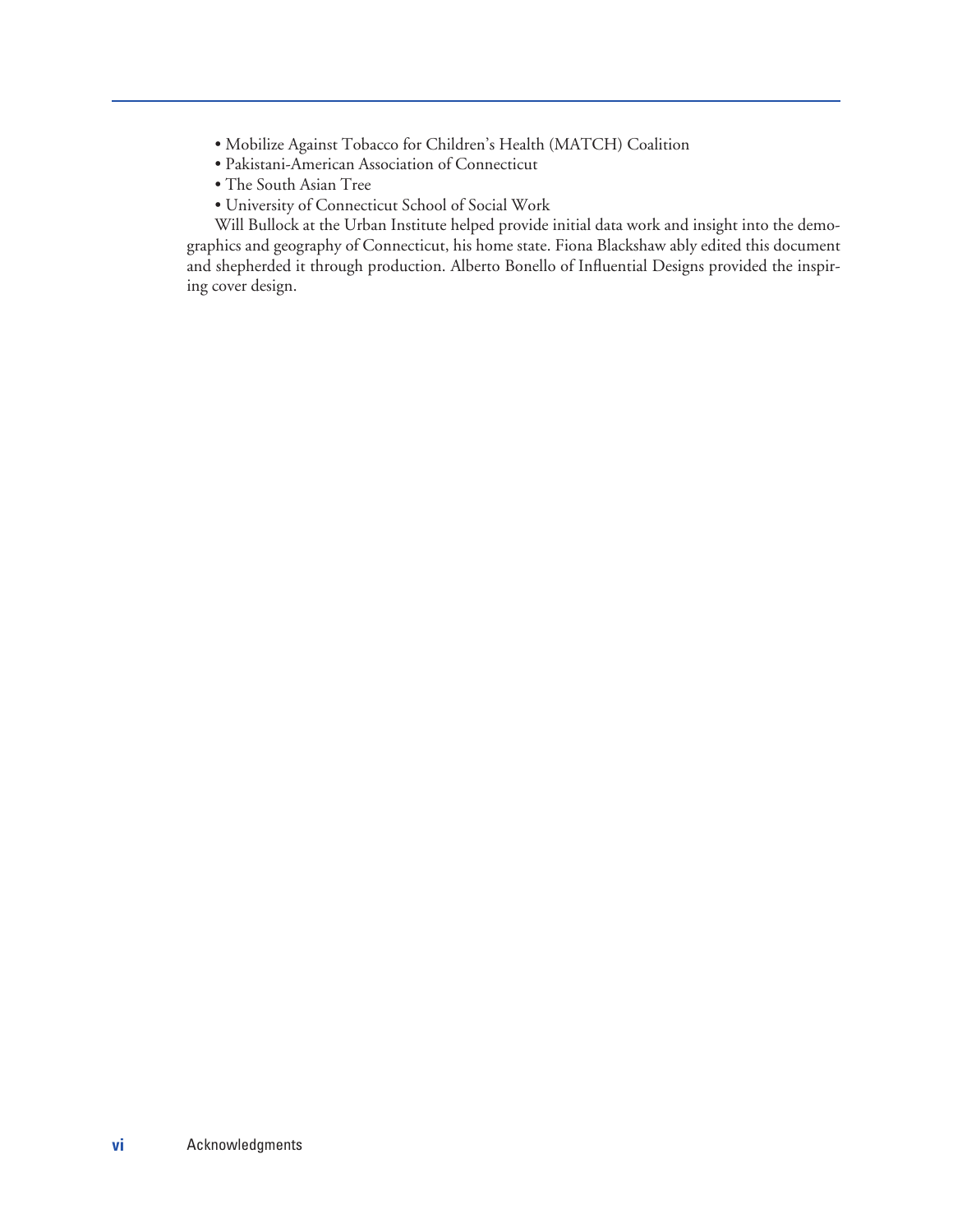#### **SUMMARY**

This profile of Connecticut's immigrants is intended to help policymakers, state planners, and service providers better understand the size, characteristics, and needs of the state's immigrant population. Beyond the basic demographics of the foreign-born population, the report focuses on immigrants in the labor force and health care access for different immigrant groups. Findings in the report are based on data from the 2000 Census, the 2004 American Community Survey (ACS), and the 2002–04 U.S. Current Population Survey (CPS), Annual Social and Economic Supplements. The data were supplemented by focus groups in Hartford, Danbury, and New Haven with health care providers and Spanish-speaking immigrants who are uninsured or covered by HUSKY. Following are highlights from the report.

- **The foreign-born share of Connecticut's population (12 percent) is about the national average, but Connecticut's immigrants have more diverse origins.** Nationally, Latin American and Caribbean immigrants account for over half of all immigrants, and Mexican immigrants alone for almost a third. But in 2004, only 22 percent of Connecticut's immigrants were Latin American—equal to the share of Asians. A much higher share of immigrants in Connecticut came from Europe or Canada (38 percent), and a higher share than the national average came from the Caribbean (14 percent). The two most common countries of birth for Connecticut immigrants were Poland (8 percent) and Jamaica (7 percent).
- **Half of Connecticut's immigrants are naturalized citizens, compared with a third nationally.** In 2004 the share of Connecticut immigrants who were undocumented (20 percent) was lower than the national average (29 percent). Connecticut's immigrants have been in the United States a relatively long time and are more likely to come from countries in Europe, Asia, and the Caribbean that have high naturalization rates.
- **Latin Americans are the most recent and fastest growing immigrant population; European immigrants are an older, shrinking population.** Between 1990 and 2000, the number of Mexican and Central American immigrants in Connecticut grew by 310 percent, and the number of South Americans grew by 125 percent. The number of Asian immigrants increased by more than 75 percent, and the number of Caribbean immigrants rose by 68 percent. The number of European and Canadian immigrants, however, fell by 9 percent, as many older immigrants from the last great wave of migration passed away. Over half of Latin American and Asian immigrants entered the country between 1990 and 2000, while 60 percent of European immigrants entered before 1980.
- **Connecticut's immigrants are concentrated in large cities and the suburban areas adjacent to New York City.** The pattern of immigrant concentration shows clustering primarily in three areas: Fairfield County (including Stamford, Danbury, Bridgeport, and towns in between), the Hartford metropolitan area, and the New Haven–Waterbury area. In 2000 the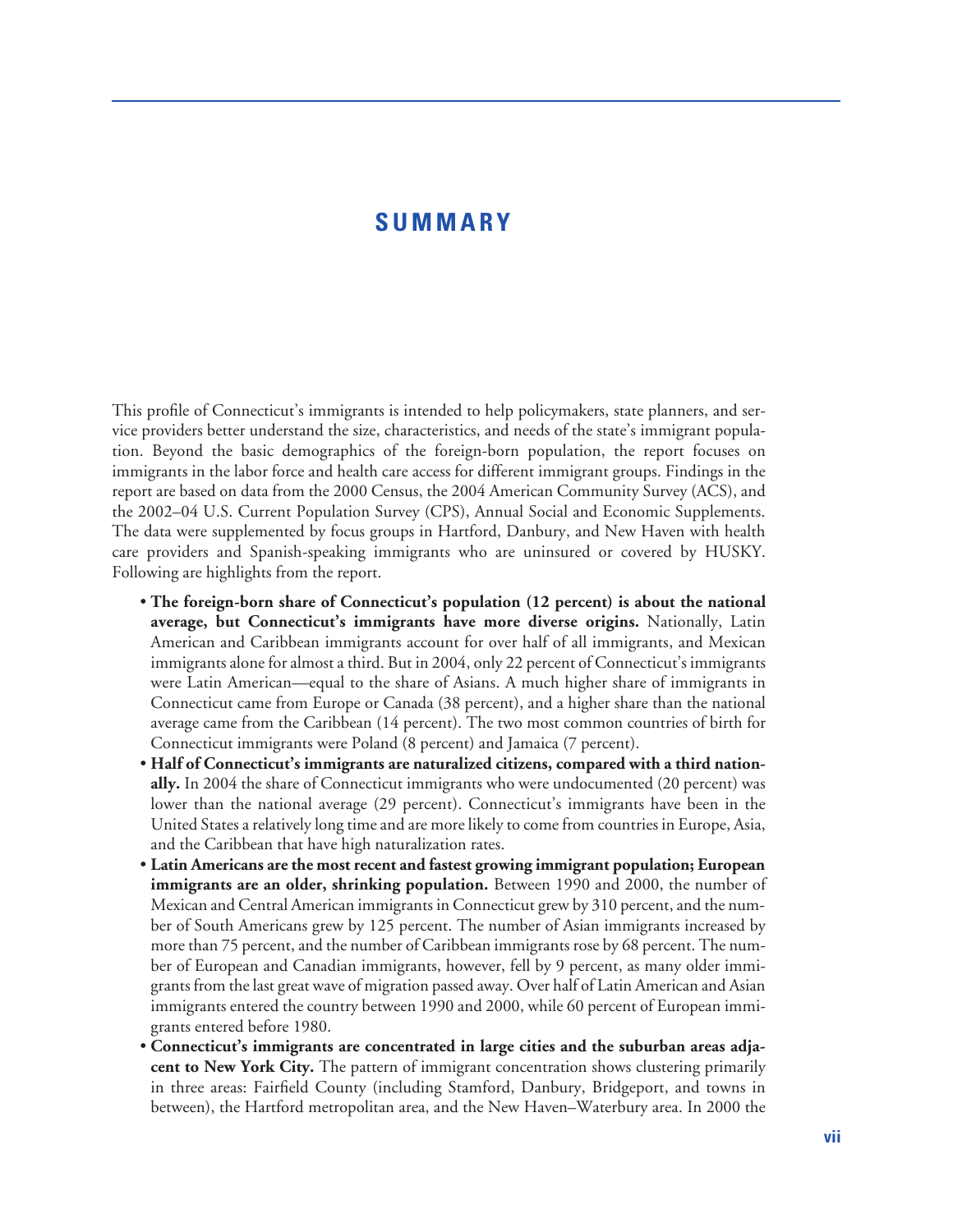half-dozen towns with the most immigrants were Stamford (35,000), Bridgeport (29,000), Hartford (23,000), Danbury (20,000), Norwalk (17,000), and New Haven (14,000).

- **Latin Americans are the poorest immigrants; median incomes for some Asian immigrants exceed the incomes of U.S.-born Connecticut residents.** Compared with the rest of the nation, Connecticut has a relatively low poverty rate. The state's immigrants, however, had a slightly higher poverty rate in 2000 than native-born residents (16 versus 12 percent). Nearly a third (31 percent) of immigrants from Mexico and Central America were poor, compared with only 11 percent of European immigrants. The median family income for Asian immigrants—excluding Southeast Asians—was slightly above the median for native-born residents (\$40,000) and over twice as high as that of Mexican and Central American immigrants (\$18,000).
- **Latin American, Caribbean, and Southeast Asian immigrants are the least educated and the most likely to be limited English proficient (LEP); other Asian immigrants are more likely to have college degrees than U.S.-born adults.** In 2000 over half (55 percent) of Mexican and Central American immigrants age 25 and over lacked high school degrees, compared with 40 percent of Southeast Asian immigrants, 34 percent of Caribbean immigrants, 30 percent of European immigrants, 29 percent of South American immigrants, and just 14 percent of native-born Connecticut residents. Two-thirds of Asian immigrants—excluding Southeast Asians—had four-year college degrees or more, compared with one-third of nativeborn residents and roughly one-tenth of Mexican/Central American and Caribbean immigrants. Two-thirds of Latin American immigrants and Southeast Asian immigrants were LEP, compared with about one-third of other Asian immigrants and one-quarter of Caribbean immigrants.
- **The best-educated workers earn the highest wages, regardless of whether they are immigrants.** In 1999 college-educated immigrants earned more than twice as much as high school dropouts (\$23 versus \$11 an hour), and natives earned about the same amount as immigrants at equivalent levels of education. Approximately 50 percent of foreign- and native-born workers with less than a high school degree earned below twice the minimum wage in 1999, compared with just 12 percent of native-born and 18 percent of foreign-born workers with a college degree or more.
- **As the share of immigrants in Connecticut's labor force is increasing, the number of native-born workers in the state is falling.** Between 1990 and 2000, the immigrant workingage population (18 to 64) in Connecticut increased by 40 percent for men, and 34 percent for women, at a time when the U.S.-born working-age population fell (by 4 percent for men and 3 percent for women). Without immigration, Connecticut's working-age population would have declined during the 1990s.
- **The population of well-educated immigrants is growing faster than less-educated immigrants in Connecticut; as a result, the state's foreign-born population is becoming much better educated over time.** Among men age 25 and over, the number of college-educated immigrants increased 53 percent between 1990 and 2000; the number of college-educated immigrant women almost doubled (88 percent). The number of U.S.-born men and women with college degrees grew much more modestly, by 8 and 25 percent, respectively. By contrast, the number of immigrants without high school degrees grew by less than 10 percent among men and actually fell among women.
- **Connecticut's immigrants are most heavily concentrated in low-skilled industries, but their numbers are growing rapidly in high-skilled industries.** In 2000, accommodation and food employed the highest share of immigrants (21 percent), followed by other services (18 percent), administrative/support (18 percent), manufacturing (17 percent), and construction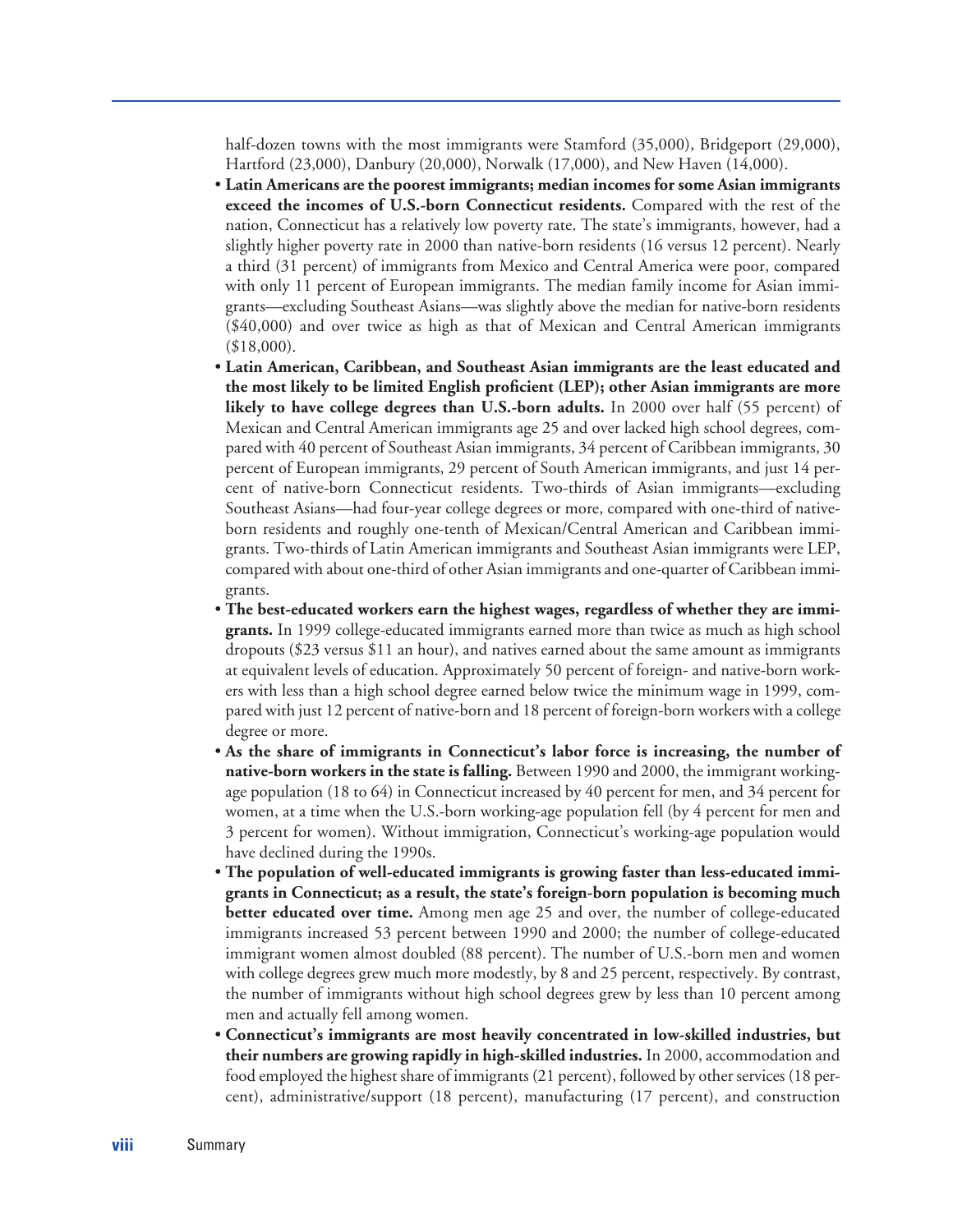(16 percent). The share of immigrant workers without high school degrees was over 25 percent in all these industries. Yet, between 1990 and 2000, the number of immigrants grew rapidly in professional, scientific, and technical (92 percent) and information (81 percent)—sectors where the share of immigrants without high school degrees was under 10 percent.

- **Hispanic immigrant adults who are not U.S. citizens are the most likely to be uninsured.** In 2001–03, almost half of Connecticut's Hispanic noncitizen adults age 19 to 64 were uninsured. Following national patterns, Hispanic noncitizens were about twice as likely as other noncitizens and native-born Hispanics to be uninsured; Hispanic noncitizens were four times as likely as non-Hispanic white natives to be uninsured. Uninsurance rates were about the same for naturalized citizens as for U.S.-born citizens.
- **Hispanic children with noncitizen parents are the most likely children to be uninsured.** In Connecticut, about a quarter of Hispanic children under age 19 with noncitizen parents were uninsured in 2001–03. Hispanic children with noncitizen parents are about three times more likely than Hispanic children with U.S.-born citizen parents to be uninsured. Among children from other ethnic groups, however, there are no major differences in insurance coverage between children with noncitizen parents and those with U.S.-born citizen parents.
- **Uninsured immigrants have limited health care access, especially in areas not served by community health centers.** In two of our study sites—Hartford and New Haven—uninsured adults and children can access primary care through community health centers (CHCs), hospitals, and other clinic settings. Primary care options are more limited in Danbury, which is not served by a CHC. The uninsured in smaller towns and rural areas have few options and often travel long distances to major urban areas for their health care. Uninsured immigrants in all three study sites have difficulty finding specialty, dental, and mental health care, as well as affording prescriptions. Up-front payment, billing, and HUSKY application requirements sometimes deter the uninsured from seeking care in emergency rooms (ERs) and other hospital facilities.
- **Recent changes in HUSKY eligibility rules for noncitizens have created confusion and deterred legal immigrants from applying for coverage.** There is considerable confusion about whether legal immigrants are eligible for HUSKY depending on how long they have lived in the United States. New requirements to verify their sponsors' income are deterring legal immigrants from applying for HUSKY and stoking their fears that applying for insurance coverage may prevent them from becoming citizens or sponsoring their family members to immigrate. Additionally, some immigrant parents have younger, U.S.-citizen children who are eligible for HUSKY and older noncitizen children who are ineligible noncitizens; these parents find it frustrating to have health care coverage for some children and not others.
- **Long waiting times and difficulties setting appointments create significant barriers to health care access for immigrants, as well as other uninsured people.** Health care providers for the uninsured have limited capacity, especially in Danbury where there is no CHC; when health care staff are absent or retire, providers' capacities are further reduced. The providers we interviewed have high no-show rates—above 30 percent in some cases—that make scheduling appointments and predicting patient load very difficult. Immigrants and other low-income patients often arrive at appointments too early or too late, and then have to wait a long time to see a health professional. They may also come to appointments with previously undiagnosed health conditions, which may lengthen visits and complicate scheduling. Immigrants may miss appointments because of transportation difficulties, illnesses or other family emergencies, and the reluctance of employers—especially in low-wage industries such as agriculture, construction, and housekeeping—to allow their employees to take sick leave.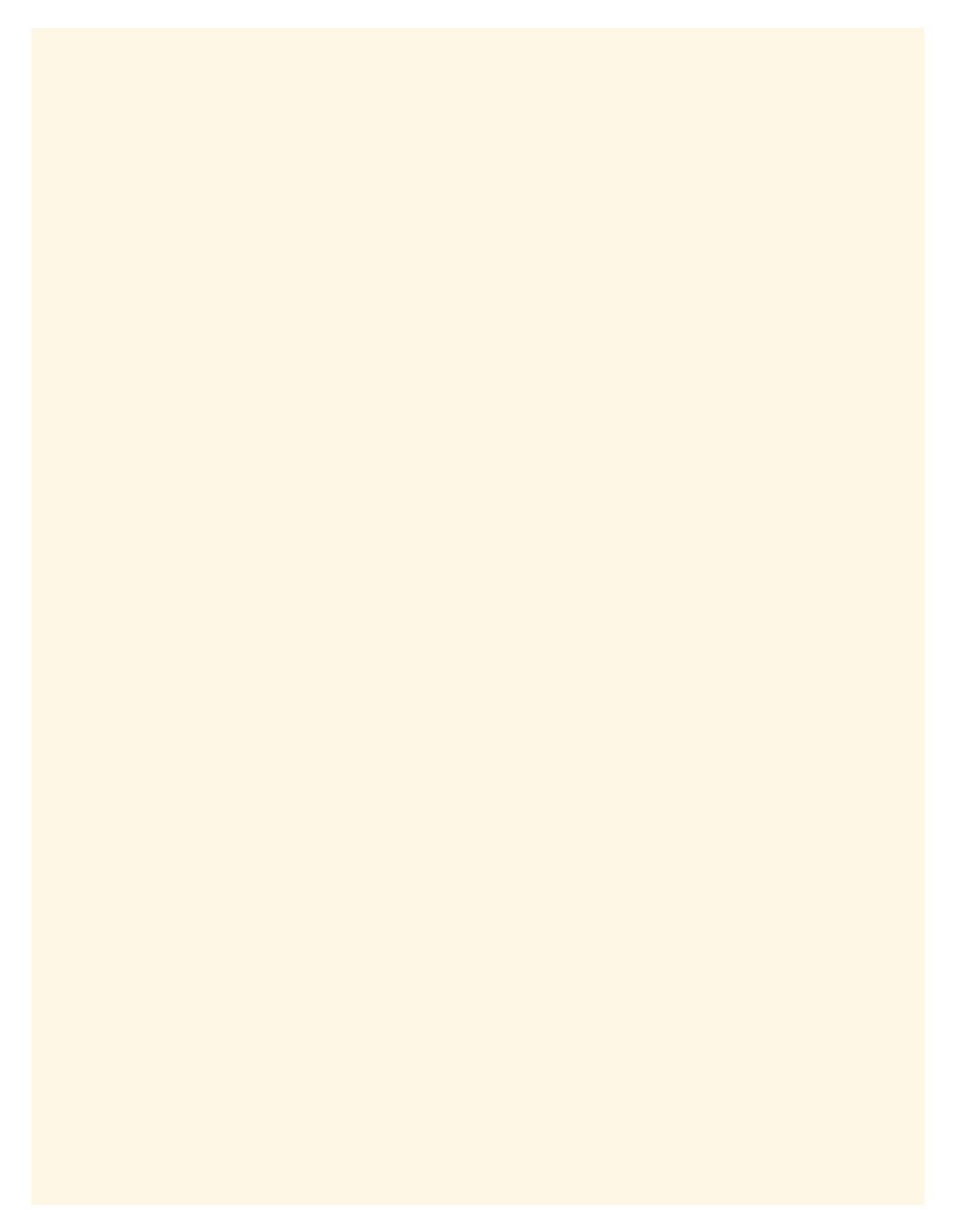#### **INTRODUCTION**

This profile of Connecticut's immigrants is intended to help policymakers, state planners, and service providers better understand the size, characteristics, and needs of the state's immigrant population. Beyond the basic demographics of the foreign-born population, the report focuses on immigrants in the labor force and health care access for different immigrant groups. The report provides conclusions and policy recommendations to help better serve the health care and other needs of immigrants, as well as to help Connecticut continue to benefit from its large, growing, and diverse population of newcomers.

Connecticut has a long history of welcoming newcomers. Like New York City and other New England states, Connecticut was a key destination for hundreds of thousands of U.S. immigrants at the turn of the 20th century. Most of these immigrants came from Canada and Europe. Starting in the 1990s and continuing through today, the United States is undergoing another wave of large-scale migration, and Connecticut is once again home to increasing numbers of newcomers. This time around, however, Connecticut's immigrants are coming from across the globe.

The United States has entered a period of record-high immigration, at least in terms of absolute numbers. More than 14 million immigrants entered the country during the 1990s, up from 10 million in the 1980s, and 7 million in the 1970s. Between 1970 and 2000, the number of immigrants in the country tripled from 10 to 31 million. By 2004 the foreign-born population had risen to over 34 million, suggesting there could be as many as 40 million immigrants in the United States by 2010. The foreign-born share of the U.S. population has risen dramatically, from 5 percent in 1970 to 12 percent in 2004, and is projected to reach 13 percent by 2010. While high in absolute number, the 2010 immigrant population would still be below its maximum share of the U.S. population (near 15 percent) in the late 1800s.<sup>1</sup>

Connecticut's foreign-born population grew slowly during the 1970s and 1980s, but has increased rapidly since 1990. During the 1970s, the state's immigrant population grew by 2 percent; it grew by 4 percent in the 1980s and by 14 percent in the 1990s. Deaths among older European immigrants—who were part of the earlier great wave of immigration—partially explain the slow growth of the state's foreign-born population during the 1970s and 1980s. But by the 1990s, this trend was offset by large numbers of non-European immigrants. As of 2004, Connecticut had a foreign-born population of 395,000—the 18th largest in the country. In 2004 the foreign-born share of Connecticut's population (12 percent) was about the same as the national average.2

#### **Diversity of Connecticut's Foreign-Born Population**

Connecticut's immigrant population is very diverse and has a number of distinguishing characteristics, which we will discuss in detail in this report. In contrast to the national pattern—where Latin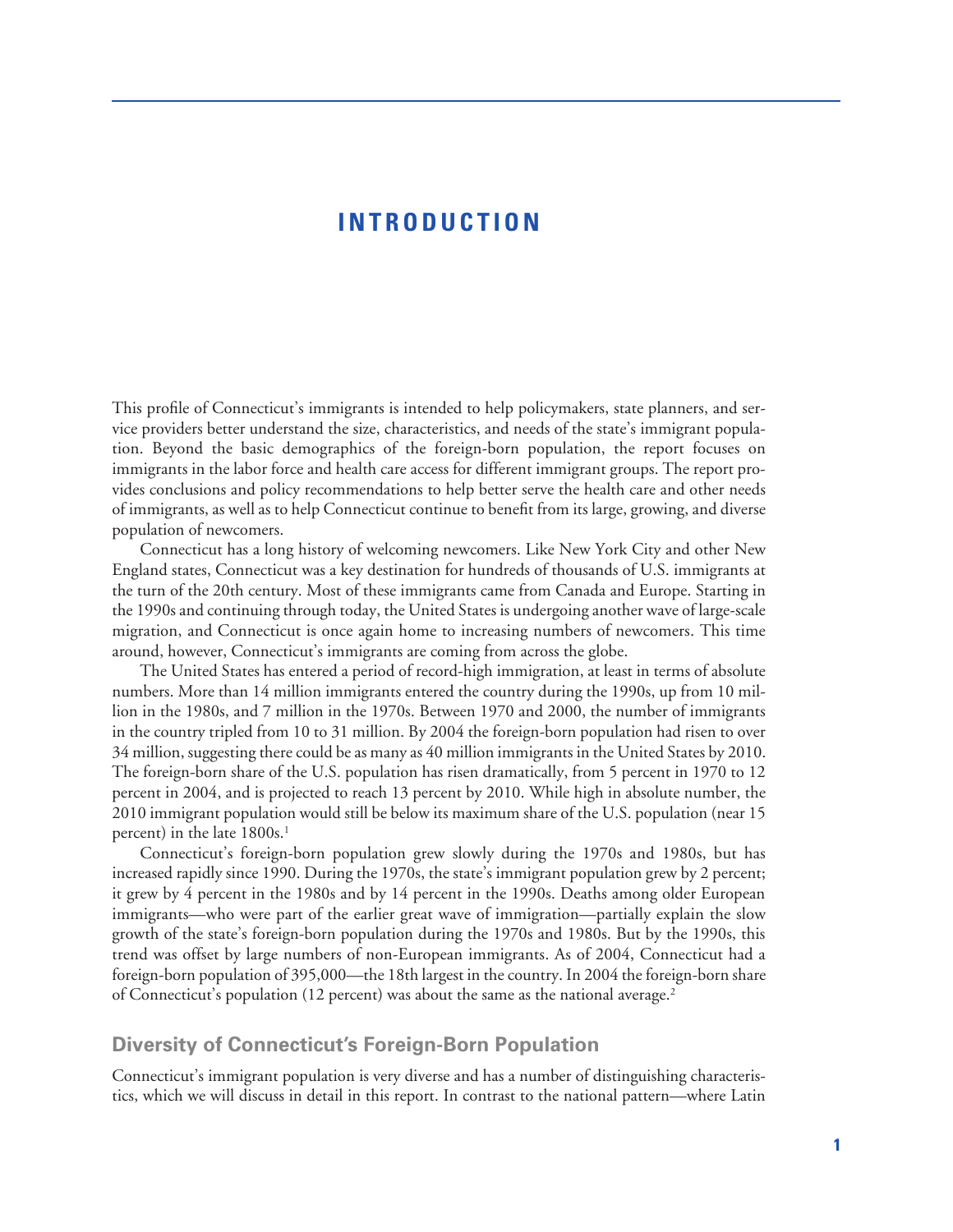American and Caribbean immigrants represent over half of all immigrants—no single country or region of origin predominates among Connecticut's foreign-born population. Connecticut is home to a substantial number of older European and Canadian immigrants, most of whom are naturalized citizens and are in their retirement or later working years. There are also substantial numbers of younger, more recent immigrants from countries across Asia, including some Southeast Asian immigrants. Like other states on the East Coast, Connecticut has a relatively high share of English-speaking Caribbean immigrants, and Jamaica is one of the state's two largest source countries. Finally, there are rapidly growing numbers of immigrants from Latin American countries, many of whom are undocumented and limited English proficient (LEP). Compared with the national picture, Connecticut's immigrants overall are less likely to be undocumented and more likely to be naturalized citizens. This means fewer Connecticut immigrants are ineligible for health care and other services, and more are eligible to vote and therefore participate more broadly in civic society.

#### **Organization of This Report**

The demographic diversity of Connecticut's immigrants—described in detail in the second section of this report—is matched by diverse human capital endowments and experiences in the labor force. The third section of the report describes immigrants in Connecticut's labor force, focusing on both higher-income workers (including Asian immigrants, who on average out-earn their U.S. born counterparts) and lower-income workers (including Latin American immigrants, who earn half as much as Asian immigrants). Wages and incomes are closely associated with educational attainment, which varies widely among different immigrant groups. Educational attainment and wages also vary across the industries in which immigrants work.

The fourth section of the report focuses on health care access for immigrants, with a particular focus on Latino immigrants, who are the most likely to be uninsured. This section describes recent figures for health insurance coverage of immigrants and their children by race and ethnicity, and compares these figures with U.S.-born Connecticut residents and national-level data. Fieldwork in three sites yielded additional information on health care access for immigrants and their children, again with a strong focus on Latino immigrants. This section of the report also discusses policy implications for the health care system in Connecticut.

The final section develops general conclusions and specific policy recommendations from the demographic, labor force, and health care access data described in the report. These recommendations are intended for state and local officials, policymakers, health and social service providers, advocates, and community leaders, as they meet the challenges posed by rapid recent immigration and chart the course toward a prosperous future for all Connecticut residents.

#### **Methods and Data Sources**

The bulk of the data analyzed in the report are taken from the 2000 U.S. Census of Population and Housing, 5 percent Public Use Microdata Sample (PUMS). The 2000 Census PUMS is the largest public-use data set with comparable information on populations across the country—down to the state and local level in most cases—and multiple measures of demographics, labor force characteristics, income, poverty, and housing. The census also offers sufficient detail and sample size to compare different groups of immigrants and different regions of the state in depth. Where possible, census figures are updated using 2004 data from the American Community Survey (ACS) and 2002–04 data from the U.S. Current Population Survey (CPS), Annual Social and Economic Supplements (conducted in March). The ACS and CPS identify immigrant groups in detail, but they lack the sample size of the census. Data from the March supplements to the CPS are used to analyze patterns of health insurance coverage.

**2** Introduction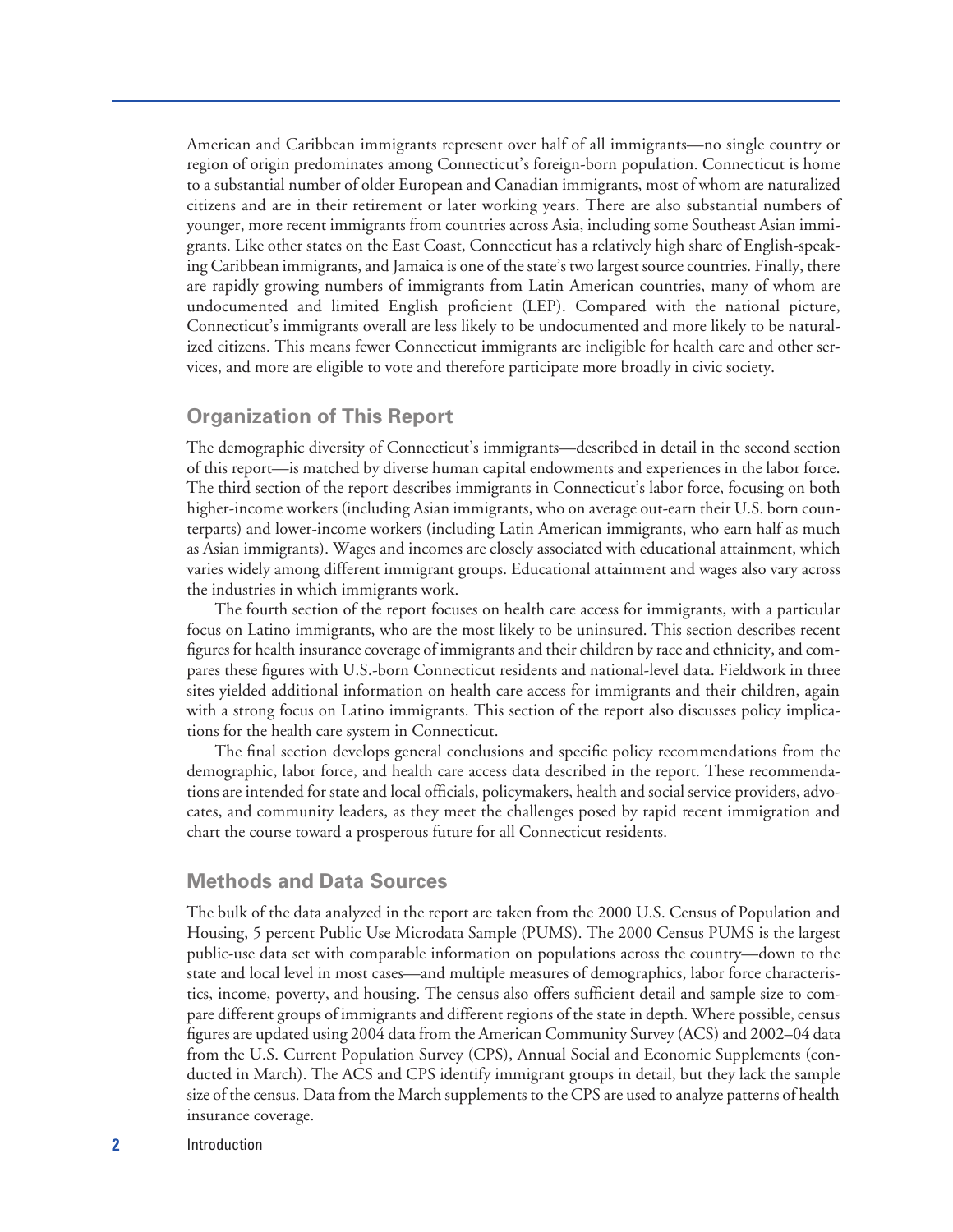The quantitative data are supplemented with information from fieldwork conducted in three Connecticut towns with large immigrant populations—Hartford, New Haven, and Danbury—in September 2005. In each site, researchers held a focused group discussion with adults who were

- foreign-born (regardless of citizenship or date of entry to the United States),
- working-age (18 to 64),
- working or living with a working spouse (or cohabiting partner),
- living with at least one biological child under 18 in the household,
- uninsured or covered by Medicaid or HUSKY, and
- Spanish speakers.

These immigrant community focus groups consisted of between 4 and 14 participants. The focus group participants were all Latinos, as Latino immigrants have the highest uninsurance rates and are therefore a central focus of the study.

Researchers also held a focus group of health care providers and additional semi-structured interviews with health advocates and community leaders in each of the three study sites. Between two and eight providers were included in these discussions in each site. These group and individual discussions focused on health care access issues—including insurance coverage, availability and location of services, and interpretation and translation services—that affect immigrants, particularly Latinos. All information gained from these discussions was strictly confidential, and findings are discussed in general in the fourth section of this report. The discussion guides for the provider and immigrant community focus groups are included in the appendix.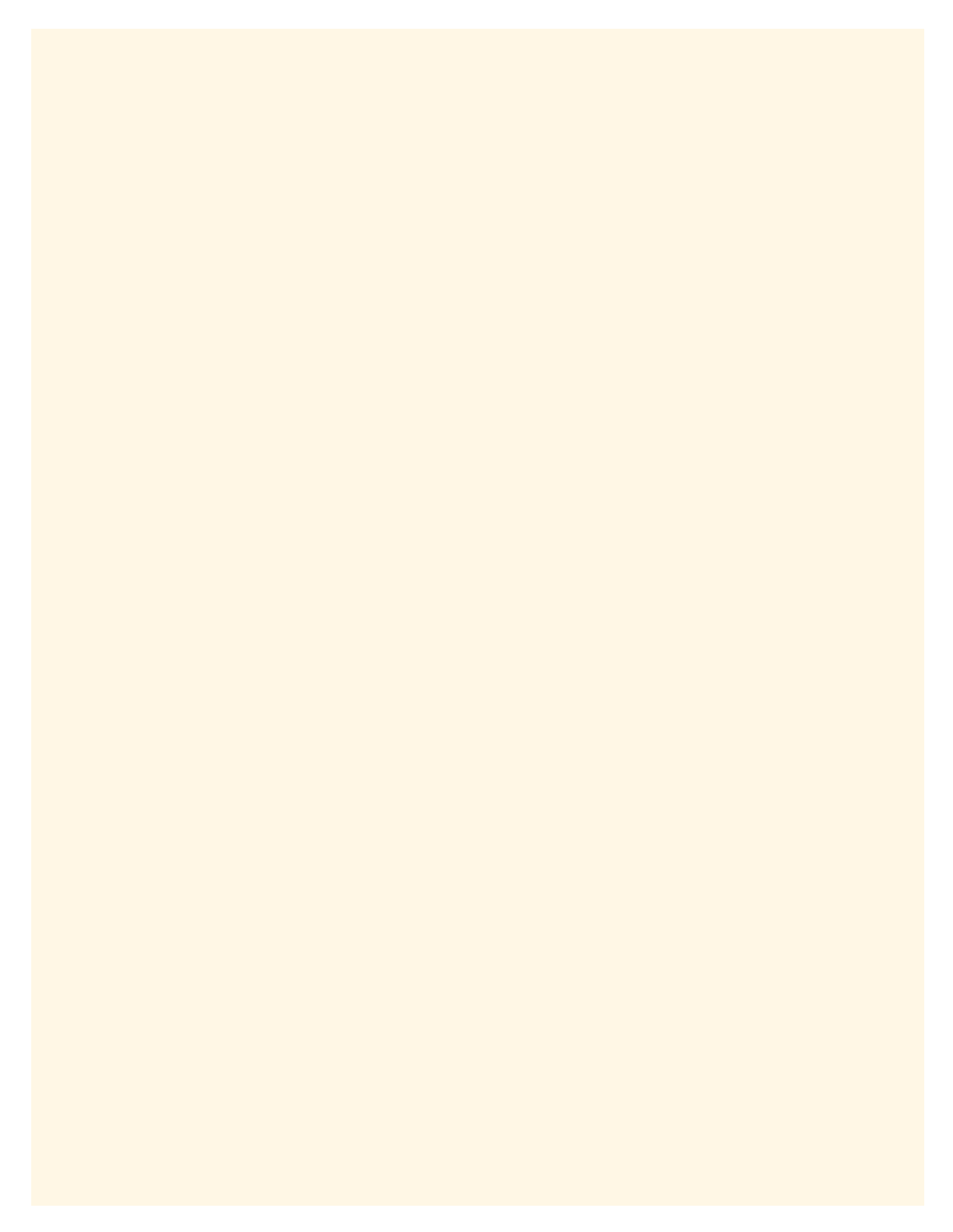## **THE DIVERSE ORIGINS AND CHARACTERISTICS OF CONNECTICUT'S IMMIGRANTS**

As of 2004, almost 12 percent of Connecticut residents were foreign-born, about the same as the national average. Yet, the state's foreign-born population is in no way average. Connecticut's immigrants include a diverse mix of people from around the world, and in contrast to the national picture, no single country of origin or ethnic group predominates. As a result of this diversity, Connecticut has relatively more immigrants who have been in the United States 20 years or longer, have become naturalized citizens, and are well educated, highly paid workers. But the statewide pattern masks important differences among the groups of immigrants living in Connecticut.

#### **Immigrants Are a Large Component of Connecticut's Population Growth**

In Connecticut as in the nation, immigrants are key to future population and labor force growth as the native-born population ages. National studies have shown that half the growth of the U.S. labor force in the 1990s was the result of immigration (Sum, Fogg, and Harrington 2002). The immigrant population in Connecticut increased significantly from 1990 to 2000 (37 percent among males and 27 percent among females), while the native-born population increased only 1 percent (figure 1). The number of U.S.-born men who were working-age (18 to 64) actually fell by 40,000 (from 930,000 to 890,000) during the 1990s. Overall, Connecticut's population increased 4 percent during the decade.

Like the rest of the country, Connecticut is preparing for the retirement of the baby boomers, the largest birth cohort in U.S. history. As a result, more U.S.-born adults are in their later working years than their earlier working years. For instance, about 20,000 more U.S.-born Connecticut residents were in their fifties than in their twenties in 2000 (354,000 versus 334,000). This difference was even greater among U.S.-born non-Hispanic whites: 61,000 (314,000 versus 253,000). By contrast, Connecticut had about 11,000 more Hispanic immigrants in their twenties than in their fifties (18,000 versus 7,000). The age pyramid for Hispanic immigrants is much wider in the twenties, thirties, and forties than the pyramid for U.S.-born non-Hispanic whites, suggesting Hispanic immigrants will be a growing share of the labor force in the future (figure 2).3

#### **Europeans Are Still the Largest Immigrant Group**

Despite aging and declining in population, European immigrants are the largest single group in Connecticut. In 2004, 38 percent of the state's foreign-born population came from Europe, Canada, Australia, and New Zealand.<sup>4</sup> The other two principal sources of Connecticut's immigrants were Asia—including the Middle East, South Asia, Southeast Asia, East Asia, and the Pacific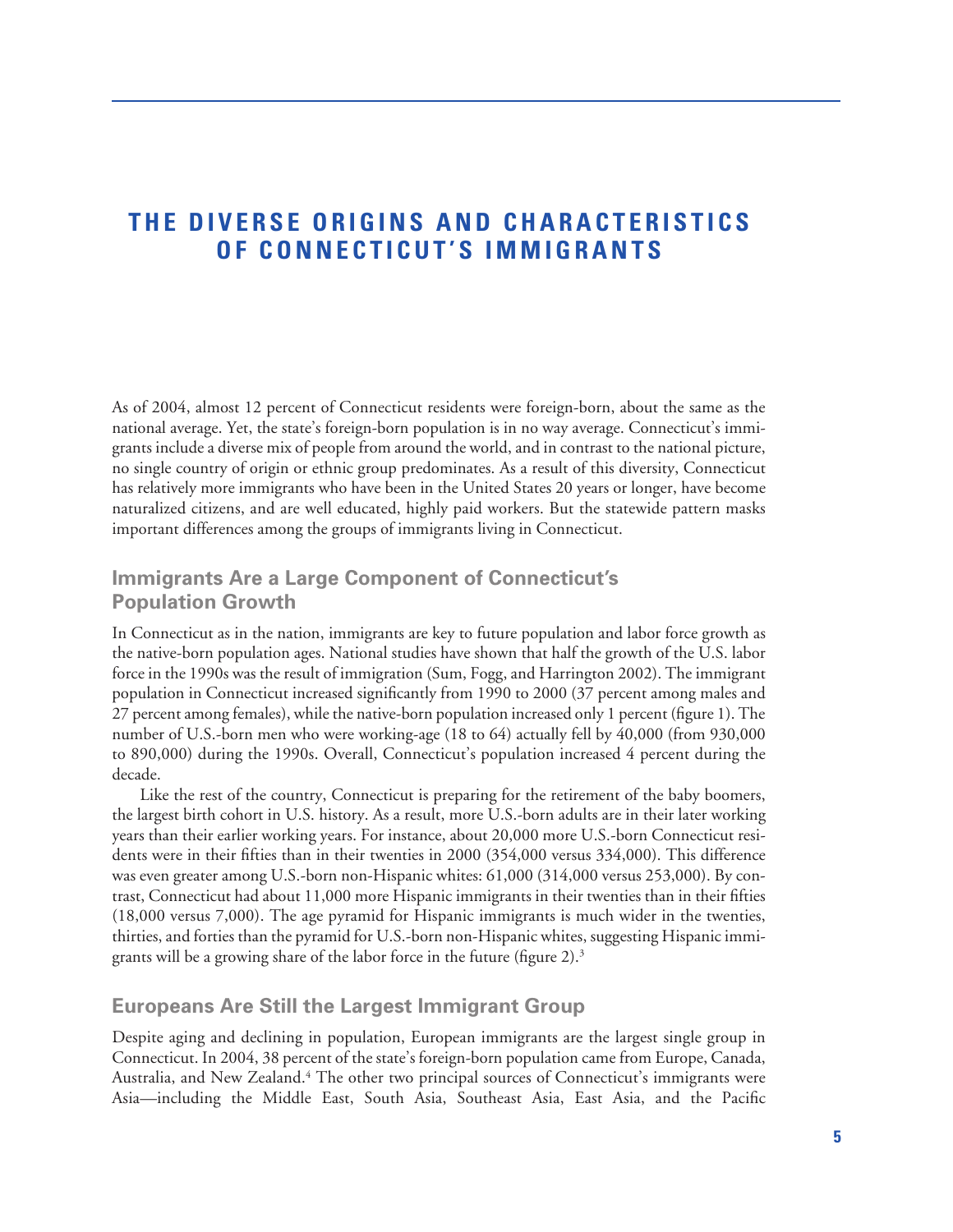

(22 percent)—and Latin America—including Mexico, Central America, and South America (also 22 percent). The Caribbean accounted for 14 percent and Africa for 5 percent of all immigrants (figure 3).

Nationally, Latin American and Caribbean immigrants account for over half of all immigrants (52 percent), and Mexico alone for almost a third. Unlike the national pattern, more of Connecticut foreign-born residents are from South America (12 percent) than from Mexico or Central America (10 percent). In addition, relatively more Connecticut immigrants are from Europe and the Caribbean—a pattern seen in other northeastern states such as New York and Massachusetts.



**Figure 2. Age Structure of Hispanic Immigrants and Native-Born Whites, Connecticut, 2000**

*Note:* The template for these population pyramids was borrowed from the Census Bureau.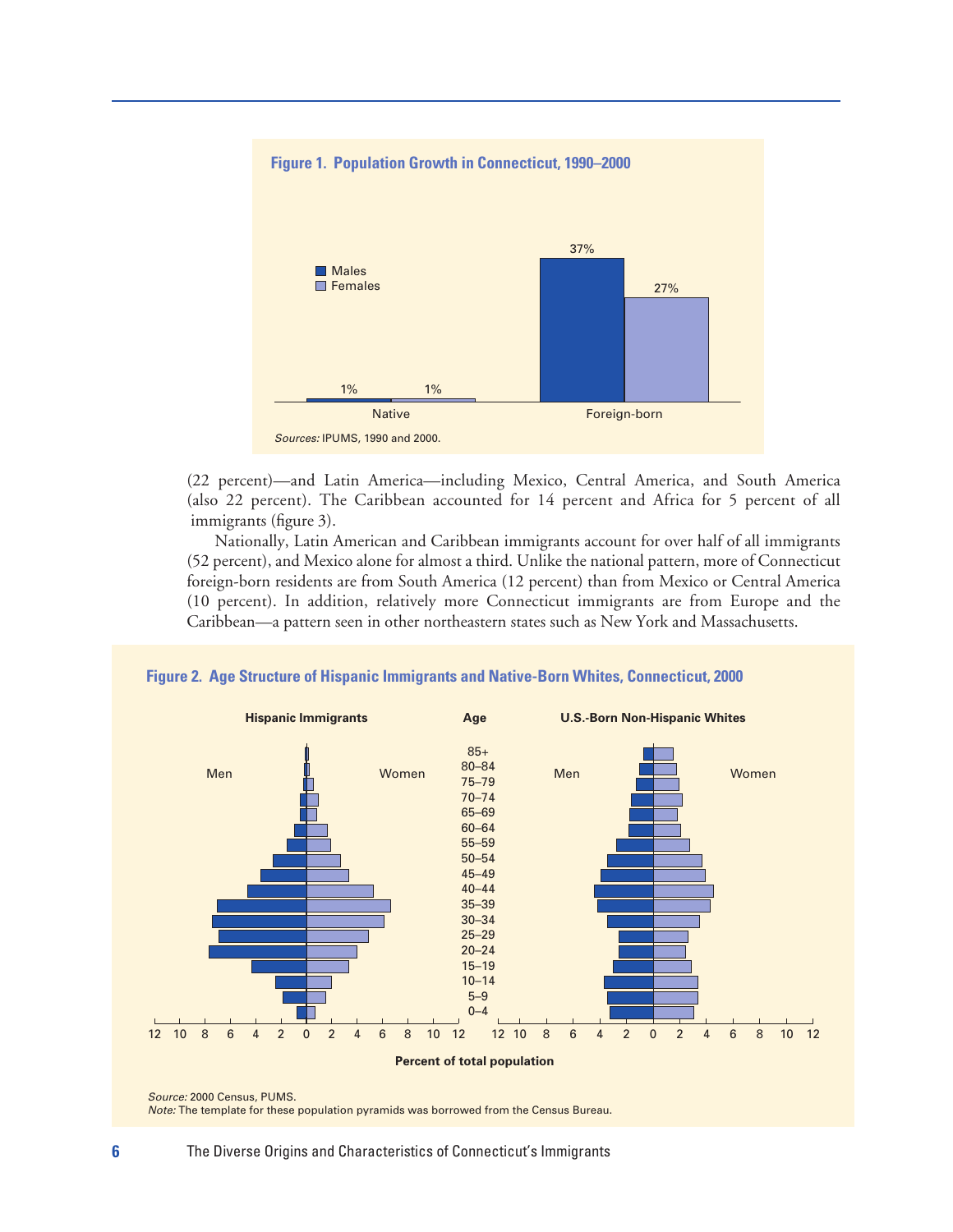

#### **No Single Country Predominates among Connecticut's Immigrants**

In contrast to the national pattern, where 30 percent of all immigrants are from Mexico, no single country accounts for even 10 percent of Connecticut immigrants (table 1). In 2000, the two most common countries of birth for Connecticut immigrants were Poland (8 percent) and Jamaica (7 percent). Canada, India, Italy, Mexico, and Brazil each accounted for 4 to 5 percent of the total. Portugal, China, and the United Kingdom rounded out the top 10 countries at just over 3 percent each. The great diversity of Connecticut immigrants means no single language or culture is dominant among them.

| <b>Number of immigrants</b><br>32,000<br>28,000<br>19,000<br>18,000<br>17,000 | <b>Percent of total</b><br>8<br>5<br>5 |
|-------------------------------------------------------------------------------|----------------------------------------|
|                                                                               |                                        |
|                                                                               |                                        |
|                                                                               |                                        |
|                                                                               |                                        |
|                                                                               |                                        |
|                                                                               | 4                                      |
| 15,000                                                                        | 4                                      |
| 15,000                                                                        | 4                                      |
| 13,000                                                                        | 3                                      |
| 13,000                                                                        | 3                                      |
|                                                                               | 3                                      |
|                                                                               |                                        |
|                                                                               | 12,000                                 |

#### **Table 1. Top 10 Countries of Birth for Connecticut Immigrants, 2004**

*Source:* 2004 American Community Survey.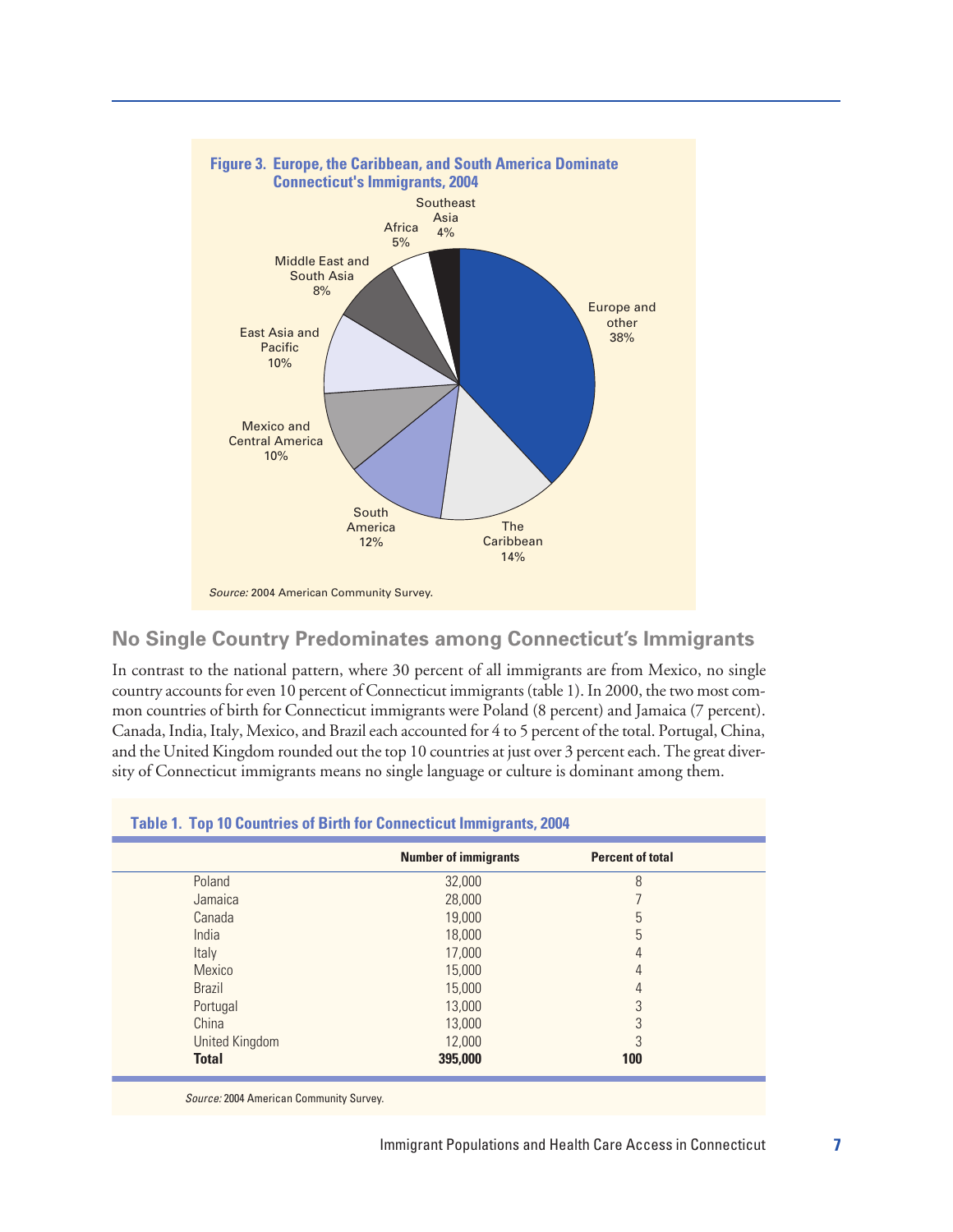#### **Latin Americans Are the Most Recent Immigrants**

Connecticut has a substantial population of long-term immigrants. In 2000, as many Connecticut immigrants had arrived in the United States before 1980 (39 percent) as had arrived during the 1990s, and a smaller portion (22 percent) had arrived during the 1980s. Nationally, only 30 percent of immigrants arrived before 1980, while 42 percent came during the 1990s. Connecticut's immigrants have therefore been in the United States longer on average than immigrants across the rest of the country, meaning the state's immigrant populations are relatively well established.

The arrival patterns of Connecticut immigrants, however, differ by region of birth (figure 4). The most recent immigrant populations—those with the highest numbers arriving since 1990—are from Latin America, Africa, and Asia (except Southeast Asia). Immigrants from Europe, Canada, Australia, and New Zealand ("Europe and other" in the figure) have been in the United States the longest: 61 percent arrived before 1980. Almost half of immigrants from Southeast Asia arrived during the 1980s, which were peak years of refugee admissions from this region. Caribbean immigration to Connecticut has been relatively steady, with roughly equal shares arriving before 1980, during the 1980s, and during the 1990s.

#### **Latin American Immigrants Are Increasing Most Rapidly**

Latino immigrants are the youngest, most recent immigrants, as well as the group increasing most rapidly in Connecticut. Immigrants from Mexico and Central America had the highest population growth from 1990 to 2000 (310 percent), followed by South America (125 percent). By contrast, the

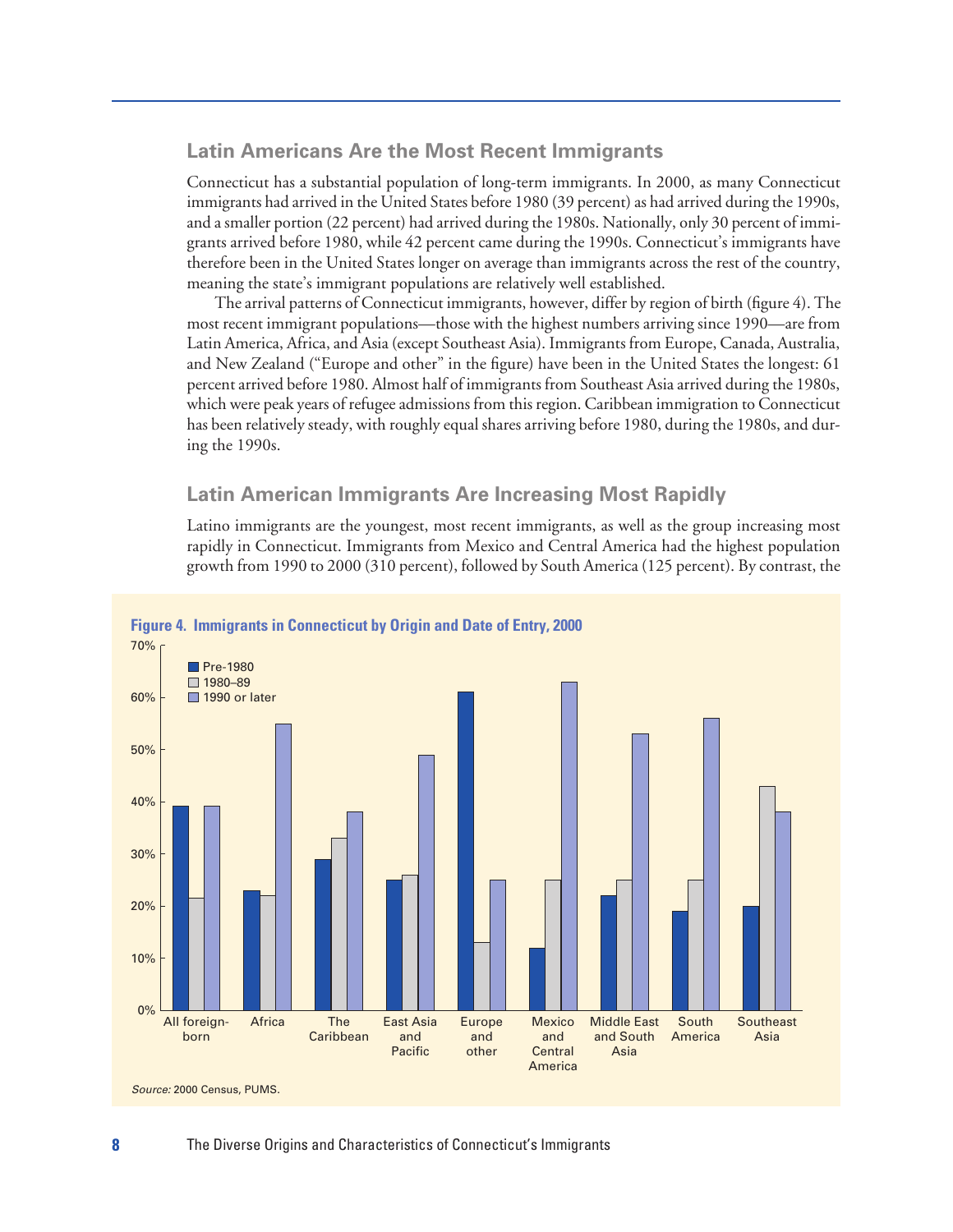

**Figure 5. Percent Change in Connecticut Immigrant Population by Origin, 1990–2000**

number of European immigrants declined by 9 percent (figure 5). Very few European immigrants are coming to the United States now, and many older European immigrants from the last great wave of migration are passing away.

#### **Half of Connecticut's Immigrants Are Naturalized U.S. Citizens**

Undocumented immigrants are growing faster than the overall immigrant population nationwide  $(Passel 2005)$ <sup>5</sup> and are a topic of considerable public concern and policy discussion. Estimated at over 10 million in 2004, undocumented immigrants make up almost 30 percent of all immigrants nationally—roughly the same share as legally admitted noncitizens.<sup>6</sup> Shares of undocumented immigrants are especially high in states near the southwestern border with Mexico and those with the fastest growing, most recent immigrant populations (Passel 2005). In Connecticut, which has a more diverse immigrant population and is far from the Mexican border, the share of undocumented immigrants is relatively low.

In Connecticut, only 19 percent of all immigrants were undocumented in 2004, compared with 29 percent nationally (figure 6). Twenty-two percent were legally admitted noncitizens—termed legal permanent residents (LPRs) in official government parlance;<sup>7</sup> this number was also below the national average (29 percent).

Most important, half of all Connecticut foreign-born residents were naturalized U.S. citizens, compared with just 31 percent nationally. These high shares are associated with a relatively high share of European immigrants, who have high naturalization rates, and a lower share of Latino immigrants, who are the least likely to be naturalized (Fix, Passel, and Sucher 2003). The relatively high share of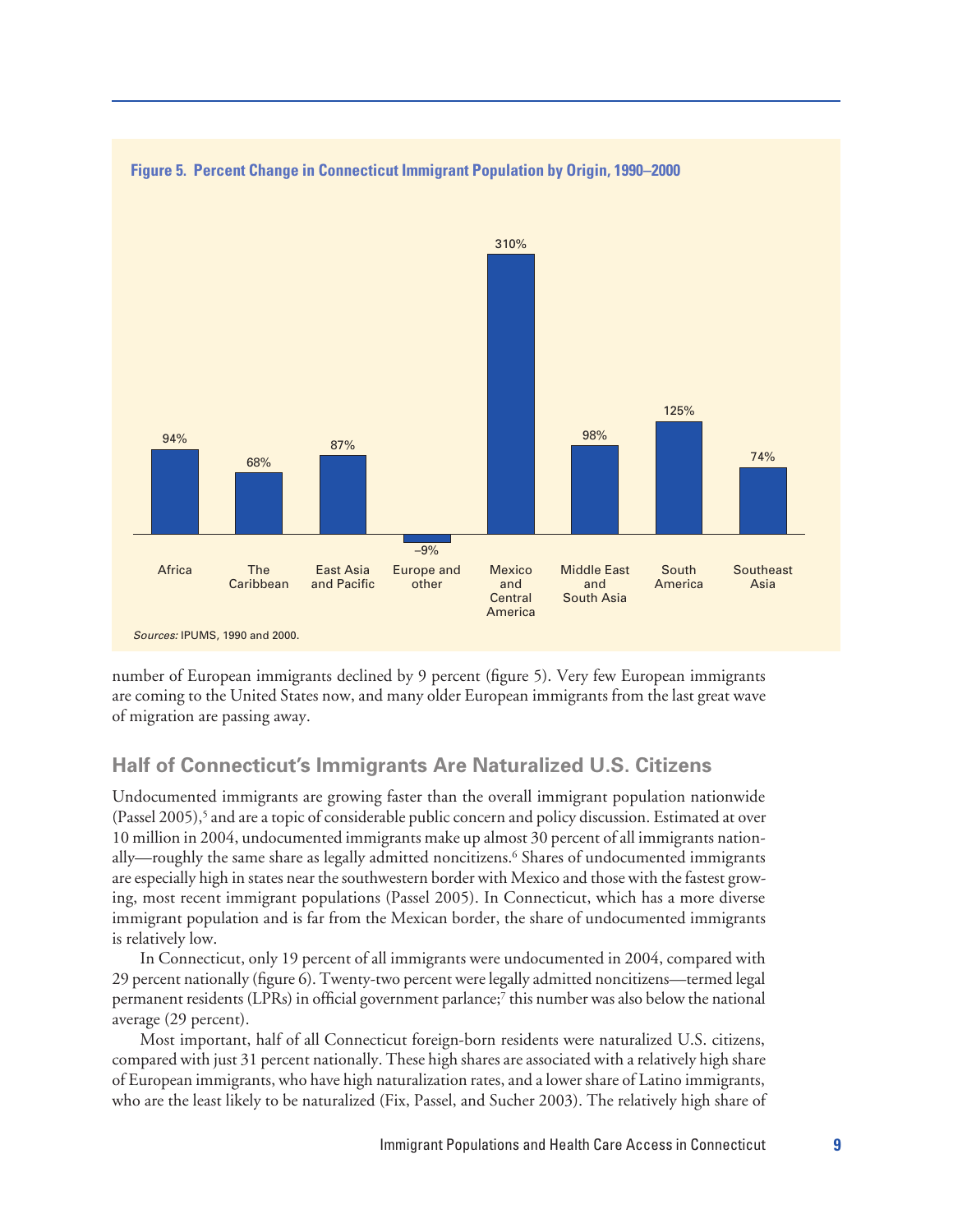

#### **Figure 6. Citizenship and Legal Status of Connecticut Immigrants, 2004**

naturalized citizens means more immigrants can vote in Connecticut than is the case nationally. Connecticut's naturalized immigrants are fully eligible for all public benefits and services and may also be better integrated and more fully engaged in civil society than noncitizens. The mostly naturalized European immigrants are also substantially older than the noncitizens, who are predominantly from Latin American, Asian, and Caribbean countries.

Following the national trend, relatively small shares of Connecticut's immigrants were refugees and asylees or legal temporary residents, visitors such as students and temporary workers. Nonetheless, Connecticut has a substantial refugee population (almost  $30,000$ )<sup>8</sup> that includes Southeast Asians as well as more recent refugees from Africa, Eastern Europe, and the former Soviet Union.

#### **Latin American and Caribbean Immigrants Have the Highest Poverty Rates**

Connecticut residents have a relatively low poverty rate, but immigrants have a slightly higher poverty rate than U.S.-born Connecticut residents.<sup>9</sup> In 1999, 16 percent of Connecticut foreign-born residents were poor, meaning their family income was below the federal poverty level. Thirty-three percent were low-income, meaning their family income was below 200 percent of the federal poverty level.10 This compares with a poverty rate of 12 percent and a low-income rate of 24 percent for native-born Connecticut residents. Nationally, about one-quarter (26 percent) of immigrants were poor and half (50 percent) were low-income in 1999. Compared with Connecticut, the rest of the country has substantially higher shares of Mexican and other Latin American immigrants, who tend to be poorer.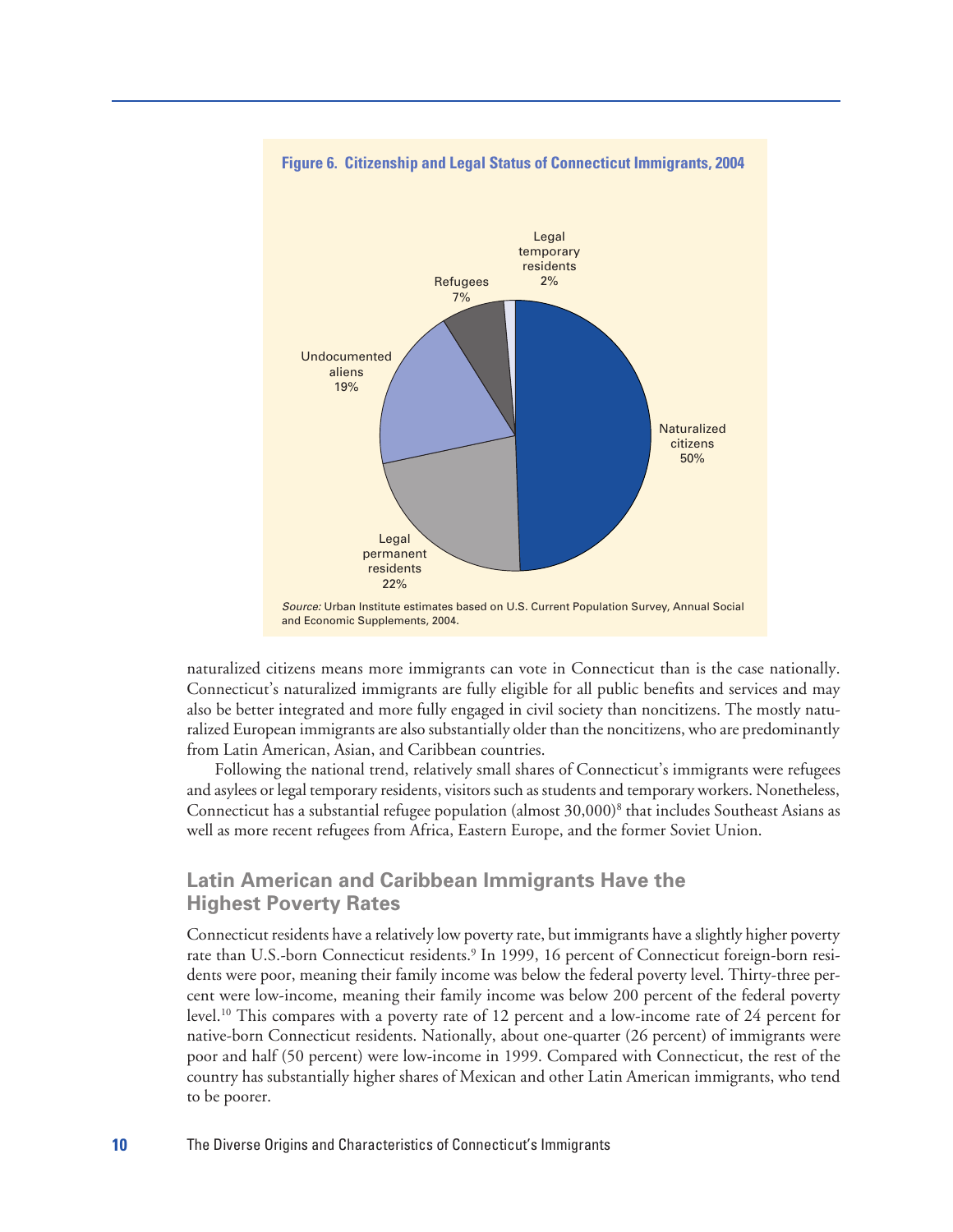

Connecticut immigrants from Mexico and Central America had the highest poverty and lowincome rates: over half (56 percent) were low-income, and nearly a third (31 percent) were poor (figure 7). South American and Caribbean immigrants had the next highest poverty rates (22 and 21 percent, respectively). Immigrants from Asia and Africa had relatively low poverty rates, and immigrants from Europe had the lowest poverty rate—slightly lower than the rate for U.S.-born Connecticut residents. No group of immigrants, however, had a poverty or low-income rate significantly below the rate for the U.S.-born.

In general, the immigrant groups with the highest poverty rates (such as Latin Americans) have been in the United States for the shortest time, while the immigrants with the lowest poverty rates (such as Europeans) have been in the country the longest. This pattern suggests that, if the immigrants in the current wave are able to match the performance of those in earlier waves, their poverty rates will fall over time as they integrate economically.

#### **Median Family Income for Some Asian Immigrants Exceeds Income for Natives**

Connecticut's immigrants have median incomes almost 50 percent higher than those of immigrants nationally,<sup>11</sup> reflecting the generally higher income of all the state's residents. In 1999, the median family income of all Connecticut immigrants (\$30,000) was about three-quarters of the median family income of all native residents (\$40,000). These figures were substantially higher than the U.S. medians of \$22,000 for immigrants and \$32,000 for natives (figure 8).

As with poverty, however, family income varies greatly among immigrant groups. The median family incomes of immigrants from the Middle East and South Asia (\$45,000) and East Asia and the Pacific (\$42,000) actually exceeded those of native residents in 1999. Comparing the high and low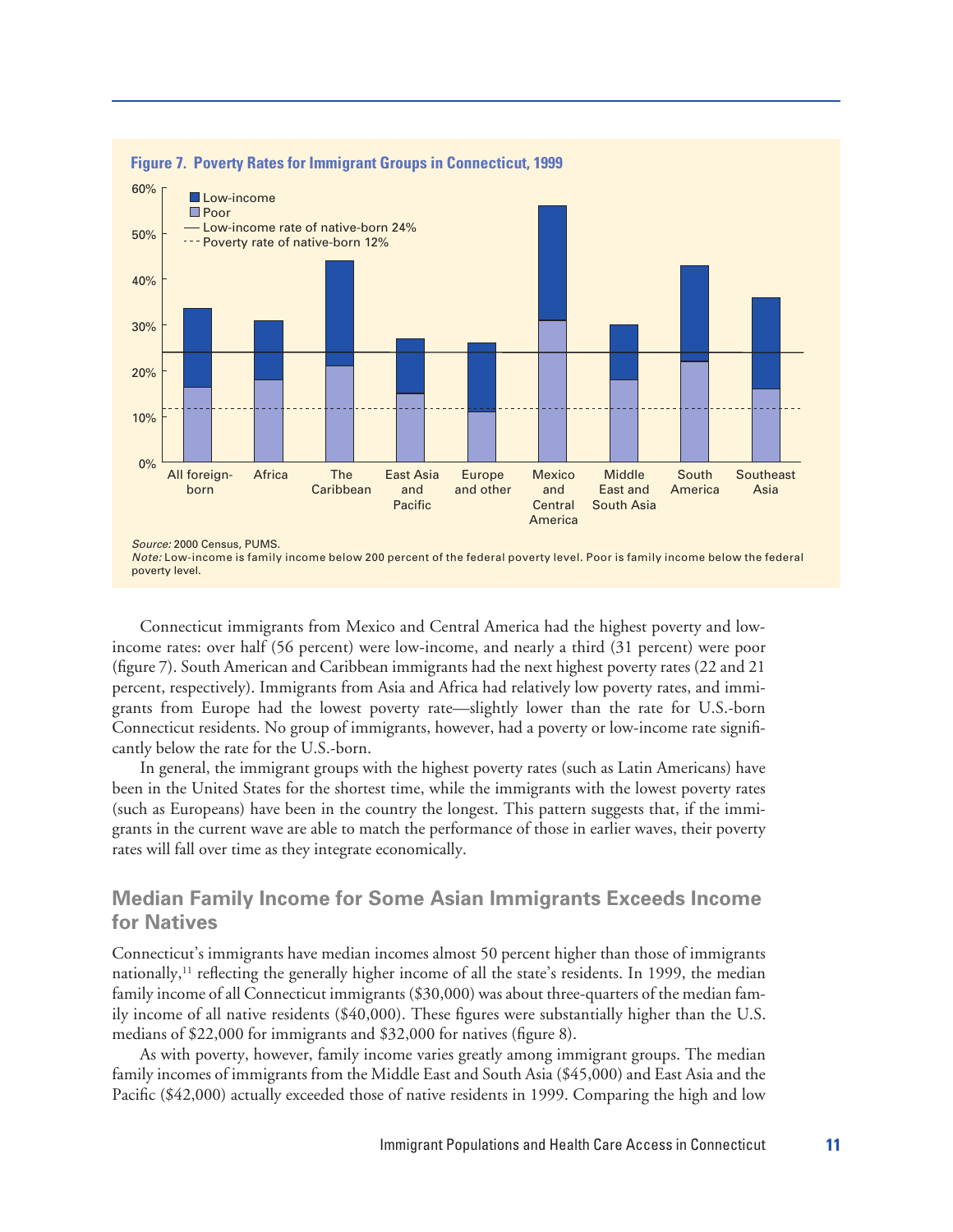

ends of the spectrum, the median family income for immigrants from the Middle East and South Asia was more than twice as high as that for immigrants from Mexico and Central America (\$18,000). The median family income of immigrants from South America and the Caribbean (\$24,000) was also substantially lower than the median for all immigrants.

Unlike the pattern for poverty rates, the groups with highest median incomes are not the groups who have been in the United States the longest. In fact, the median incomes of Asian and African immigrants exceed that of Europeans, despite the fact that Europeans on average have lived in the United States longer. At the other end of the spectrum, however, the group with the lowest median income (Central American immigrants) is also the group with the highest share of recent arrivals. Thus, while there is some evidence that long-term U.S. residence may increase immigrants' incomes, other factors are clearly at work. The most important factors here appear to be education and English proficiency.



#### **Figure 9. Educational Attainment Rates of Connecticut Adults Age 25 and Over, 2000**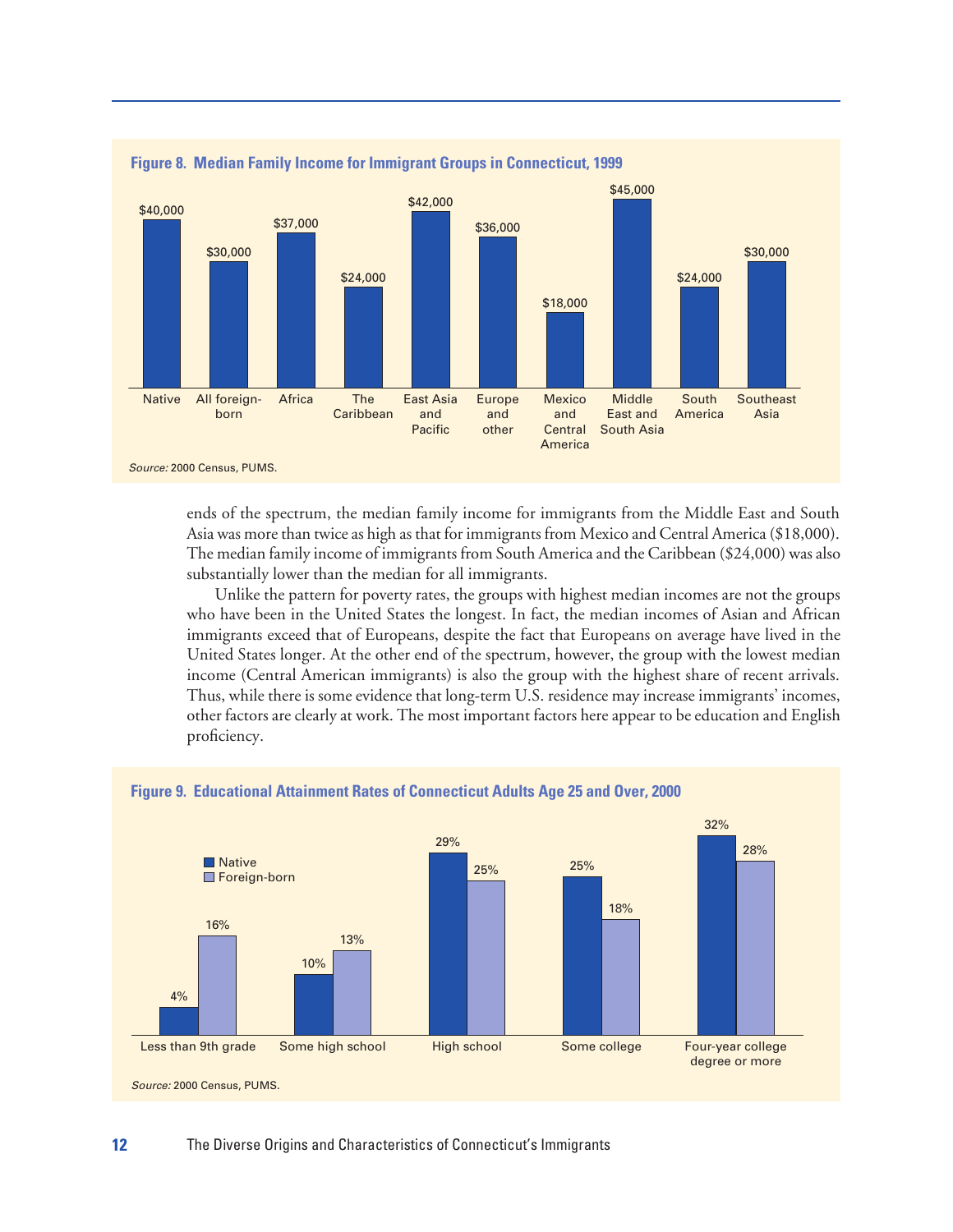#### **Almost 30 Percent of Connecticut Immigrants Lack High School Degrees**

In Connecticut, as nationally, a substantially higher share of immigrants than natives has less than a high school education; however, nearly the same shares have a college education (figure 9). In 2000, 29 percent of foreign-born adults age 25 and over had less than a high school education, twice the rate for native-born Connecticut adults (14 percent). Four times as many foreign-born as native-born adults had less than a ninth-grade education (16 versus 4 percent). At the other end of the spectrum, nearly as many immigrants as natives had a four-year college education or more (28 versus 32 percent). These figures for Connecticut compare favorably with national rates: 38 percent of immigrants and 17 percent of natives nationwide lack a high school education; 24 percent of both immigrants and natives have a four-year college education or more.

#### **Over Half of Mexican and Central American Immigrants Lack High School Degrees**

There is great variation across immigrant groups in educational attainment: some groups have far less formal education than native Connecticut residents, while others have more. Over half (55 percent) of immigrants age 25 and over from Mexico and Central America lacked high school degrees in 2000. Immigrants from Southeast Asia—many of them refugees—also had a relatively high share without a high school education (40 percent). Immigrants from other parts of Asia, however, were less likely to lack high school degrees than natives (figure 10).

#### **Two-Thirds of Some Asian Immigrants Have College Degrees**

There is even more variation across Connecticut's immigrant groups in the share with a four-year college degree or more. In 2000, 64 percent of immigrants born in East Asia and the Pacific and 65 percent of immigrants born in the Middle East and South Asia had four-year college degrees, twice the share for native-born adults age 25 and over (figure 11). African immigrants were also more likely than natives to be college graduates, but European immigrants were *less* likely to be college graduates,

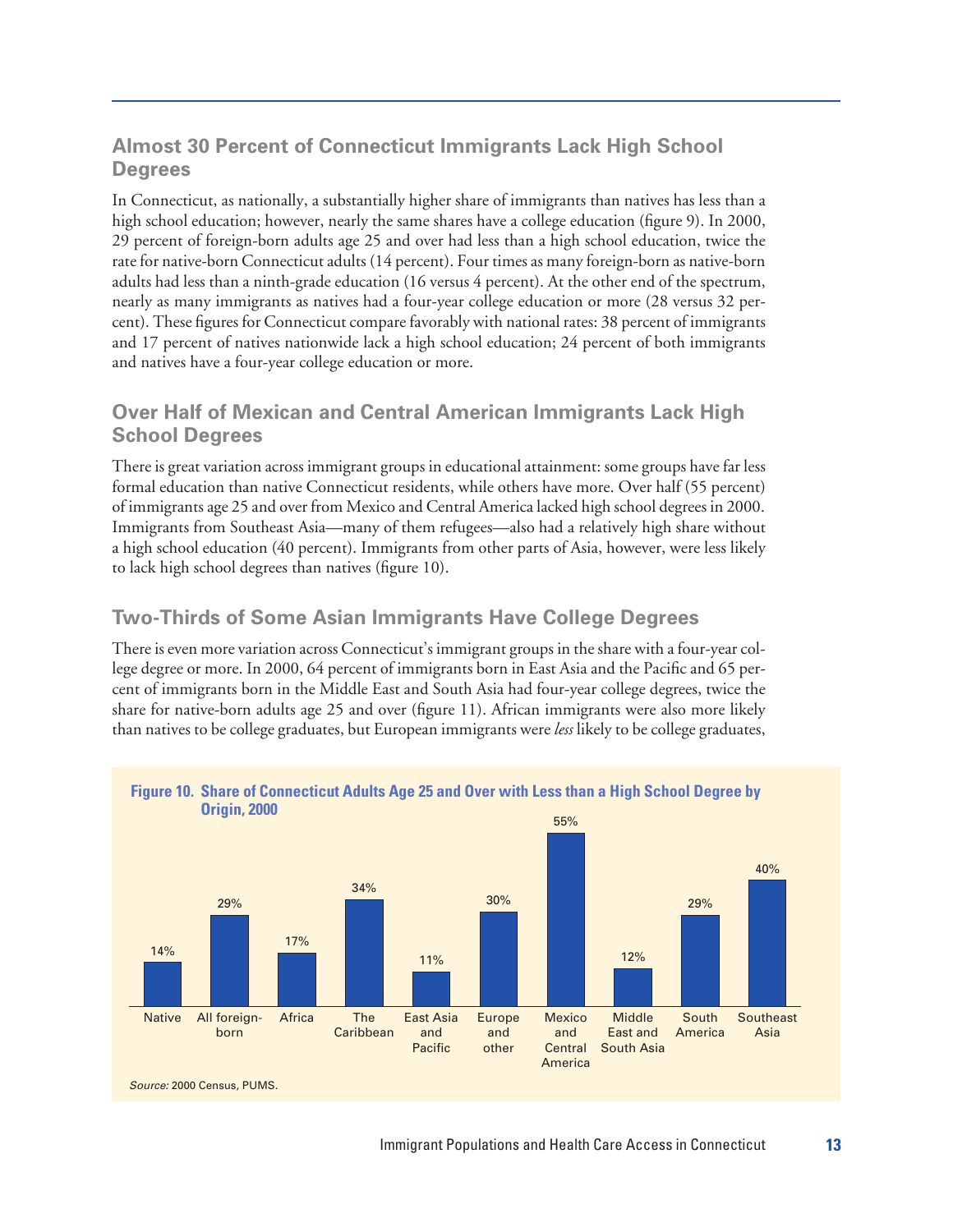

despite their relatively high incomes and low poverty rates. The groups with the lowest shares of college educations were immigrants born in the Caribbean (13 percent) as well as Mexico and Central America (9 percent); both groups also had relatively high poverty rates.

#### **Well-Educated Immigrants Are Increasing Much More Rapidly than Less-Educated Immigrants**

Because the population of well-educated immigrants is growing at a faster rate than less-educated immigrants in Connecticut, the state's foreign-born population is becoming much better educated over time. Among men age 25 and over, the number of college-educated immigrants increased 53

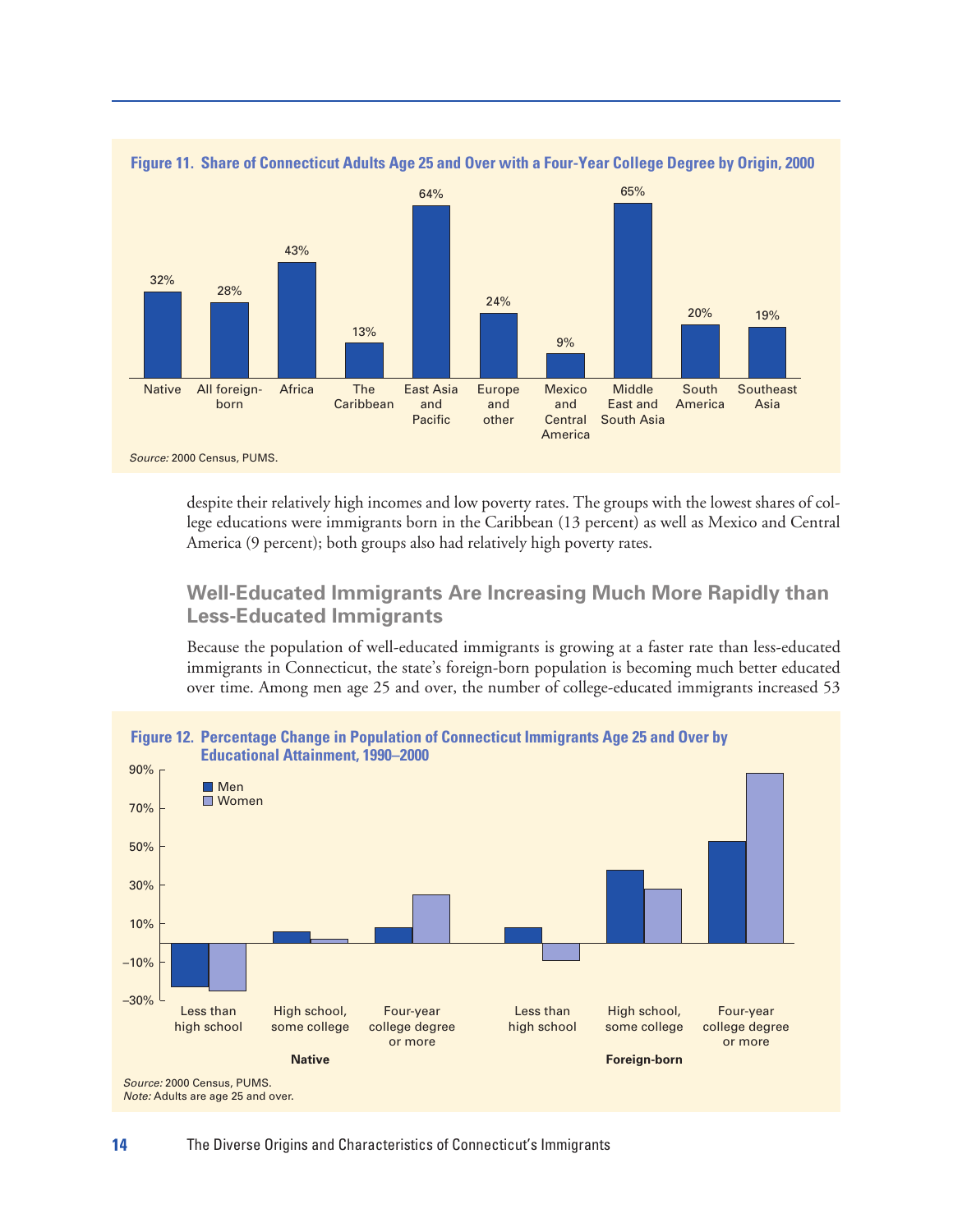percent between 1990 and 2000; the number of college-educated immigrant women increased 88 percent (figure 12). The number of U.S.-born men and women with college degrees grew more modestly, by 8 and 25 percent, respectively. By contrast, the number of immigrants without a high school education grew less than 10 percent among men and fell among women. Thus, immigrants contributed substantially to Connecticut's 20 percent increase in college graduates during the 1990s. If these trends continue, immigrants will be a major component of growth in the state's high-skilled labor force as older U.S.-born natives age and retire.

#### **Two-Thirds of Central American and Southeast Asian Immigrants Are Limited English Proficient**

Immigrants from Latin America and Southeast Asia are the most likely to lack English skills; the majority of immigrants from other regions of the world are proficient in English. The share of adults—here defined as age 18 and over—who were limited English proficient  $(LEP)^{12}$  was five times as high among Connecticut's immigrants as among the state's overall population (40 versus 8 percent) in 2000 (figure 13). Immigrants from Mexico and Central America are the most likely to be LEP (68 percent), followed by immigrants from Southeast Asia (66 percent). Immigrants from the Caribbean and Africa are the least likely to be LEP (26 and 27 percent respectively), which is not surprising considering most African and Caribbean immigrants come from the English-speaking countries in those regions (such as Jamaica, Nigeria, and Trinidad and Tobago).

#### **English Proficiency Is Correlated with Education**

There is a strong correlation between English proficiency and educational attainment among immigrants. In 2000, the share of LEP immigrants over age 25 with less than a high school degree was 45 percent, more than twice the share for English proficient immigrants (19 percent, as shown in figure 14). The share of LEP immigrants with a four-year college degree or more was 17 percent, half the share for English-proficient immigrants (35 percent). Thus those groups of immigrants with the lowest educational attainment (Latin Americans and Southeast Asians) are also the most likely to be limited English proficient. Immigrants from the Caribbean, however, have relatively high English proficiency despite low education attainment, because they come from English-speaking countries.





*Source:* 2000 Census, PUMS.

*Notes:* Adults are age 18 and over. Limited English proficient (LEP) adults speak a language other than English at home and speak English less than "very well."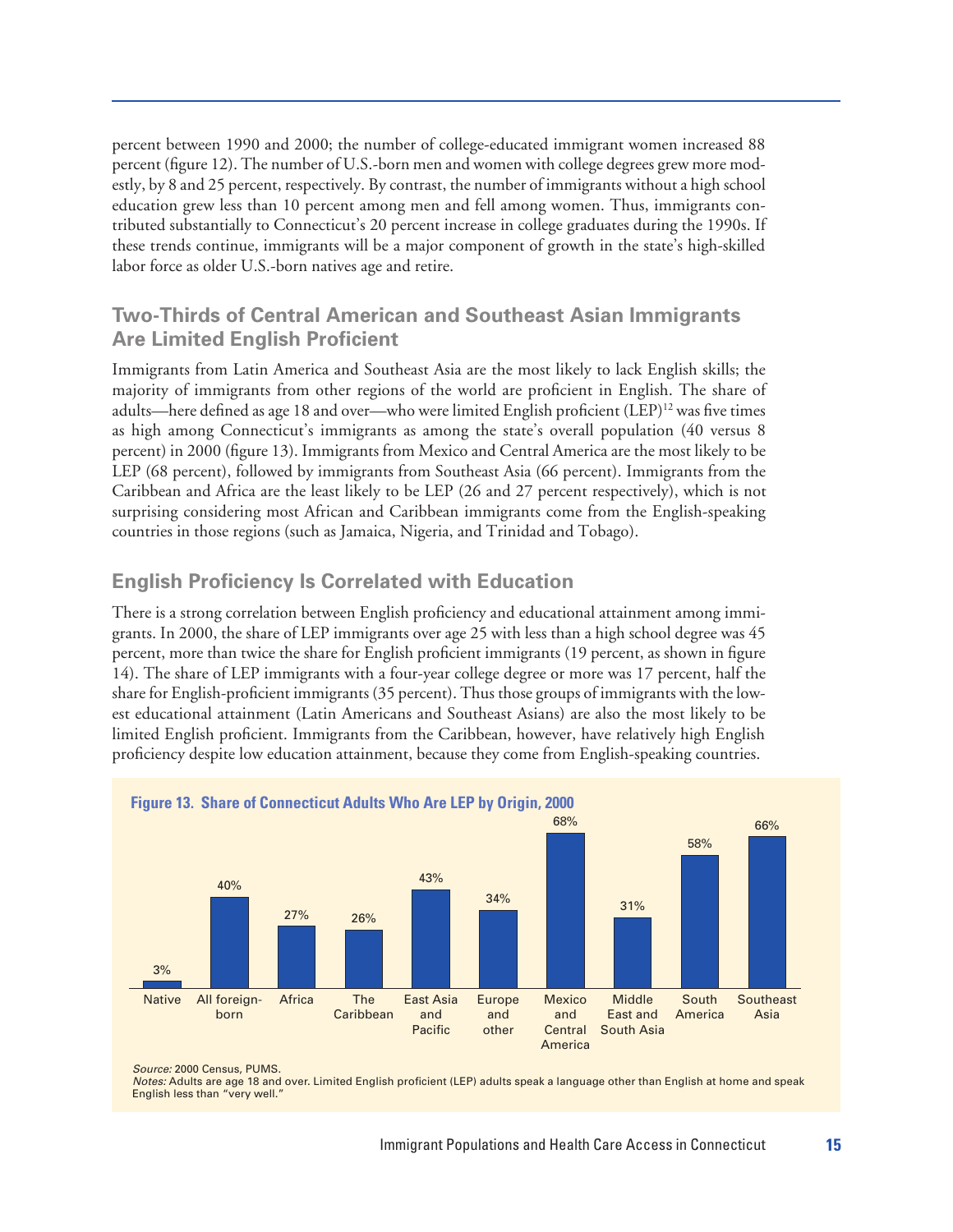



*Note:* Adults are age 25 and over. Limited English proficient adults speak a language other than English at home and speak English less than "very well."

#### **Spanish Language Predominates among Connecticut's Immigrants**

Despite the great diversity of Connecticut's immigrants, many immigrants who do not speak English speak Spanish. In 2000, a third (35 percent) of LEP immigrants age 5 and above spoke Spanish; this was below the national level for Spanish among LEP immigrants (61 percent). Most of the other common languages spoken by the state's LEP immigrants are also European languages (Polish, Portuguese, Italian, Russian, Albanian, and French), but each one accounts for less than 15 percent of all LEP immigrants. Three Asian languages—Korean, Chinese, and Vietnamese—together account for less than 9 percent of all LEP immigrants (table 2). The relatively low share of LEP immigrants that speaks languages other than Spanish makes providing interpretation and translation assistance for these immigrant groups more challenging.

|                | <b>Number of speakers</b><br>age 5 and older | <b>Percent of total</b> |
|----------------|----------------------------------------------|-------------------------|
| Spanish        | 59,000                                       | 35                      |
| Polish         | 19,000                                       | 11                      |
| Portuguese     | 15,000                                       | 9                       |
| <b>Italian</b> | 7,000                                        | 4                       |
| Korean         | 6,000                                        | 3                       |
| Chinese        | 6,000                                        | 3                       |
| Russian        | 4,000                                        | 3                       |
| Albanian       | 4,000                                        | 3                       |
| French         | 4,000                                        | 2                       |
| Vietnamese     | 4,000                                        | 2                       |
| <b>Total</b>   | 168,000                                      | 100                     |

#### **Table 2. Top 10 Languages Spoken by LEP Connecticut Immigrants, 2004**

*Source:* 2004 American Community Survey.

#### **16** The Diverse Origins and Characteristics of Connecticut's Immigrants

*Source:* 2000 Census, PUMS.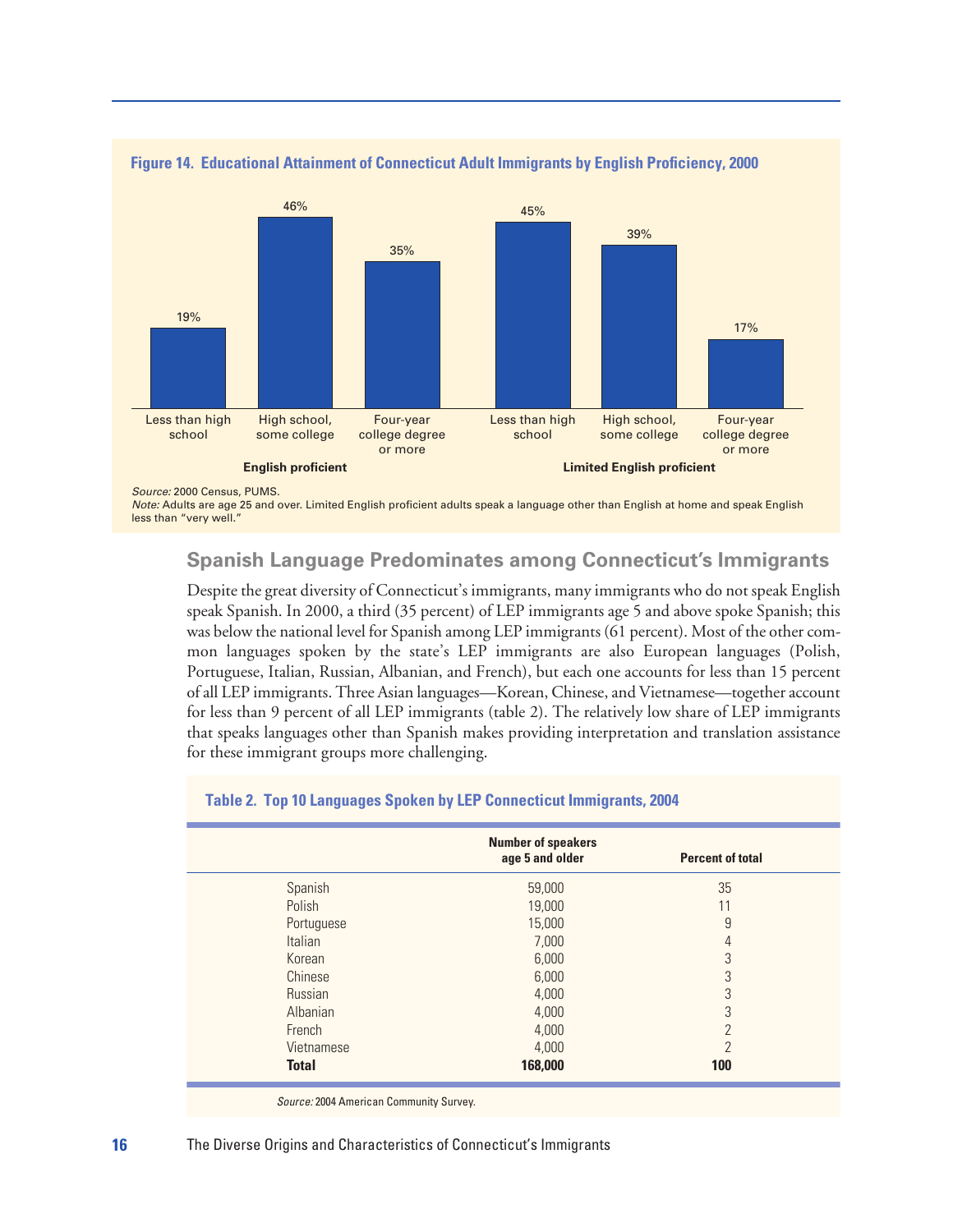

#### **Figure 15. The Foreign-Born as a Share of Total Connecticut Population, 2000**

#### **Immigrants Are Concentrated in Connecticut's Major Cities, New York Suburbs**

Connecticut's immigrant communities are mostly concentrated in the largest cities and suburban areas adjacent to New York City. The pattern of immigrant concentration shows clustering primarily in three areas: Fairfield County (including Stamford, Danbury, Bridgeport, and towns in between), the Hartford metropolitan area, and the New Haven–Waterbury area (figure 15). In 2000 the half-dozen towns with the largest total number of immigrants were Stamford (35,000), Bridgeport (29,000), Hartford (23,000), Danbury (20,000), Norwalk (17,000), and New Haven (14,000) (Fishkin, Canny, and Hall 2005). The foreign-born share of the total population was highest in Stamford (30 percent), followed by Danbury (27 percent), Bridgeport (21 percent), Norwalk (20 percent), Greenwich (19 percent), and Hartford (19 percent). These areas appear in dark blue in figure 15. The areas of the state with the lowest shares of immigrants were the northwest and most of the eastern half of the state apart from Mansfield, New London, and Norwich.

Poverty—among both immigrants and U.S.-born Connecticut residents—is also most heavily concentrated in the state's largest cities, where the most immigrants live. In 2000, Hartford, New Haven, Bridgeport, Waterbury, and New London all had poverty rates exceeding 15 percent for the native-born population (figure 16). But otherwise, the pattern of native-born poverty and immigrant concentrations did not match. The rural northeastern section of the state, which had few immigrants in 2000, also had relatively high native-born poverty. By contrast, the southwestern part of the state,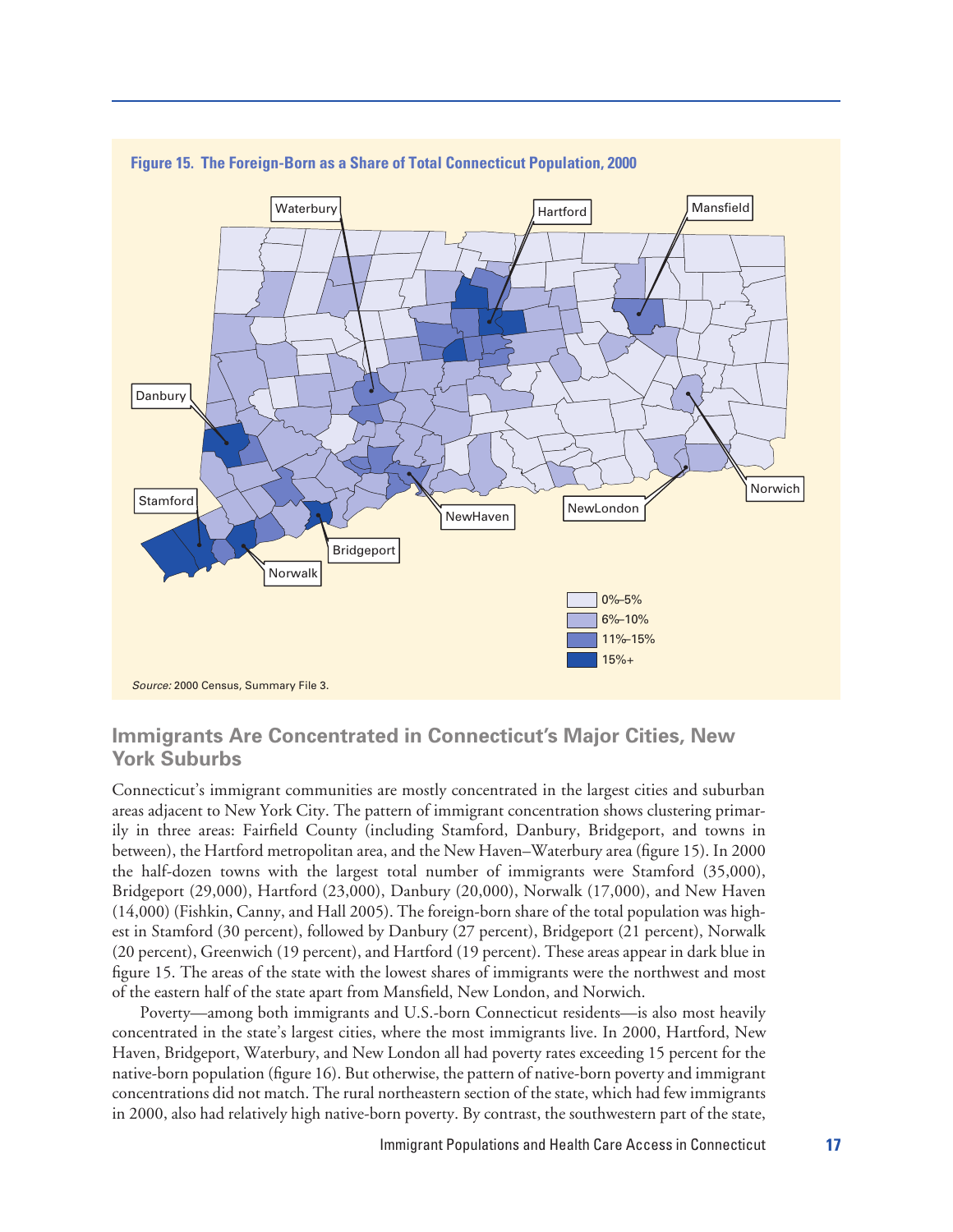

#### **Figure 16. Share of Connecticut Native-Born Population Living Below the Poverty Level, 2000**

where far more immigrants live, had lower native-born poverty. Thus by 2000 immigrants had not yet moved in large numbers to the less prosperous rural parts of the state.

Poverty among Connecticut's immigrants is more widespread, because on average immigrants are poorer than natives. The 2000 foreign-born poverty rate was over 15 percent for Hartford, New Haven, Bridgeport, New London, Mansfield,<sup>13</sup> and a few towns in the northeastern part of the state again, areas with fewer immigrants. But even in Stamford and Danbury in more prosperous Fairfield County, the foreign-born poverty rate was over 10 percent (figure 17). Thus there are substantial numbers of poor immigrants across the state, even in the more prosperous suburbs of New York City.

The poorest and most recent immigrants—those from Latin America—show a slightly different pattern of residential settlement than other immigrants. In 2000, Central and South Americans accounted for over 30 percent of immigrants in Stamford, Danbury, and New Haven (figure 18). Their share of all immigrants was lower in the Hartford area and most other areas farther east. Thus the highest concentrations of Latino immigrants are in the southwest, closer to New York City. The relative prosperity of these areas may be driving the migration of these most recent immigrants, who are seeking the strongest labor markets and best job opportunities.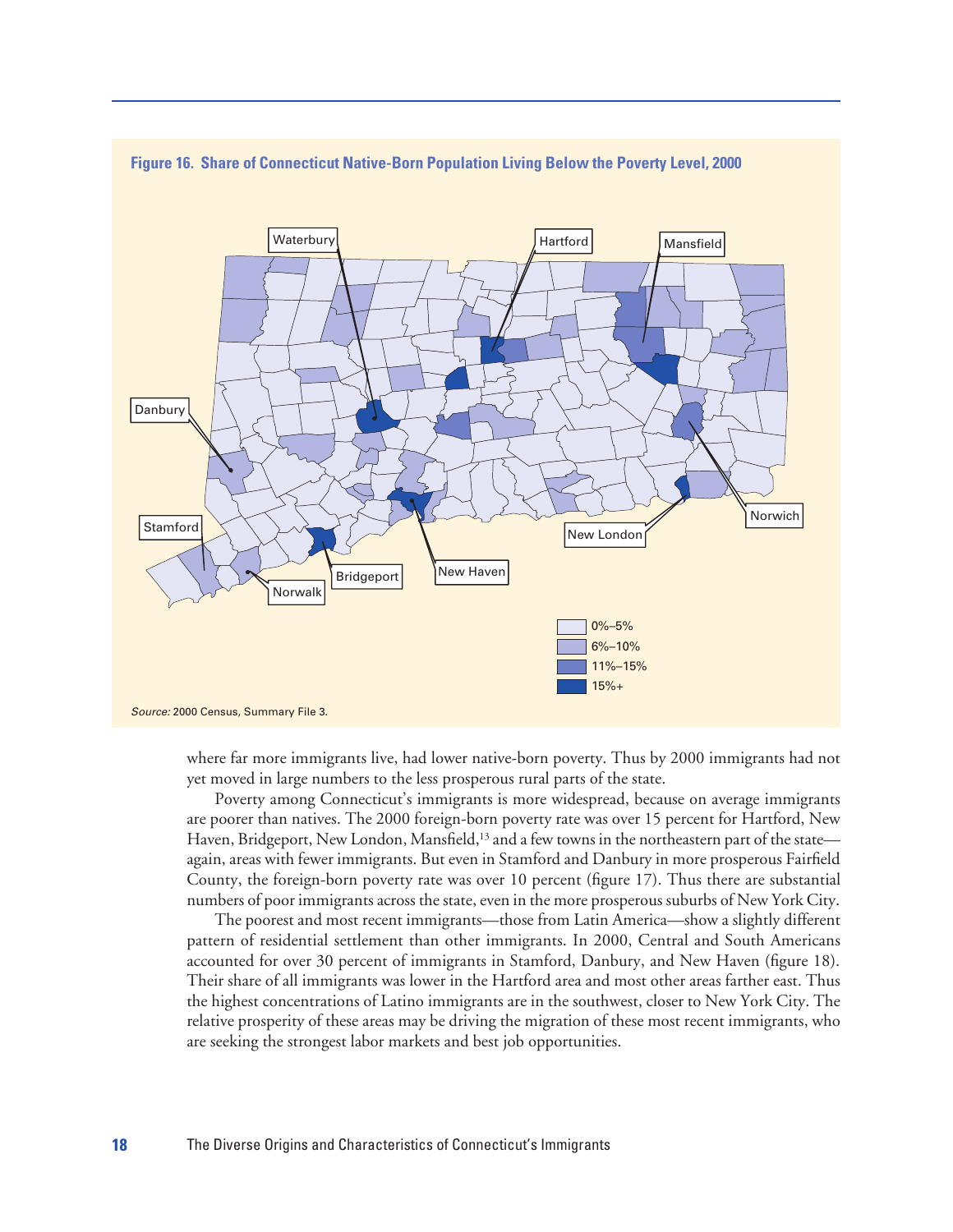

**Figure 17. Share of Connecticut Foreign-Born Population Living Below the Poverty Level, 2000**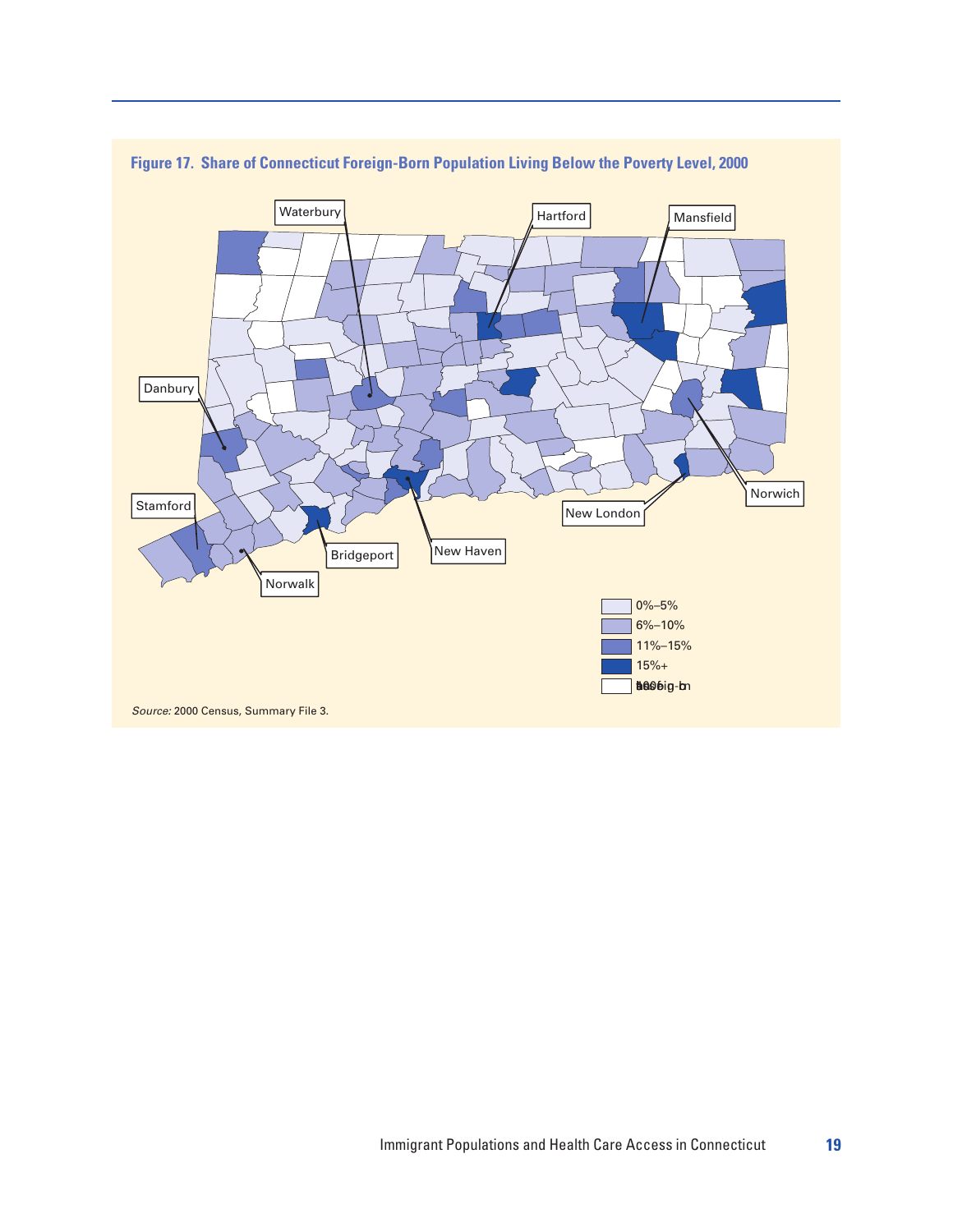



*Source:* 2000 Census, Summary File 3.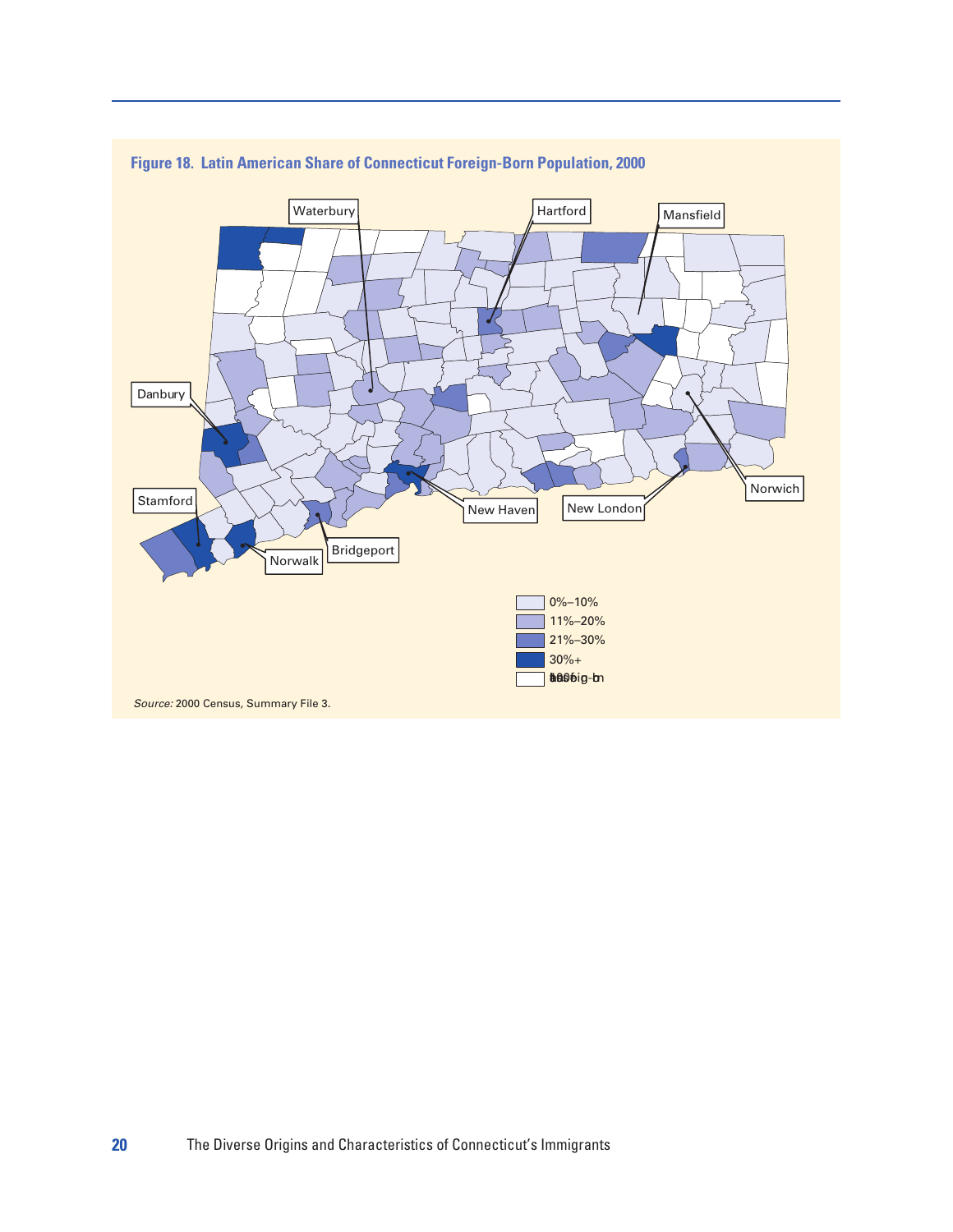### **IMMIGRANTS IN CONNECTICUT'S LABOR FORCE**

Immigrants are a large and growing share of workers at both the lower- and higher-skilled ends of Connecticut's labor force, and reliance on immigrant workers is increasing statewide. Connecticut has an unusually high share of highly skilled and highly paid workers, but also has a large and rapidly growing population of low-skilled immigrant workers who fill key jobs in various industries.

#### **Immigrants Are a Relatively High Share of Connecticut's Low-Skilled Labor Force**

The share of immigrants in the Connecticut labor force in 2000 (12 percent) was similar to their share of the U.S. labor force (12 percent), but immigrants composed a higher share of the low-wage labor force (16 percent).14 An even higher share of low-skilled workers—defined here as those with less than a high school degree—was immigrants: 28 percent in Connecticut and 32 percent nationally (figure 19). Thus Connecticut, like the United States generally, relies heavily on immigrants as lowerskilled workers (Capps, Fix, et al. 2003). But Connecticut also has substantial numbers of immigrants at the higher-skilled end of the labor force.

#### **Immigrants Are an Important Component of Current and Future Workforce Growth**

Nationally, immigrants accounted for half the growth in the labor force during the 1990s (Sum et al. 2002). This trend will accelerate, as the baby boomers—the largest native-born cohort of workers retire over the next 10 to 20 years. Within this period, immigrants will begin to account for *all the labor force growth* in the United States. In other words, without immigration, the U.S. labor force would actually shrink over the next decade or two, while the elderly population would increase leaving big shortfalls in services to the aging population and funding for programs to support them.

Connecticut is somewhat ahead of the national trend: the native-born labor force there actually shrank during the 1990s. The number of U.S.-born men of working age (18 to 64) fell by 4 percent, and the number of U.S.-born women fell by 3 percent. By contrast, the immigrant working age population in Connecticut increased significantly from 1990 to 2000: by 40 percent for men and 34 percent for women (figure 20). The overall growth in the working age population (foreign-and native-born together) was less than 0.5 percent. Thus without immigration during the 1990s, Connecticut's working-age population would have declined.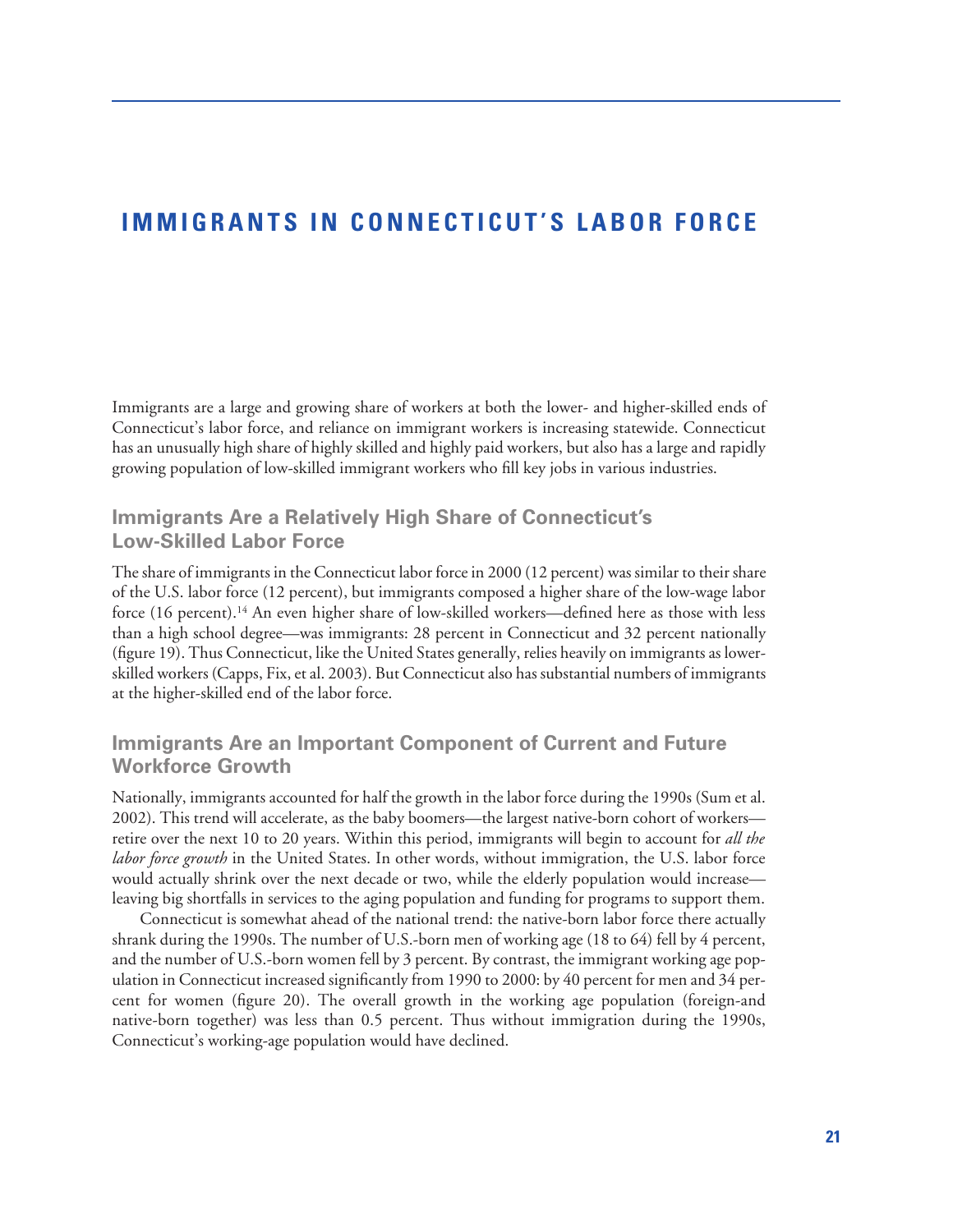

#### **Figure 19. Immigrants as Shares of the Total Population and Workforce, Connecticut and the United States, 2000**

*Note:* Workers were able-bodied, age 18 to 64, employed at the time of the census, and earned nonzero wages in 1999. Low-wage workers earned less than twice the minimum wage in 1999. Low-skilled workers have less than a high school education.

#### **Immigrant Men Are as Likely as U.S.-Born Men to Work, but Immigrant Women Have Lower Employment Rates**

Most immigrants come to Connecticut for work, although immigrant men are substantially more likely than women to work. Fitting the national pattern documented elsewhere (Capps, Fix, et al. 2003), immigrant men in Connecticut are just as likely as U.S.-born men to work, while immigrant women have a substantially lower employment rate than native-born women (figure 21). In 2000 the employment rate for foreign-born men in Connecticut (79 percent) was comparable to that for



*Source:* 2000 Census, PUMS.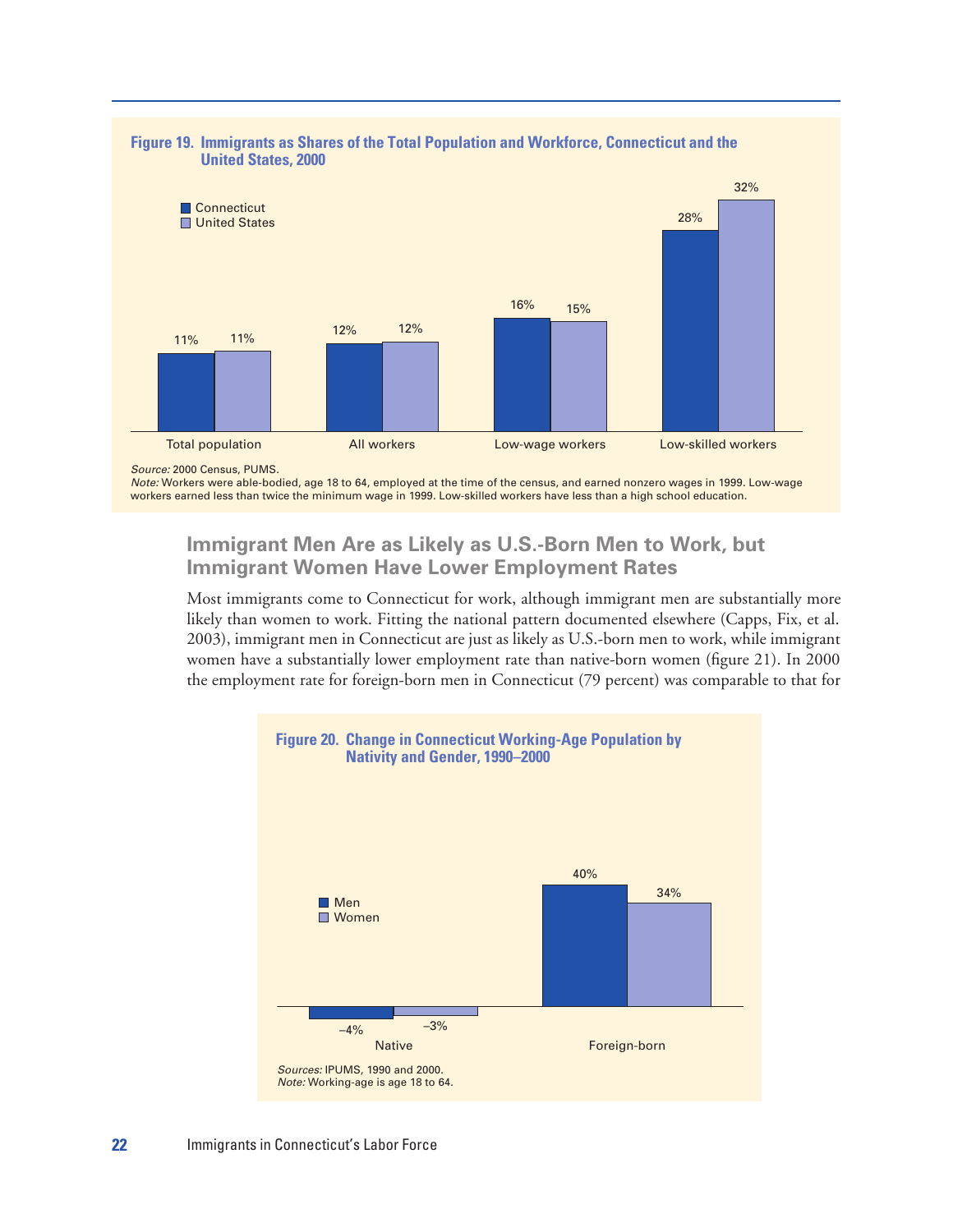

#### **Figure 21. Employment Rates of Connecticut Working-Age and Able-Bodied Adults by Gender and Origin, 2000**

U.S.-born men (82 percent). Employment rates for foreign-born men from the Middle East and South Asia (87 percent) and Europe, Canada, Australia, and New Zealand (83 percent) actually exceeded the rate for native-born men. Men born in Mexico, Central America, and Southeast Asia the groups with the lowest educational attainment—also had somewhat lower employment rates (73 percent). Caribbean-born men had the lowest employment rate (68 percent).

Employment patterns for Connecticut immigrant women differ from those for men. The overall rate for foreign-born women (62 percent) was lower than the rate for U.S.-born women (72 percent) in 2000. Foreign-born women from the Caribbean had the highest employment rate (68 percent), the same as the rate for foreign-born men from this region; no other group of immigrants had equal employment rates for men and women. By contrast, the largest gender gap in employment (over 30 percentage points) was for Middle Eastern and South Asian immigrants (87 percent for men versus 56 percent for women). The lowest employment rate was for women born in Mexico and Central America (52 percent).

#### **The Employment Rate for Undocumented Men Is High, but the Rate for Undocumented Women Is Lower**

The vast majority of undocumented immigrants—like other immigrants in Connecticut—are working. Immigrant men have employment rates similar to those of U.S.-born men regardless of citizenship and legal status, but employment rates among women vary more widely by citizenship and legal status. In 2000, the employment gap between undocumented and native men was only 4 percentage points, but the gap between undocumented and native women was 15 percentage points (figure 22).

Naturalized U.S. citizens were the most likely immigrants to be employed: 82 percent for men and 68 percent for women. These rates were comparable to those for U.S.-born men and women (82 and 72 percent, respectively). Compared with citizens, legal permanent residents had lower employment rates: 74 percent for men and 60 percent for women. Undocumented men had a higher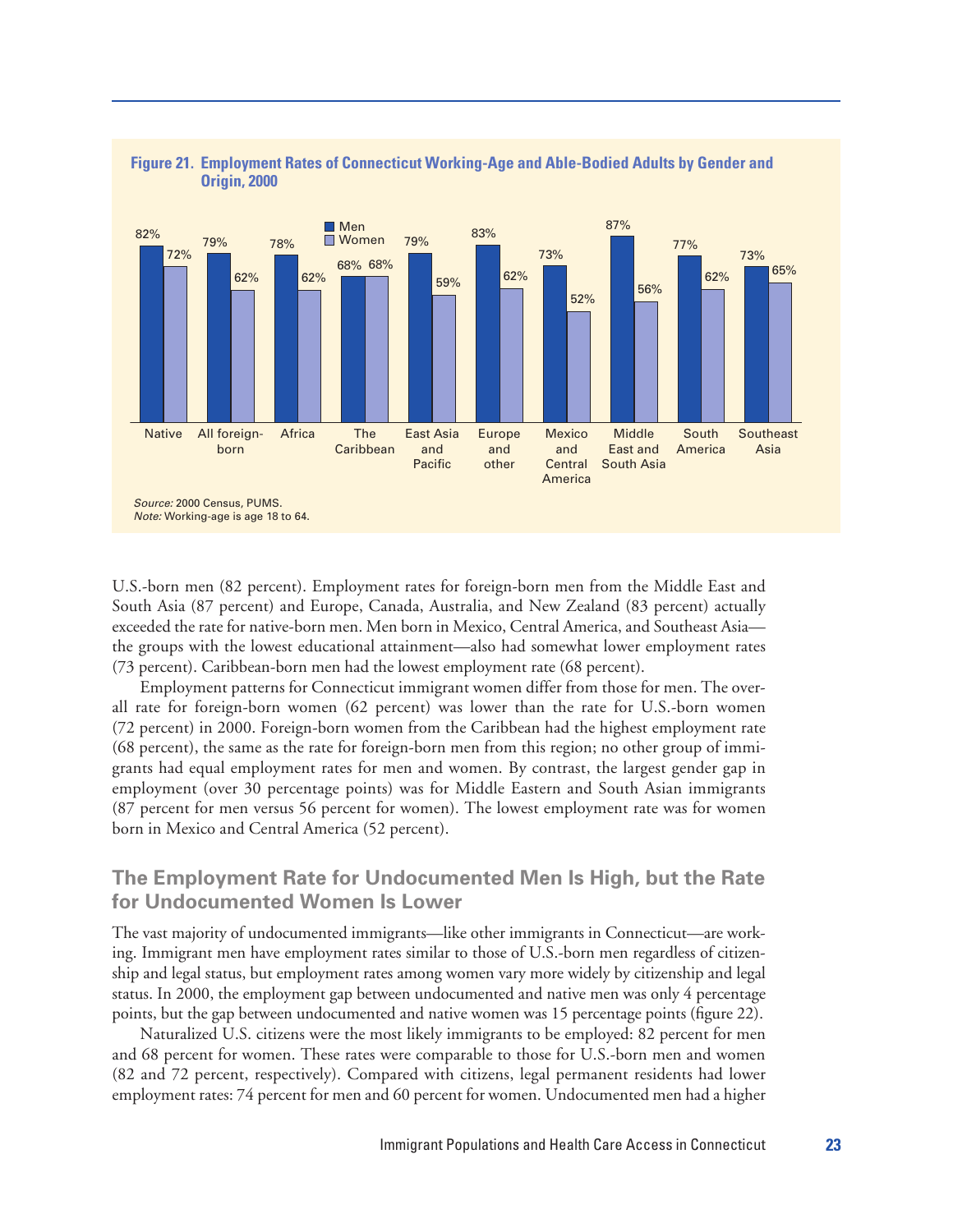

employment rate (78 percent) than that of LPR men, but the rate for undocumented women (57 percent) was lower than that of LPRs or citizens. Because most undocumented immigrants come from Latin America, the relatively low employment rate for undocumented women reflects the relatively low rate for women born in Mexico and Central America. The gender gap in employment was also relatively high for refugees (18 percent), most of whom come from Southeast Asia.

#### **The Median Hourly Wage of Some Asian Immigrants Exceeds the Wage for Natives**

Connecticut has a substantial number of highly paid immigrants; the highest paid were born in Asia. Overall, the median hourly wage of foreign-born workers in 1999 was not much lower than that of native workers: \$15 versus \$17 (figure 23). Immigrants from East Asia, the Pacific, the Middle East, and South Asia—the groups with the highest educational attainment—earned more than native workers (median wage of \$19). Immigrants from Europe, Canada, Australia, and New Zealand earned the same median wage as native workers (\$17), while immigrants from Africa earned slightly less (\$16). Immigrants from Southeast Asia and the Caribbean earned a lower median wage (\$14). Immigrants from Mexico, South America, and Central America earned the lowest median hourly wages (\$10–\$11). Thus immigrants from Asia—except Southeast Asia—earned almost twice the median hourly wage of Latin American immigrants. The immigrant groups with low educational attainment earned relatively low wages, while those with higher educational attainment earned higher wages.

#### **Immigrants and Natives Receive Nearly the Same Returns to Education**

The best-educated workers earn the highest wages, regardless of whether they are immigrants. Data from the census show a clear pattern of association between median wages and educational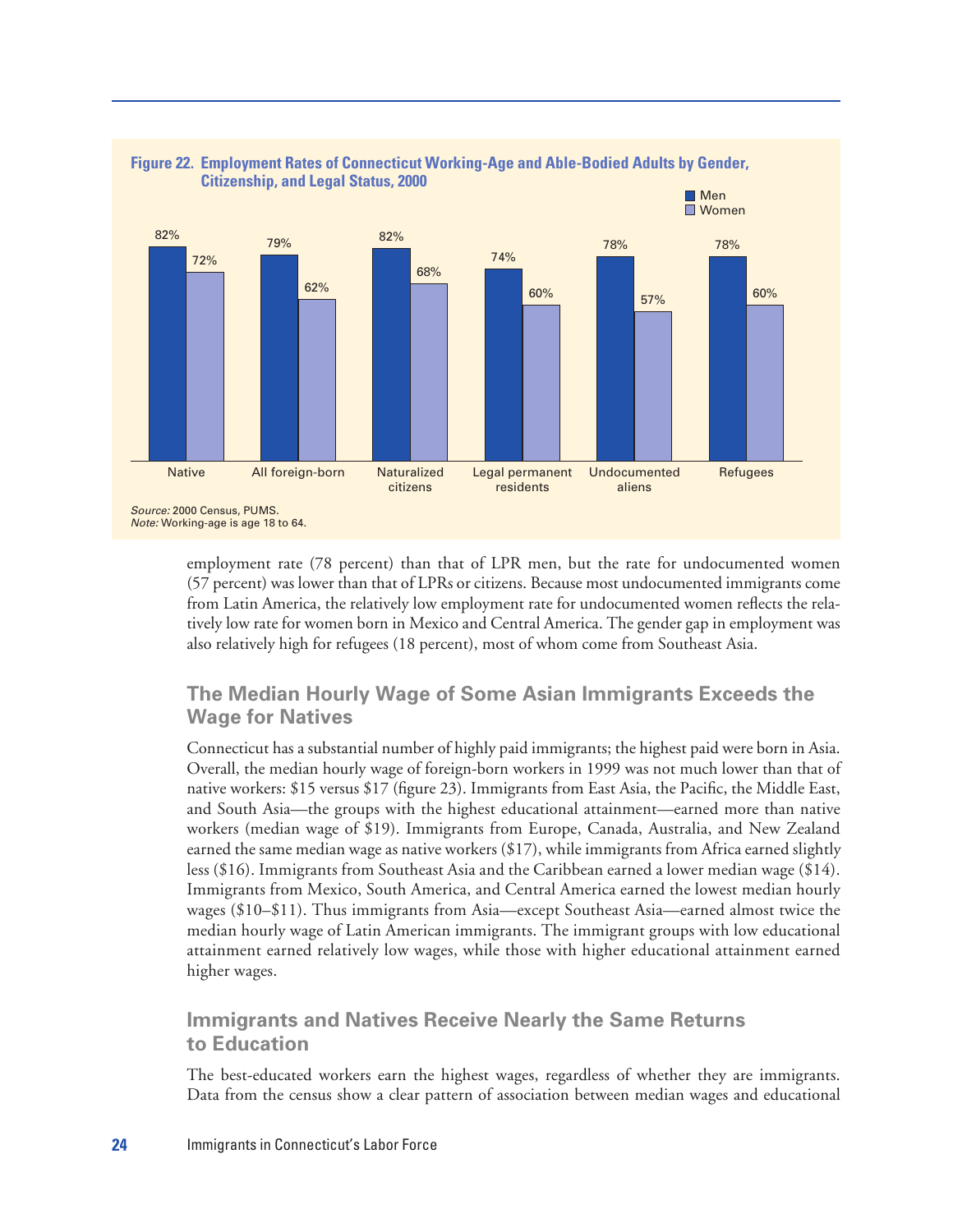

attainment; this pattern is nearly the same for immigrant and native-born workers. In 1999 collegeeducated immigrants earned more than twice as much as high school dropouts (\$23 versus \$11 an hour). At each stage of educational attainment displayed here, immigrants earned about the same median hourly wage as immigrants (figure 24).

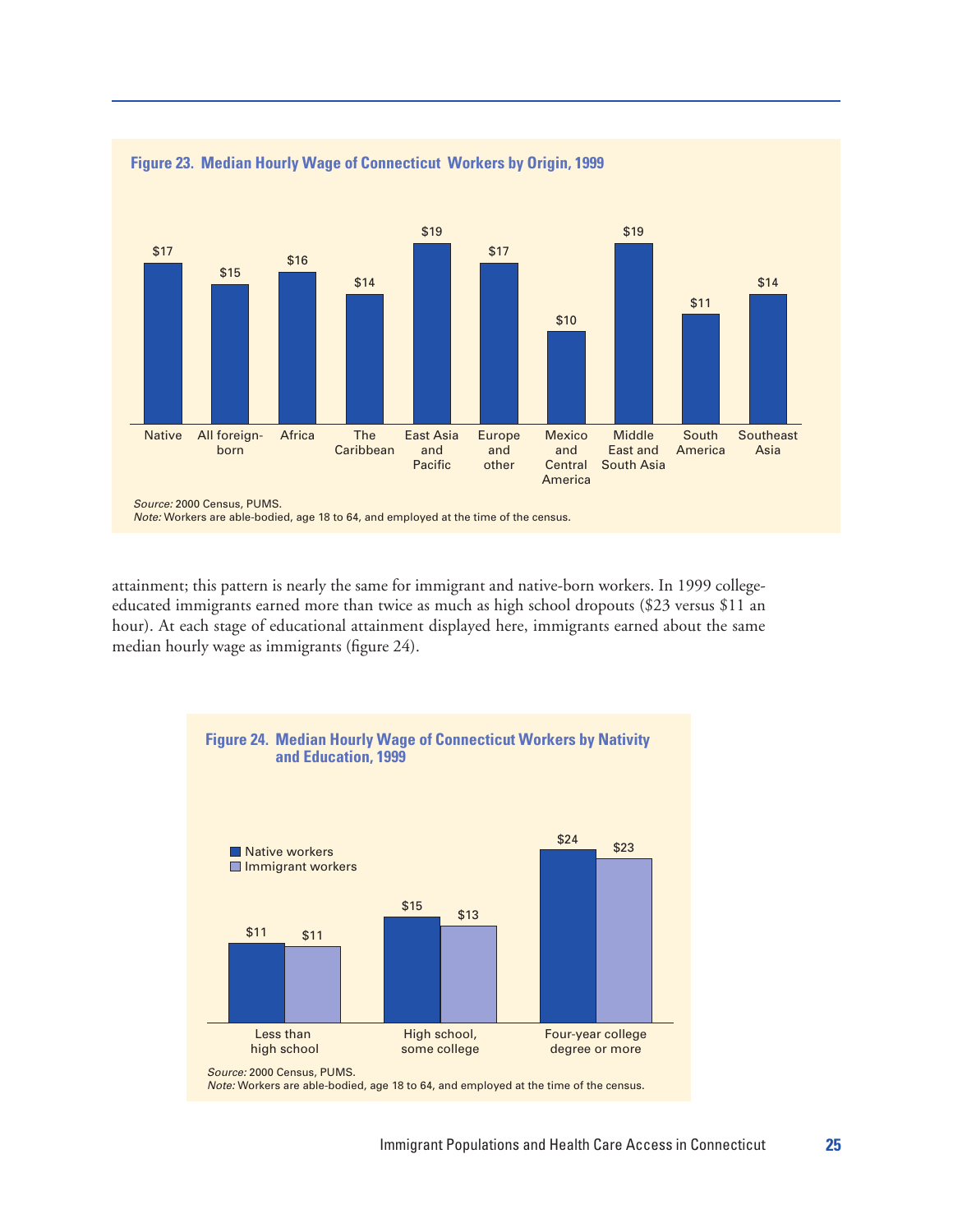

# **Figure 25. Share of Connecticut Workers Earning Low Wages, by Nativity and Educational**

#### **Half of Immigrant and Native Workers without High School Degrees Earn Low Wages**

Shares of workers earning below the minimum wage and below twice the minimum wage ("low wage") are highest for the least educated workers,15 whether immigrants or natives. Over half of foreign- and native-born workers with less than a high school degree earned below twice the minimum wage in 1999, compared with just 12 percent of native-born and 18 percent of foreign-born workers with a college degree or more (figure 25). Fourteen percent of native-born workers without high school degrees earned below the minimum wage; this share was actually higher than for immigrant workers without high school degrees (11 percent).

#### **Half of Limited English Proficient Immigrants Earn Low Wages**

Immigrants' wages are strongly affected by English proficiency. In 1999 English proficient foreignborn workers earned a median hourly wage of \$17, almost 50 percent higher than LEP foreign-born workers (\$12). LEP immigrants may earn relatively low wages because they have lower educational attainment than more proficient immigrants. Additionally, some better-educated immigrants may experience barriers to high-wage employment in the United States because of limited English skills.

LEP immigrants are about twice as likely as English proficient immigrants to earn low wages. In 1999, almost half of LEP immigrants earned below twice the minimum wage, compared with about a quarter of foreign-born, English-proficient workers. The share of LEP foreign-born workers earning below the minimum wage was also twice as high as the share of English proficient foreign-born workers: 5 versus 10 percent (figure 26).

#### **Lower-Wage Immigrants Are Less Likely to Work Full-Time**

Among all immigrant workers, Latin Americans are the least likely to work full-time.<sup>16</sup> This means Latin American immigrants are doubly disadvantaged—with both lower wages and fewer hours of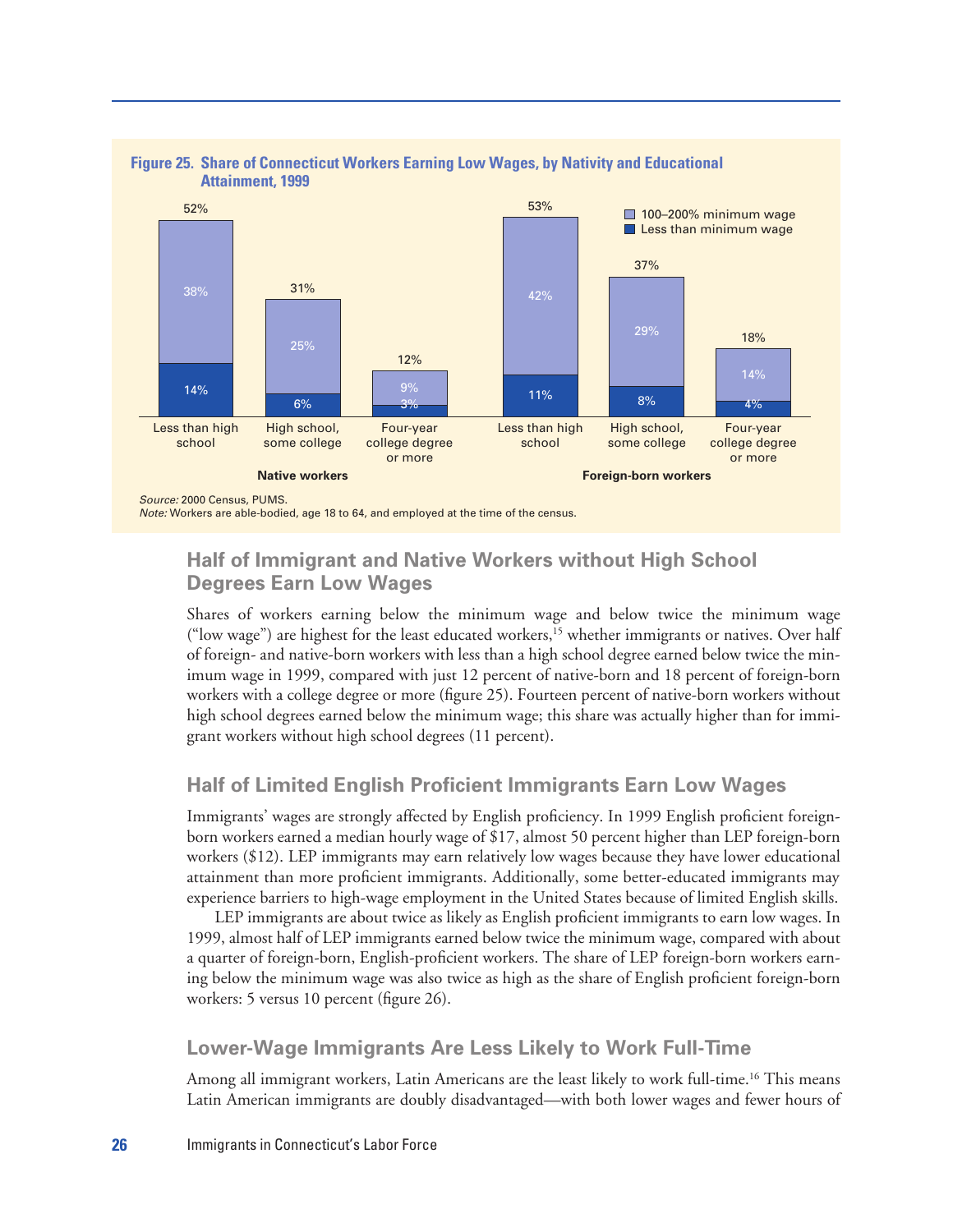

**Figure 26. Share of Connecticut Workers Earning Low Wages by**

*Source:* 2000 Census, PUMS. *Note:* Workers are able-bodied, age 18 to 64, and employed at the time of the census. Limited

English proficient workers speak a language other than English at home and speak English less than "very well."

work. Additionally, among natives and most groups of immigrants, working women are significantly less likely to work full-time than men. Latin American women have the lowest rates of full-time work (figure 27).

In 1999, 64 percent of Mexican and Central American men who were employed worked fulltime, compared with 75 percent of foreign-born men overall and 82 percent of native-born men. Only half (50 percent) of women from Mexico and Central American worked full-time. South





*Source:* 2000 Census, PUMS.

*Notes:* Workers are able-bodied, age 18 to 64, and employed at the time of the census. Full-time workers worked at least 48 weeks in 1999 and 35 hours a week during the average week.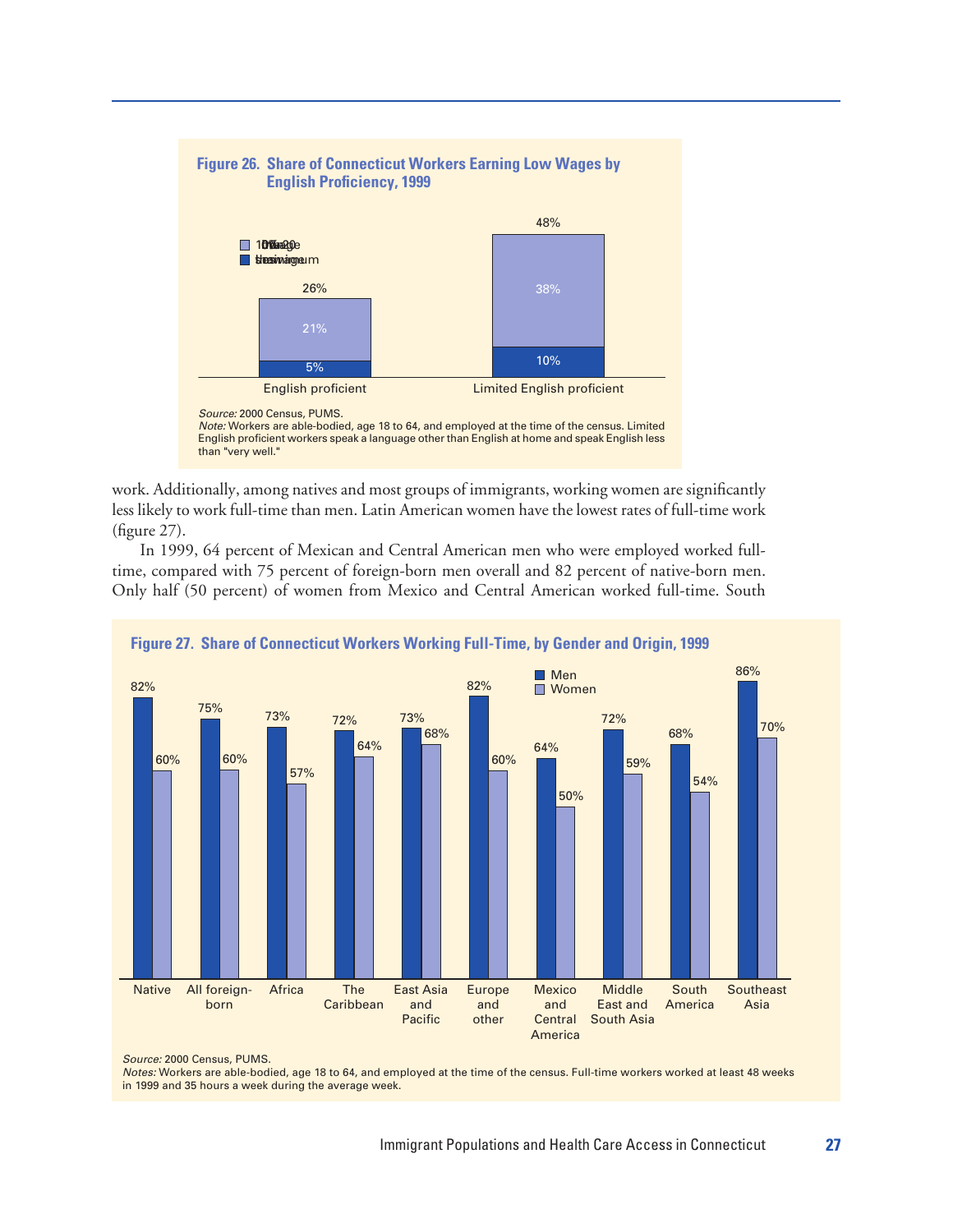

# **Figure 28. Share of Connecticut Workers Working Full-Time, by**

American immigrants had the second lowest rates of full-time work (68 percent for men and 54 percent for women). Together with low wages, lower full-time work and lower labor force participation among women may explain why Latin American immigrants have such low family incomes and high poverty rates.

average week. Limited English proficient workers speak a language other than English at

home and speak English less than "very well."

Some other immigrant groups have full-time employment rates as high or higher than those of U.S.-born Connecticut residents. In 1999, the full-time employment rate for European-born men (82 percent) was the same as that for U.S.-born men, while the rate for Southeast Asian men (86 percent) was higher. Overall, immigrant women were as likely to work full-time as native-born women (60 percent). However, full-time employment shares were higher for women born in Southeast Asia (70 percent), East Asia and the Pacific (68 percent), and the Caribbean (64 percent).

There are only minor differences in the amount of full-time work between LEP and English proficient workers. In 1999 the difference in the full-time employment rate between LEP and English proficient immigrants was 10 percentage points for men and 5 percentage points for women (figure 28). Thus, English proficiency affects immigrants' wages more than it affects the amount they work.

Like English proficiency, educational attainment has only a slight effect on full-time employment for immigrants, but the effect for native-born workers is more substantial. In 1999, the gap in fulltime work between college-educated immigrants and those without a high school education was 11 percentage points for men and 8 percentage points for women. By contrast, the full-time employment gap for comparably educated natives was 20 percentage points for men and 12 percentage points for women (figure 29).

Thus, educational attainment appears to have more effect on full-time work for U.S.-born Connecticut residents than for immigrants. Less-educated immigrants may be able to find full-time jobs more often than less-educated natives. Other possible explanations are: native-born women without a high school education choose to work less and stay at home more, or immigrant women must work longer hours because their husbands' wages are lower. On the other hand, there may be significant underemployment—in terms of part-time and seasonal work—among higher-skilled immigrant men. The relatively low full-time employment rate for immigrant men with a four-year college degree (79 percent versus 86 percent for native-born men) suggests this may be the case.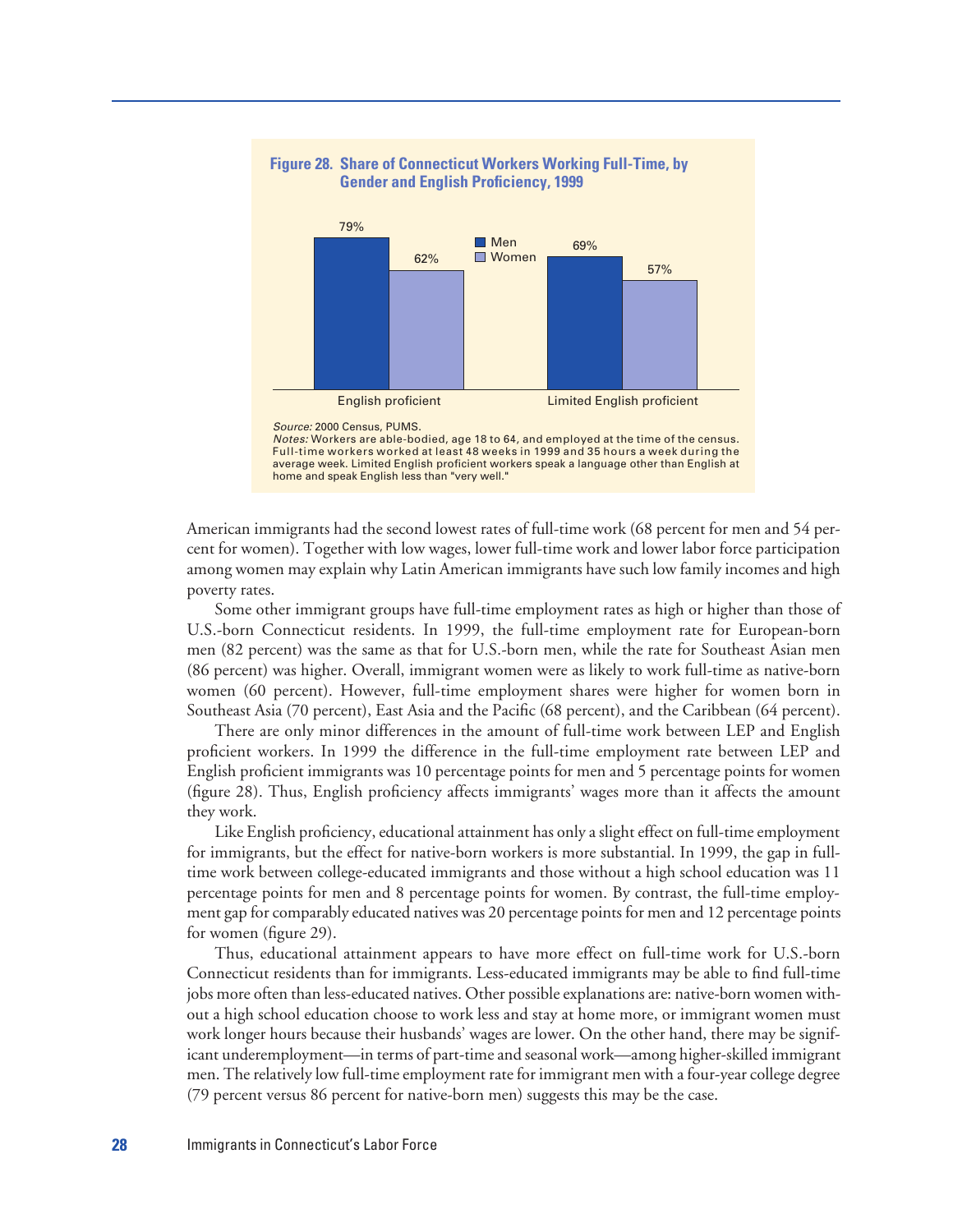

# **Figure 29. Share of Connecticut Workers Working Full-Time, by Nativity, Educational Attainment, and**

*Source:* 2000 Census, PUMS.

*Note:* Workers are able-bodied, age 18 to 64, and employed at the time of the census. Full-time workers worked at least 48 weeks in 1999 and 35 hours a week during the average week.

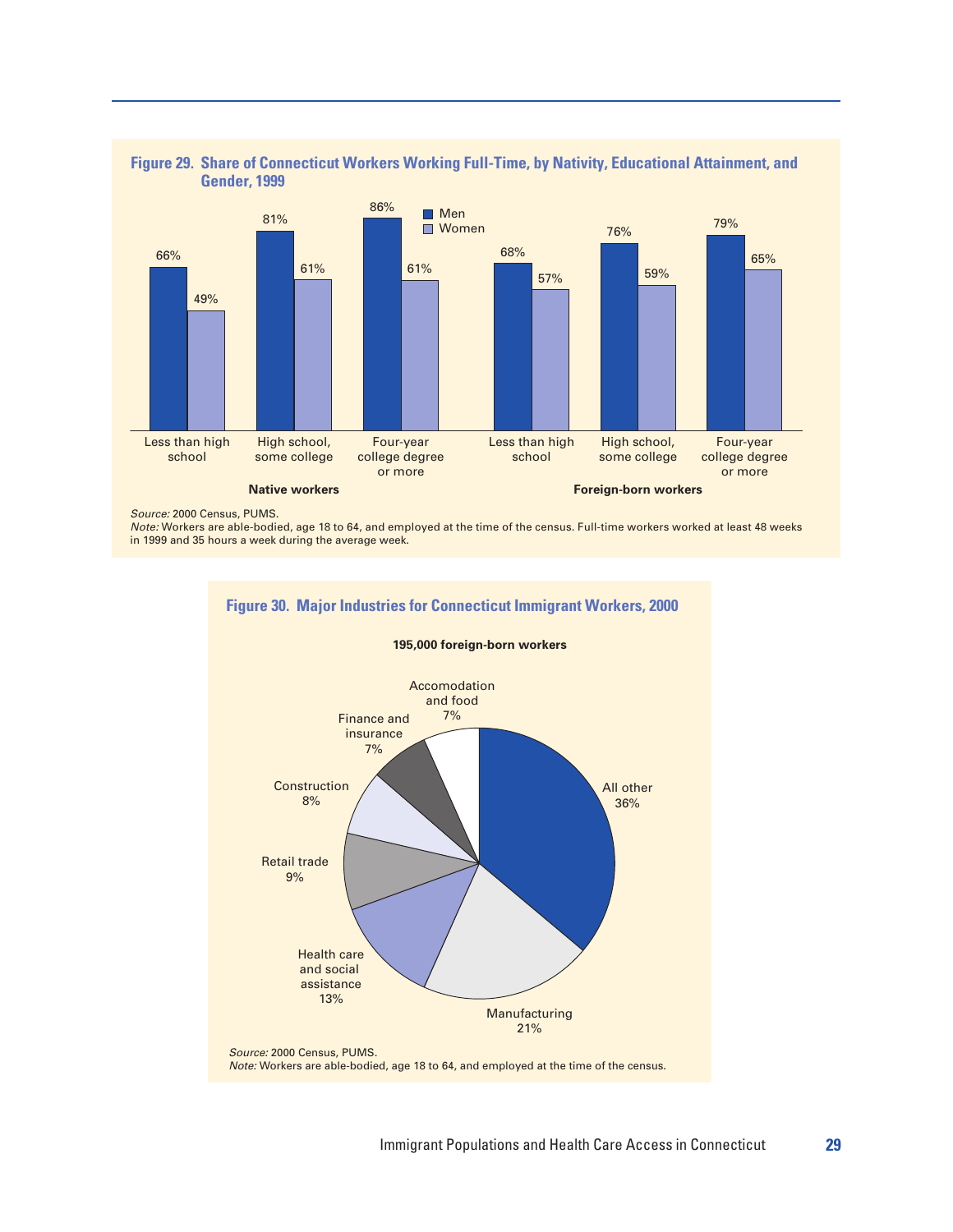#### **Manufacturing, Health Care, Retail Trade, and Construction Employ the Most Immigrants**

Connecticut's immigrants are employed in a mixture of higher- and lower-skilled industries. Manufacturing, health care and social assistance, retail trade, and construction together employed half of Connecticut immigrant workers in 2000 (figure 30).<sup>17</sup> Manufacturing was the most common industry, employing 21 percent of all immigrant workers. Finance and insurance along with health care and social assistance are relatively high-skilled, high-paying immigrant industries. Manufacturing, retail trade, construction, and accommodation and food, on the other hand, are lower-skilled industries.

#### **The Number of Immigrant Workers Is Growing Rapidly in Most Industries**

Growing numbers of immigrant workers participated in the information-, technology-, and education-driven economic boom of the 1990s. The number of Connecticut immigrant workers grew rapidly from 1990 to 2000 in virtually all industries, while the number of native workers grew more slowly or declined in most industries (table 3). This growth in immigration occurred when Connecticut's high-skilled job sectors—including information and professional, scientific, and technical services—were growing rapidly while some lower-skilled sectors—including manufacturing and wholesale trade—experienced overall declines in employment.

During the 1990s, there were increases in both immigrant and native workers in information; professional, scientific and technical; education and health; and public administration—all relatively high-skilled sectors of the economy. By contrast, the number of immigrant workers declined in manufacturing and wholesale trade, two relatively low-skilled industries that experienced much more substantial declines in the number of native-born workers. For most industries, though, the number of immigrant workers increased while the number of native-born workers declined.

| <b>Industry</b>                               | Percent change in<br>foreign-born workers | Percent change in<br>native workers |
|-----------------------------------------------|-------------------------------------------|-------------------------------------|
| Professional, scientific, and technical       | 92                                        | 21                                  |
| Other services                                | 82                                        | 13                                  |
| Information                                   | 81                                        | 34                                  |
| Transportation                                | 78                                        | $-5$                                |
| Administrative, support, and waste management | 53                                        | $-19$                               |
| Public administration                         | 52                                        | 5                                   |
| Construction                                  | 43                                        | $-4$                                |
| Education and health                          | 39                                        | 10                                  |
| Retail trade                                  | 28                                        | $-5$                                |
| Accommodation and food                        | 24                                        | $-1$                                |
| Finance, insurance, real estate, and rental   | 15                                        | $-13$                               |
| Manufacturing                                 | $-5$                                      | $-31$                               |
| Wholesale trade                               | $-5$                                      | $-26$                               |

#### **Table 3. Growth Rate of Native and Foreign-Born Workers by Industry, 1990–2000**

*Sources:* IPUMS, 1990 and 2000.

*Note:* Workers are age 18 to 64 and employed at the time of the census.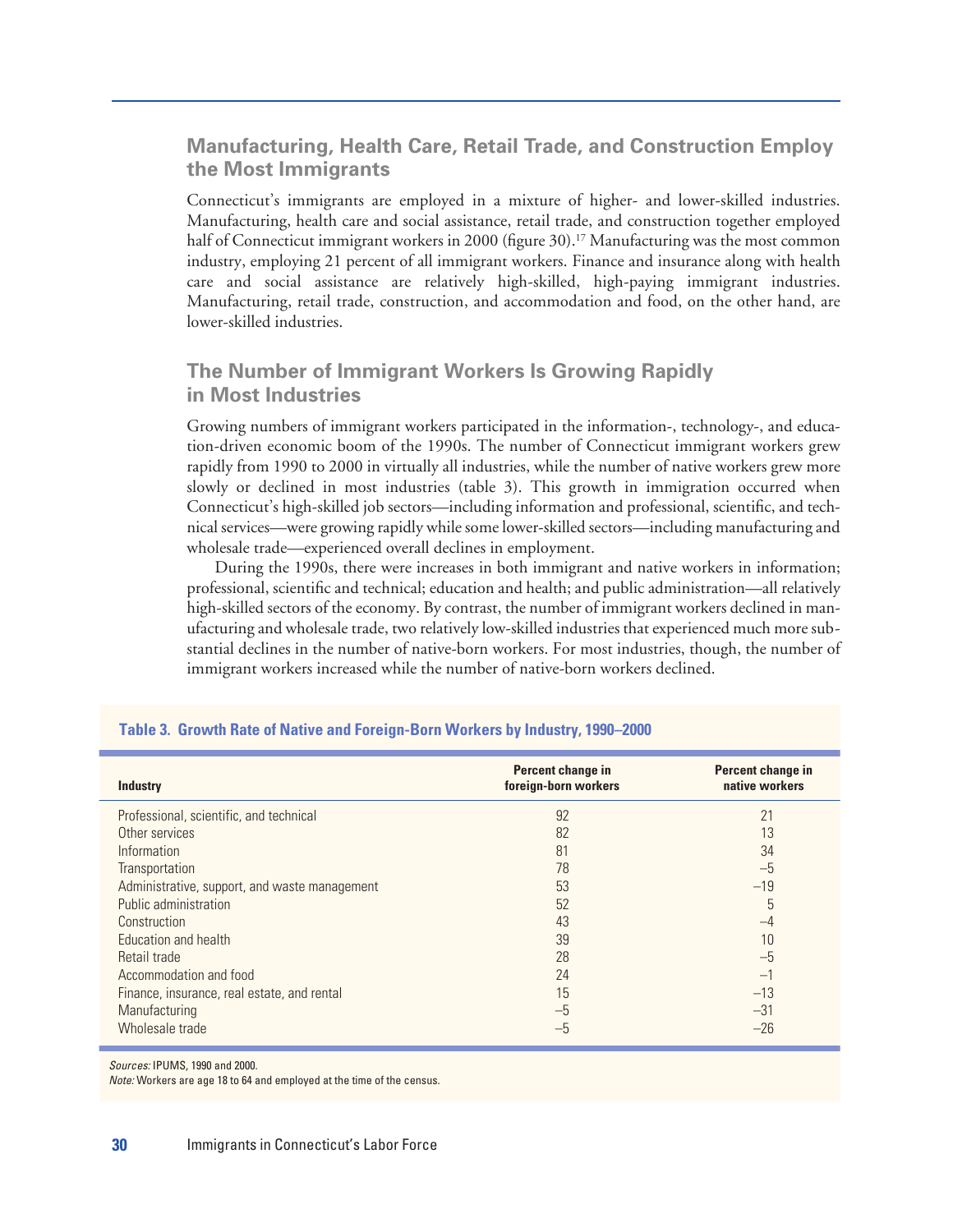#### **Foreign-Born Shares of Workers Are Highest in Low-Skilled Industries**

Despite their broad participation in the economy, Connecticut's immigrants remained most heavily concentrated in low-skilled sectors in 2000. Accommodation and food employed the highest share of immigrants (20 percent), followed by other services (18 percent) and administrative, support, and waste management (18 percent). In 2000, manufacturing (19 percent) and other services (20 percent) had the highest shares of foreign-born working women. Public administration and educational services (7 percent each) employed the lowest shares of immigrant working women. Among men, accommodation and food (26 percent) and administrative, support, and waste management (19 percent) employed the highest shares of immigrant workers. Public administration (5 percent) and information (8 percent) employed the lowest shares of immigrant men. Twelve percent of all Connecticut workers were foreign-born in 2000 (table 4).

#### **Professional and Scientific Workers Are Paid the Most, Accommodation and Food Workers the Least**

Immigrants in the highest-paid sectors of the economy earn as much or more than U.S.-born workers, although in most industries native workers earn slightly more than immigrants. In 1999, the industry with the highest median hourly wage for both immigrant and native workers was the professional and scientific sector, with foreign-born workers earning slightly more than native workers (\$24 versus \$22 an hour). Immigrants also earned as much as natives on average in finance and insurance (\$21 an hour) and information (\$20 an hour). The industries with the lowest median

|                                               |                | <b>Percent Foreign-Born</b> |              |
|-----------------------------------------------|----------------|-----------------------------|--------------|
|                                               | <b>Overall</b> | <b>Men</b>                  | <b>Women</b> |
| Accommodation and food                        | 20             | 26                          | 15           |
| Other services                                | 18             | 15                          | 20           |
| Administrative, support, and waste management | 18             | 19                          | 16           |
| Manufacturing                                 | 17             | 16                          | 19           |
| Construction                                  | 16             | 16                          | 8            |
| Health care and social assistance             | 12             | 15                          | 12           |
| Transportation and warehousing                | 11             | 11                          |              |
| Retail trade                                  | 11             | 12                          | 10           |
| Professional, scientific, and technical       | 11             | 12                          | 9            |
| Real estate: rental and leasing               | 10             |                             | 10           |
| Finance and insurance                         | 10             | 10                          |              |
| Wholesale trade                               | 10             | 10                          |              |
| Arts and entertainment                        | 9              | 10                          |              |
| Educational services                          | 8              |                             |              |
| Information                                   | 8              | 8                           |              |
| Public administration                         | 6              | 5                           |              |

#### **Table 4. Share of Connecticut's Foreign-Born Workers in Major Industries by Gender, 2000**

*Source:* 2000 Census, PUMS.

*Note:* Workers are age 18 to 64 and employed at the time of the census.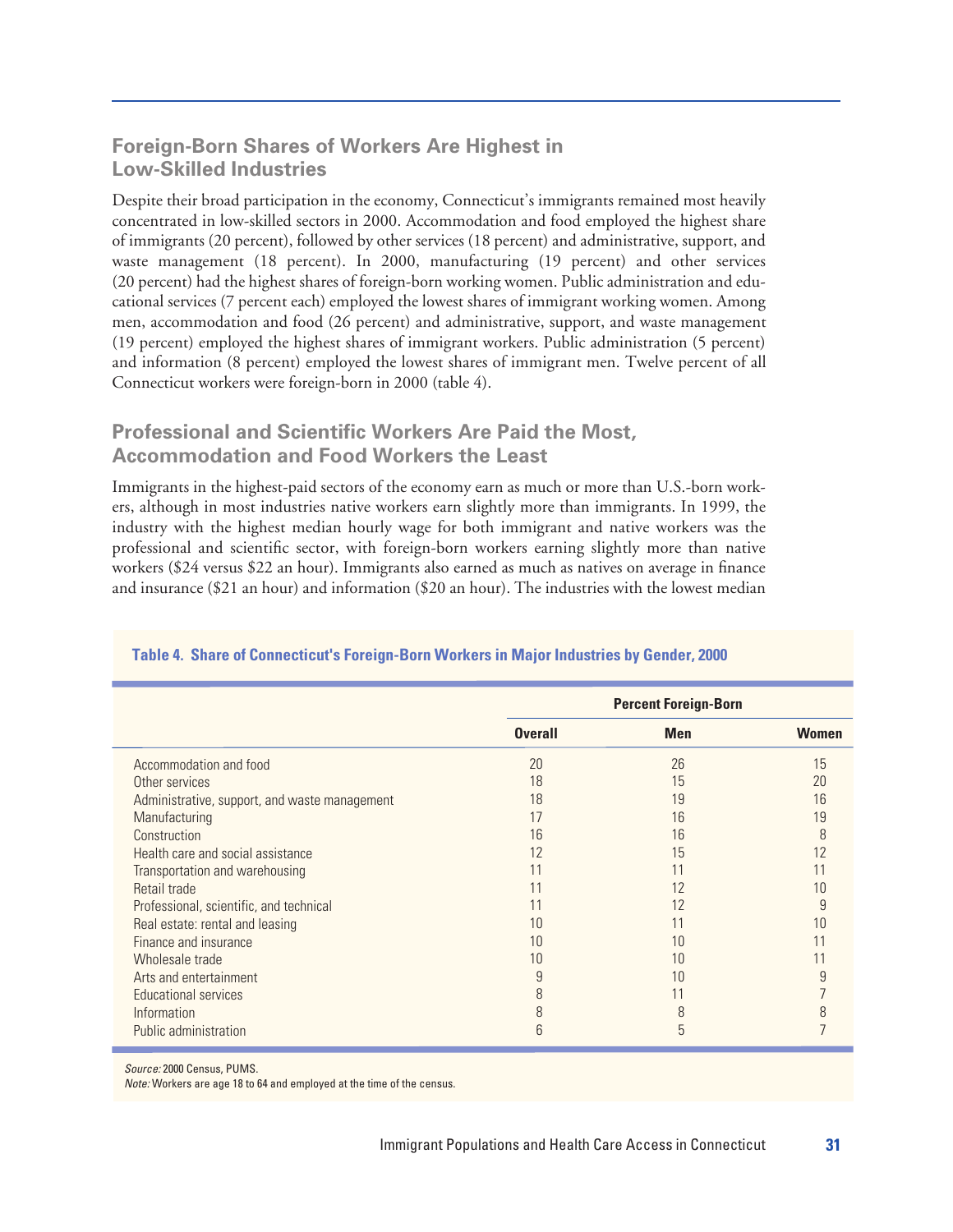hourly wages for both foreign-born and native-born were accommodation and food and administrative, support, and waste management (\$10 for foreign-born workers in both industries). Thus, within-industry wage differentials between immigrants and natives are much smaller than differences across industries (table 5).

#### **Professional and Scientific Workers Are the Best-Educated, Administrative and Support Workers the Least**

Low-skilled immigrant workers are highly concentrated in lower-paid industries, and in all industries immigrants are more likely than U.S.-born workers to lack a high school education. In 1999, the industry with the highest share of foreign-born workers without high school degrees was administrative, support, and waste management (45 percent), followed by construction (38 percent), and accommodation and food (33 percent); all were relatively low paying industries. The industries with the lowest shares of both foreign- and native-born workers without high school degrees were professional, scientific, and technical; finance and insurance; educational services; public administration; and information—all relatively high-paying industries (table 5).

At the other end of the spectrum, some of Connecticut's most highly skilled industries employ more highly educated immigrants than natives. Shares of workers with a college degree or more were actually higher for immigrants than natives in professional, scientific, and technical (71 versus 64 percent), educational services (68 versus 67 percent), and finance and insurance (55 versus 52 percent, as shown in table 5).

Very high shares of immigrants with college degrees in some of these industries may explain why immigrants in these industries earn as much or more than native workers. On the other hand, some industries—most notably construction, administrative and support, and other services—have very low shares of immigrants with college degrees, explaining why immigrants in those industries are paid lower wages.

|                                               | <b>Median Hourly Wage</b> |                | Less than a High<br><b>School Education (%)</b> |                 | <b>Four-Year College</b><br>Degree or More (%) |                |
|-----------------------------------------------|---------------------------|----------------|-------------------------------------------------|-----------------|------------------------------------------------|----------------|
| <b>Industry</b>                               | <b>Immigrants</b>         | <b>Natives</b> | <b>Immigrants</b>                               | <b>Natives</b>  | <b>Immigrants</b>                              | <b>Natives</b> |
| Professional, scientific, and technical       | \$24                      | \$22           | 3                                               |                 | 71                                             | 64             |
| Finance and insurance                         | \$21                      | \$21           | 3                                               | $\overline{2}$  | 55                                             | 52             |
| Information                                   | \$20                      | \$20           | 8                                               | 3               | 46                                             | 48             |
| Public administration                         | \$19                      | \$22           | 6                                               | 4               | 43                                             | 38             |
| Educational services                          | \$17                      | \$19           | $\overline{7}$                                  | 3               | 68                                             | 67             |
| Construction                                  | \$16                      | \$17           | 38                                              | 14              | 10                                             | 12             |
| Health care and social assistance             | \$15                      | \$16           | 16                                              | $6\overline{6}$ | 36                                             | 37             |
| Manufacturing                                 | \$15                      | \$19           | 25                                              | 10              | 27                                             | 29             |
| Real estate: rental and leasing               | \$15                      | \$17           | 15                                              | 6               | 29                                             | 35             |
| Transportation and warehousing                | \$15                      | \$17           | 21                                              | 10              | 18                                             | 16             |
| Wholesale trade                               | \$14                      | \$17           | 20                                              | 8               | 27                                             | 31             |
| Arts and entertainment                        | \$12                      | \$13           | 19                                              | 9               | 25                                             | 30             |
| Other services                                | \$11                      | \$13           | 29                                              | 12              | 16                                             | 24             |
| Retail trade                                  | \$11                      | \$13           | 21                                              | 12              | 25                                             | 19             |
| Accommodation and food                        | \$10                      | \$10           | 33                                              | 19              | 13                                             | 12             |
| Administrative, support, and waste management | \$10                      | \$13           | 45                                              | 14              | 13                                             | 22             |

#### **Table 5. Median Hourly Wages and Educational Attainment Rates of Connecticut Workers, 1999**

*Source:* 2000 Census, PUMS.

*Note:* Workers are age 18 to 64 and employed at the time of the census.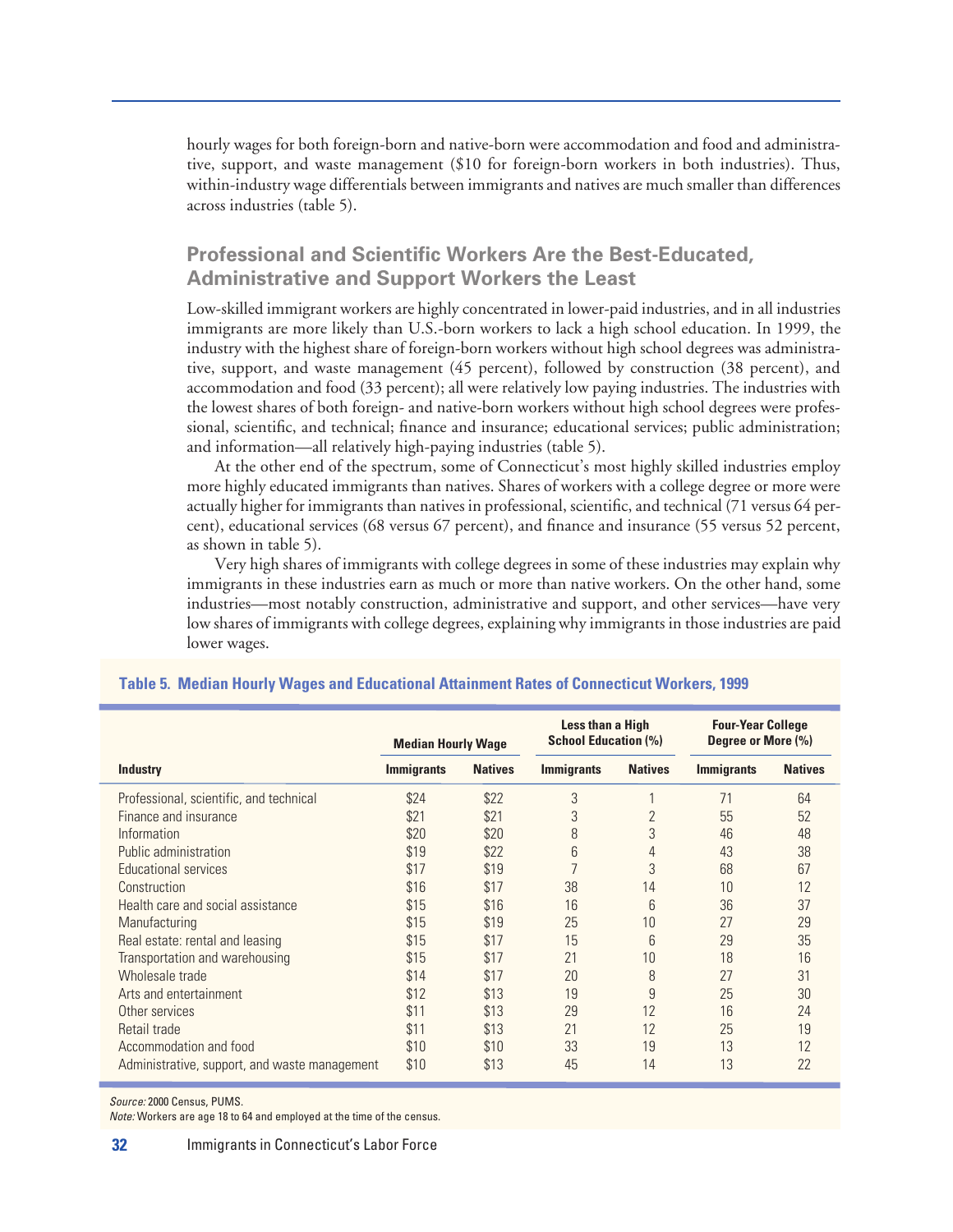## **HEALTH INSURANCE COVERAGE AND HEALTH CARE ACCESS FOR CONNECTICUT'S IMMIGRANTS**

Health insurance coverage is more comprehensive in Connecticut than many other states, but there is wide variation in insurance coverage between immigrants and U.S.-born citizens, as well as among immigrants from different origins. The variations in the job skills and earnings of immigrants described earlier in the report have implications not only for income and poverty in immigrant families, but also for health insurance coverage, as the highest-skilled jobs are the most likely to carry employer coverage. The rate of citizenship also varies across racial and ethnic groups; this affects health insurance coverage because noncitizens may be ineligible for public coverage through Medicaid or other sources if their employers do not provide health insurance. In particular, this section focuses on Hispanic immigrants, who are most likely to be noncitizens and be uninsured.18 These patterns and variations affect the coverage of immigrant adults as well as their children—who in many cases are also uninsured.

Immigrants who lack health insurance coverage for themselves and their children have limited options in health care arrangements. The uninsured in Connecticut are served by community health centers (CHCs), hospital clinics, and free clinics in many locations. However, there are more providers for the uninsured in larger urban areas—including our study sites of Hartford and New Haven—than in smaller cities, towns, and rural areas. For instance, health care options for the uninsured are more limited in our third study site, Danbury, which does not have a CHC.

National research has shown that uninsured adults are less likely to have a stable place for health care—either a doctors' office, clinic, or hospital they visit regularly—and are more likely to use expensive emergency room care when they need it. According to a 2003 survey by the Kaiser Family Foundation, almost half (47 percent) of uninsured working-age adults (19 to 64) postponed seeking medical care within the past year because of cost, compared with just 15 percent of insured adults (Kaiser Commission on Medicaid and the Uninsured 2003). Over one-third of uninsured adults (35 percent) needed care but did not get it, compared with 9 percent of insured adults. The uninsured were almost three times as likely as insured adults to not fill a prescription because of cost (37 versus 13 percent).

Immigrants' access to care is complicated not only by their lack of health insurance but also by their relative poverty, low education attainment, cultural differences with U.S. providers, lack of familiarity with the U.S. health care system, and—in some cases—limited English proficiency. Immigrants may have more difficulty affording the co-payments and deductibles that come with health insurance coverage or the high medical bills that come with uninsurance. With lower educational attainment and cultural differences, some immigrants may have difficulty understanding how the U.S. health care system works. LEP immigrants also need adequate language interpretation at health facilities; this issue is especially important for immigrants who do not speak English or Spanish. For instance, LEP immigrants may find it difficult to schedule an appointment if interpretation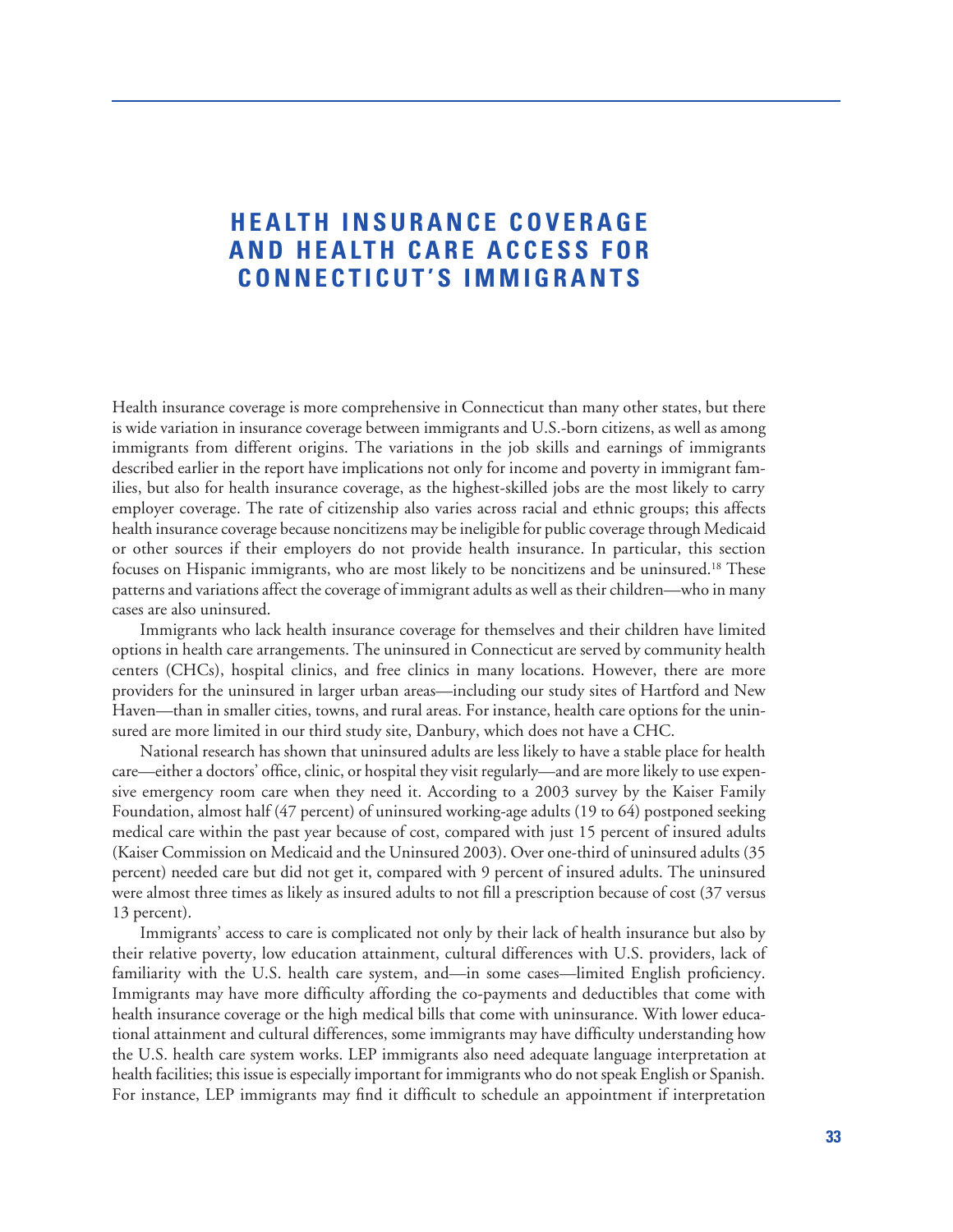is unavailable when they call. They may also have bad experiences with health care providers or misunderstand instructions for follow-up care, reducing the likelihood they will return for further health care. Difficulties in any of these areas may create barriers to receiving adequate care and reduce immigrants' access to the health care system.

#### **Hispanic Noncitizen Adults Are the Most Likely to Be Uninsured**

Hispanic immigrants who are not U.S. citizens are much more likely than U.S.-born Hispanic citizens and noncitizens in other racial and ethnic groups to be uninsured.19 This pattern holds for both Connecticut and the United States as a whole, according to data from the March supplement to the CPS (figure 31). In Connecticut in 2001–2003, working-age noncitizens were almost three times as likely as working-age native citizens to be uninsured (31 versus 12 percent).<sup>20</sup> Among U.S.-born citizens, non-Hispanic blacks and Hispanics were about twice as likely as non-Hispanic whites and Asians to be uninsured.21 Among noncitizens, however, the uninsurance rate was about the same for non-Hispanic whites, blacks, and Asians. In fact, African Americans (i.e., native-born blacks) and native-born Hispanics (85 percent of whom were Puerto Rican) were just as likely to be uninsured as non-Hispanic noncitizens. Hispanic noncitizens, by contrast, were about twice as likely as other noncitizens, and four times as likely as native-born whites, to be uninsured. The pattern for Connecticut is similar to the national pattern, although the uninsurance rate for Hispanic noncitizen adults is higher nationally than in Connecticut.<sup>22</sup>

National data from surveys other than the CPS show that immigrants and Hispanics are the two groups most likely to lack health insurance coverage. According to nationally representative data from the Medical Expenditure Panel Survey (MEPS), nonelderly immigrants (under age 65) were twice as likely as nonelderly natives to be uninsured in 1998 (24 versus 10 percent) (Mohanty et al. 2005). Lower employer and other private coverage was the main factor driving uninsurance among the nonelderly: only 58 percent of immigrants had employer-sponsored coverage, compared with

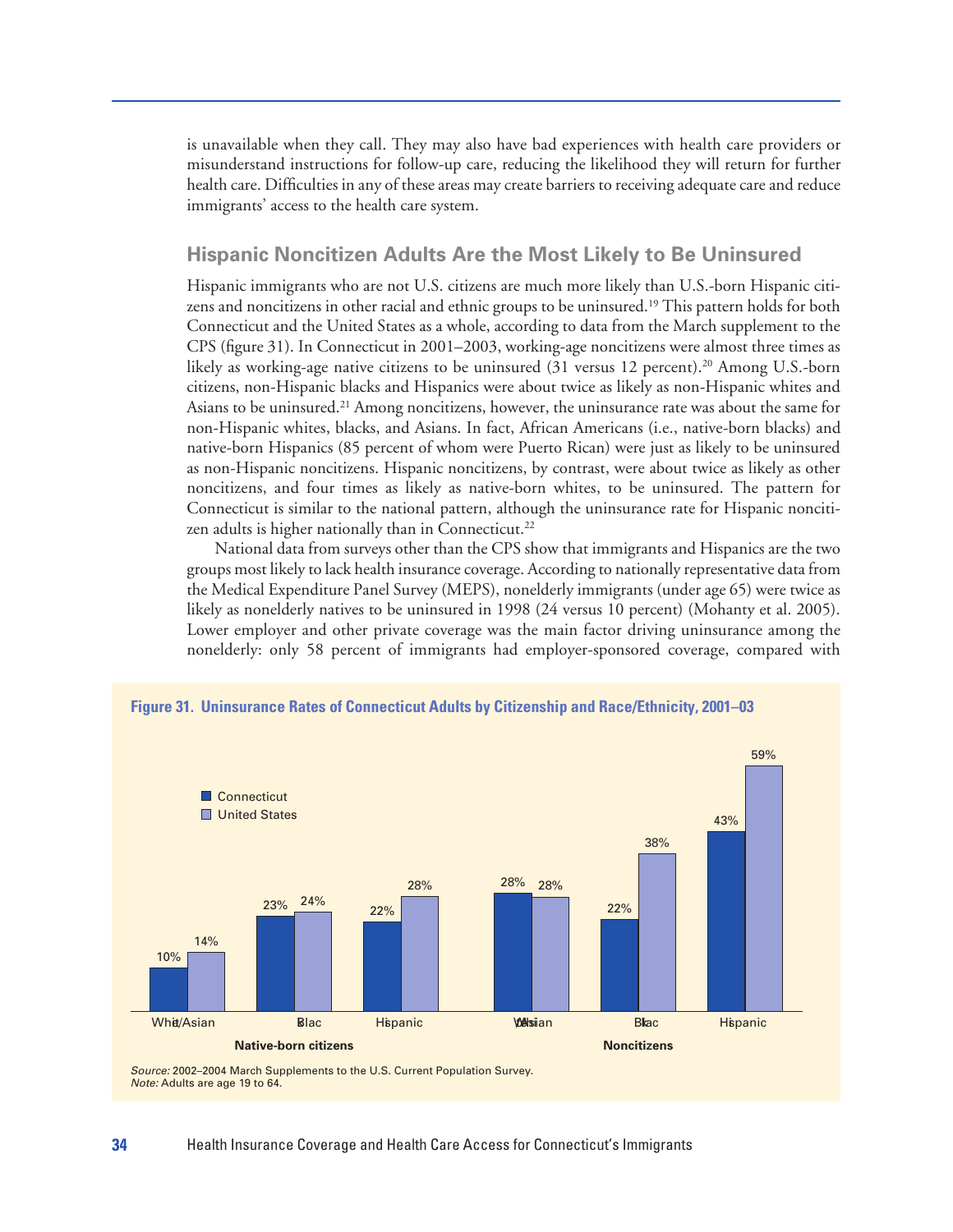75 percent of natives. Rates of public coverage through Medicaid and other sources were very similar between nonelderly immigrants and natives in 1998. According to another national study using the 2004 MEPS, 36 percent of Hispanics were uninsured, compared with 15 percent of non-Hispanic whites, 22 percent of non-Hispanic blacks, and 19 percent of other/mixed race nonelderly people (Rhoades 2005).

According to the 1997 National Survey of America's Families (NSAF), low-income noncitizen adults age 19 to 64 were almost twice as likely to be uninsured as low-income U.S.-born citizen adults (58 versus 34 percent), but in the NSAF both private and public coverage were significantly lower for noncitizens. The same patterns held for higher-income noncitizens versus U.S.-born citizens (Ku and Matani 2000). Throughout all three years of the NSAF data—1997, 1999, and 2002—Hispanics had lower rates of employer-sponsored coverage and higher rates of uninsurance than non-Hispanic whites nationwide. Despite their greater need for public coverage, Hispanics were enrolled in public programs such as Medicaid and State Children's Health Insurance Program (SCHIP) to the same degree as non-Hispanic whites (Wherry and Finegold 2004).

Hispanic immigrants are more likely to lack health insurance coverage because they are the leasteducated and lowest-paid workers in Connecticut. Nationally, adults with lower incomes and educational attainment are more likely to lack health insurance, in part because they are less likely to obtain coverage through their employers. According to national data from the March supplement to the CPS, in 2003 almost half (45 percent) of U.S. working-age adults with incomes below the federal poverty level (FPL) were uninsured, compared with 17 percent of those with incomes of 200–399 percent of FPL and 6 percent of those with incomes over 400 percent of FPL. Forty-two percent of U.S. working-age adults without a high school degree were uninsured, compared with 24 percent of high school graduates and just 10 percent of college graduates (Hoffman, Carbaugh, and Cook 2004). Employer coverage was the main factor driving lack of health insurance among poorer and less-educated adults. In fact, were it not for substantial public coverage through Medicaid, the uninsurance rates for these adults would be even higher.

#### **Hispanic Children with Noncitizen Parents Are the Most Likely Children to Be Uninsured**

The lower health insurance coverage for noncitizen Hispanics extends to their children, in Connecticut and nationally.23 In Connecticut, Hispanic children with noncitizen parents were about three times as likely as Hispanic children with U.S.-born citizen parents to be uninsured in 2001–2003 (26 versus 9 percent, as shown in figure 32). Among children from other ethnic groups, however, there were no major differences in insurance coverage between children with noncitizen parents and those with U.S.-born citizen parents. Moreover, the uninsurance rate for Hispanic children with noncitizen parents (26 percent) was substantially lower than that for working-age noncitizen adults (43 percent), due mostly to coverage of children through the Healthcare for Uninsured Kids and Youth (HUSKY) program.

#### **HUSKY Increased Coverage of Immigrant Parents and Their Children but Eligibility and Application Barriers Remain**

In addition to lower employer health coverage, many immigrants—especially Hispanics—face barriers to public health insurance coverage through Medicaid, SCHIP, and other programs. As shown earlier, Latin Americans are the most recent immigrants to Connecticut; they are also the most likely to be undocumented (Passel 2005). In Connecticut as in most other states, undocumented immigrants are generally ineligible for public health care coverage, although Medicaid is available for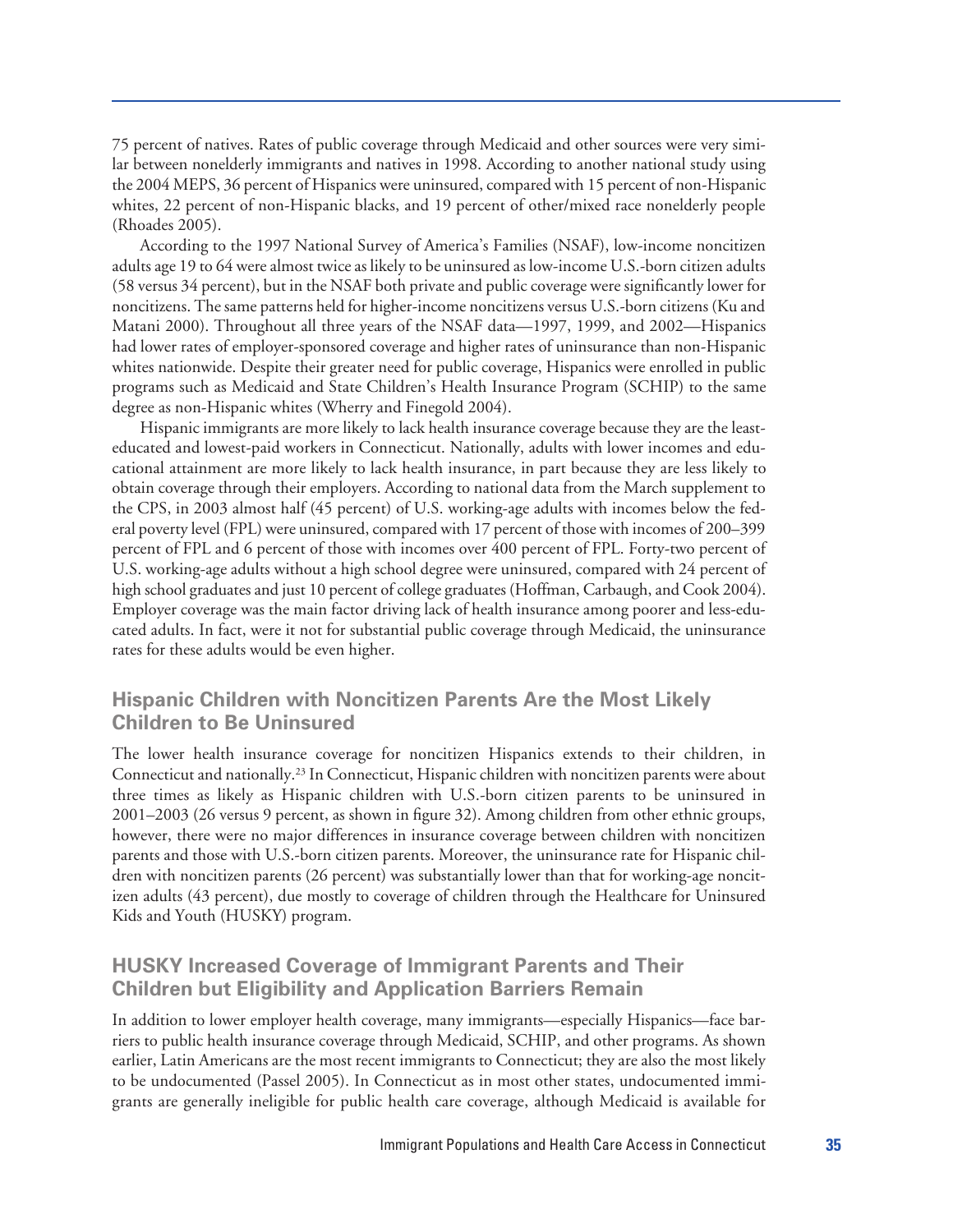

# **Figure 32. Uninsurance Rates of Connecticut Children by Race/Ethnicity and Parents' Citizenship,**

hospital deliveries and emergencies. The 1996 welfare reform law also restricted the eligibility of *legal* immigrants in the country less than five years for Medicaid and other federally funded health insurance programs (Fix and Passel 2003), although Connecticut restored eligibility to all legal immigrants regardless of length of U.S. residence, using state funding (Zimmermann and Tumlin 1999).24

HUSKY is Connecticut's state- and federally funded health insurance program for low-income children and adults. HUSKY A, the state's Medicaid managed care program, provides free health coverage for children under the age of 19 and pregnant women with household incomes below 185 percent of FPL. Parents and relative caregivers are also eligible for free coverage through HUSKY A if their family incomes fall below 150 percent of FPL.<sup>25</sup> Children in higher-income families are eligible for coverage with co-pays and premiums under HUSKY B, Connecticut's SCHIP program.<sup>26</sup> In addition, HUSKY Plus is a supplemental program for children in HUSKY B with special physical and behavioral health needs. HUSKY is therefore a vital source of coverage for immigrant parents and their children, many of whom are U.S. citizens.

The number of children in the state with health insurance coverage has increased by 75,000 since HUSKY was implemented (Connecticut Voices for Children 2005a). Most of this increase occurred in the Medicaid program, which became HUSKY A in 1998. HUSKY A increased coverage of lowincome children from 158,000 to 218,000 between July 1998 and May 2005. HUSKY B, also started in 1998, has enrolled 15,000 higher-income children by May 2005. Moreover, HUSKY coverage has been extended to a diverse group of immigrants and their children. In October 2004, HUSKY enrollees included 24,000 adults and children from Spanish-speaking households—including many U.S. citizens of Puerto Rican descent—as well as several thousand others from households where a dozen different languages were spoken.<sup>27</sup> After welfare reform, coverage of adults declined significantly, but then rebounded in 2001 when coverage was expanded to all parents of HUSKY children with incomes below 150 percent of FPL.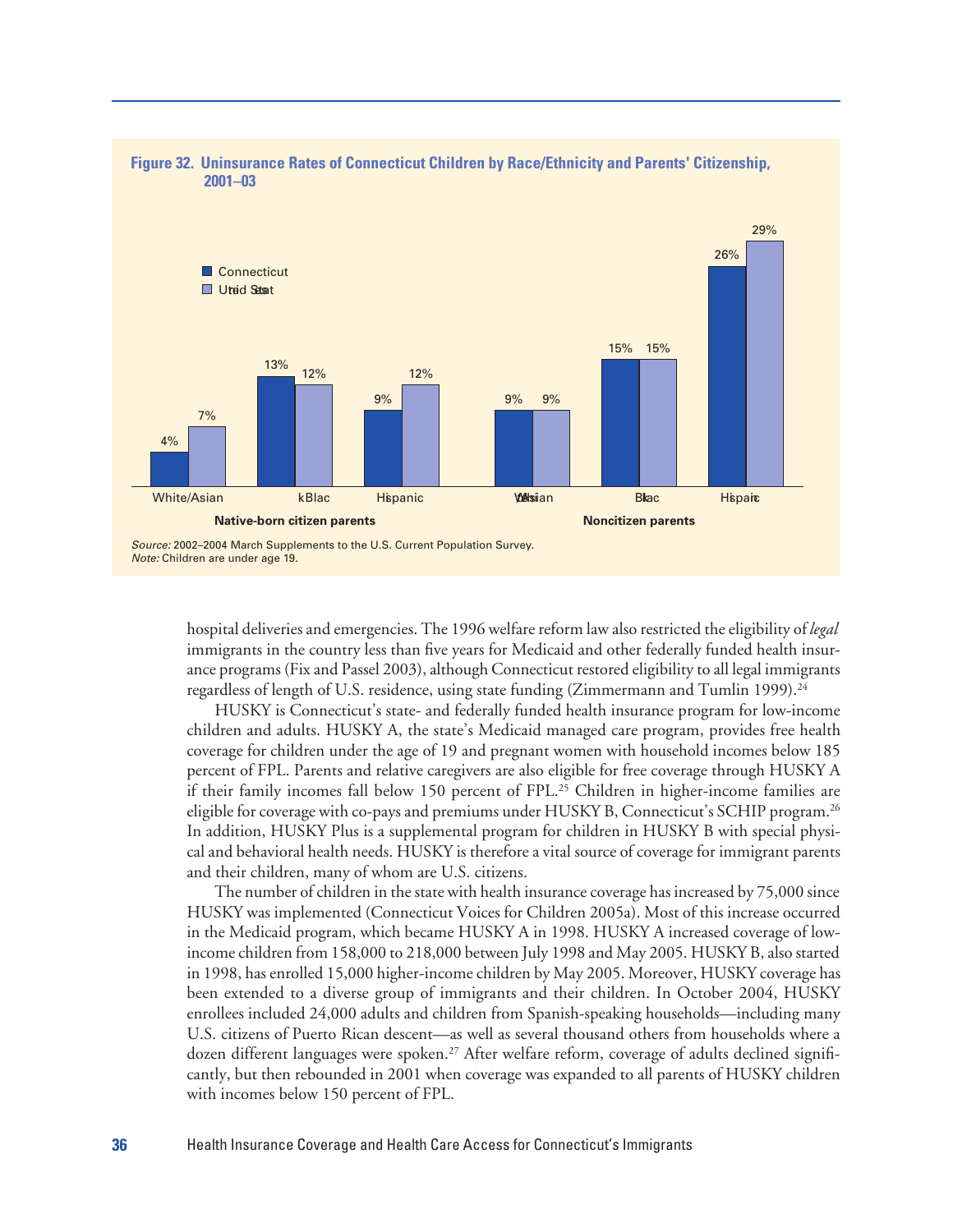HUSKY and similar SCHIP programs across the country have reduced the share of low-income children without health insurance substantially, even among children with noncitizen parents. Nationally, from 1999 to 2002, the share without health insurance dropped from 19 to 12 percent for low-income children with citizen parents and from 29 to 22 percent for low-income citizen children with noncitizen parents (Capps, Kenney, and Fix 2003). Most of this improvement resulted from gains in public coverage through Medicaid and SCHIP programs. Nonetheless, low-income citizen children with noncitizen parents remained twice as likely to be uninsured as children with citizen parents in 2002. Thus children with noncitizen parents are more likely to be uninsured even when they themselves are U.S.-born citizens.

HUSKY currently covers legal immigrant parents, children, and pregnant women, regardless of how long they have lived in the United States, but there have been several changes in eligibility rules over the past decade. There is a federal match—through Medicaid and SCHIP—for legal immigrants who have lived in the United States for at least five years, but because of provisions in the 1996 federal welfare reform law, Connecticut must use state appropriations for the full cost for legal immigrants in the country less than five years. The Connecticut legislature funded coverage of legal immigrants with less than five years of U.S. residence from July 1, 1997, through June 30, 2003, using two-year appropriations. The appropriation was not renewed for July 1, 2003, and legal immigrants with less than five years of U.S. residence lost coverage, demonstrating the political and fiscal vulnerability of state-funded public coverage for legal immigrants. The legislature restored coverage of legal immigrants with less than five years' residence with a permanent appropriation effective July 1, 2004.28 Undocumented immigrants—whether adults or children—remain ineligible for HUSKY.

One other important change in noncitizen eligibility for HUSKY involves recent federal rules, now being implemented in Connecticut, that require *some* legal immigrants to provide information about their sponsors during the eligibility process, and may also require sponsors to pay back the value of HUSKY insurance coverage. Starting in December 1997, U.S. immigration law has required sponsors of most legal immigrants—those who have relatives as sponsors—to document three years' worth of income as part of the immigration process. Following federal rules, the Connecticut Department of Social Services (DSS) now requires sponsored immigrants who entered the United States after December 1997 and have not yet become U.S. citizens to provide information about their sponsors' incomes. DSS also requires eligibility workers to consider the income of sponsors when determining HUSKY eligibility in some cases—mostly if the sponsors do not live in the same household as the sponsored immigrant (Connecticut Voices for Children 2005b). In some cases, DSS has also required immigrants' sponsors to repay the value of HUSKY coverage, in a process known as "recovery." Inquiries about sponsors' income and recovery from sponsors could significantly deter noncitizen participation in HUSKY, and there are reports that the implementation of these new sponsor rules has varied from DSS office to office.

Beyond these changes in legal immigrants' eligibility, there have also been several recent changes in the income threshold for parents' eligibility for HUSKY A. The threshold for parents' eligibility was increased to 150 percent of FPL on January 1, 2001, decreased to 100 percent of FPL effective April 1, 2003, and then restored to 150 percent of FPL on July 1, 2005. As with the legal immigrant eligibility changes, the changes in the income threshold for HUSKY A parents were instituted to save appropriations during the state's 2003–04 budget crisis.

The HUSKY application process has also changed in recent years, first making it easier and then more difficult for applicants to prove how much income they earn. Income verification can be a hurdle in the benefits application for low-income people, especially immigrants, because many work at jobs that do not provide pay stubs or other written proof of wages (Holcomb et al. 2003). It may be especially difficult for immigrants who work in less formal sectors of the economy—such as migrant agriculture, construction, and domestic work—to obtain paperwork or oral verification of their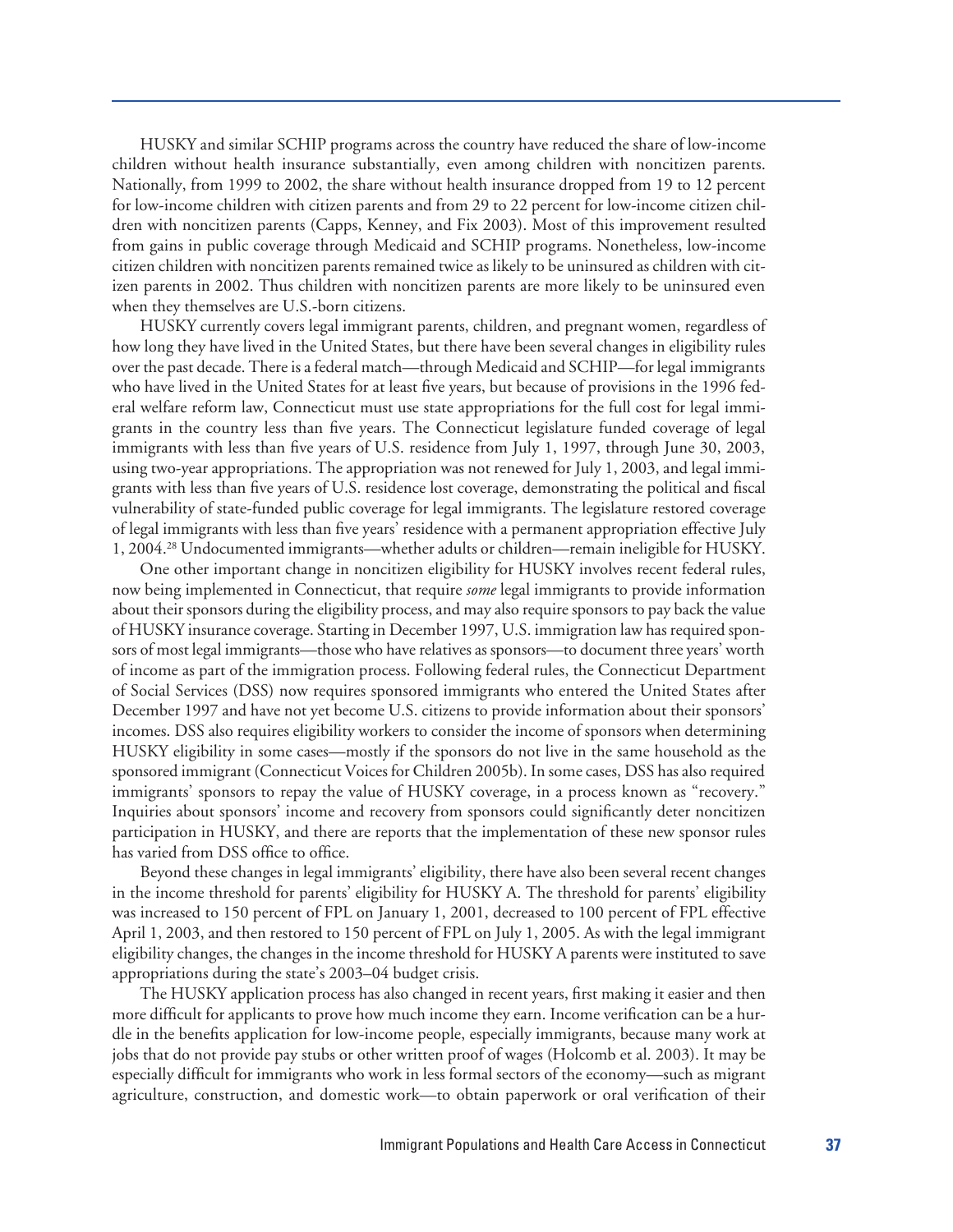incomes from employers. In July 2001, Connecticut DSS began allowing HUSKY applicants to declare their own incomes. But in July 2005, the rules changed again, and DSS now requires applicants to submit documentation of income. This change may make it more difficult for those immigrants without formal employment, cooperative employers, or good English language skills to provide the required documentation in order to obtain HUSKY for themselves and their children.

#### **Focus Group Participants Report Multiple Barriers to HUSKY Enrollment**

Language, cultural barriers, immigration-related fears, and misunderstandings about HUSKY eligibility are among the factors that may explain why children in immigrant families are relatively more likely to be uninsured even when they are U.S.-born citizens or eligible legal immigrants. These issues were addressed during our field research in Hartford, New Haven, and Danbury during September 2005. In each of the three study sites, we spoke with primary health care providers and held a focus group of Spanish-speaking immigrants who were uninsured and/or had children insured by HUSKY. We focused on Spanish-speaking immigrants because Latino immigrants have the highest poverty rates and are the most likely to be uninsured.

Focus group participants mentioned that immigrants may not understand their U.S.-born children are eligible for HUSKY, even if the parents are undocumented. Nationally, about threequarters of children of immigrants are U.S.-born citizens; among preschool-age children this share is above 90 percent (Capps et al. 2005). All these U.S.-born children are entitled to the same benefits as other U.S.-citizen children, including eligibility for Medicaid, SCHIP, and other public benefit programs.

However, two-thirds of U.S.-born children of immigrants have at least one undocumented parent (Capps et al. 2005). Research conducted in Texas, Los Angeles, and New York City suggests that many noncitizen parents avoided applying for Medicaid or SCHIP for their children after the 1996 welfare reform law, even when their children were eligible citizens (Capps et al. 2002; Rodriguez, Hagan, and Capps 2004; Zimmermann and Fix 1998). Noncitizen parents often misunderstand the noncitizen eligibility rules surrounding these programs, leading them to believe their children are ineligible. Undocumented parents sometimes fear deportation for themselves or other family members if they contact government agencies. In 1999, the federal government issued a clarification that receipt of Medicaid, SCHIP, and other non-cash benefits cannot be used as a basis for deportation or denial of citizenship or immigration applications (Connecticut Voices for Children 2005a). Yet, even with extensive outreach to immigrants about the eligibility rules, many remain concerned about the dangers of contacting the government for assistance (Holcomb et al. 2003).

Additionally, some families include younger children who are U.S.-born citizens and older children who are ineligible noncitizens. Immigrant parents often bring some children with them to the United States and then have more children after they arrive. In these families, the younger children are U.S.-born citizens and therefore eligible for HUSKY, while the older children are ineligible because they are undocumented immigrants. Focus group participants in one of our sites were frustrated that they could find medical care and prescription medicines for their younger but not their older children, because the older ones were ineligible for HUSKY. They also told us they sometimes use medicines prescribed for one child to treat another child, or swap children when they take them to doctor's appointments. Such coping strategies may help immigrant parents obtain medical care for their uninsured children but could also lead to improper diagnosis and treatment.

Changes in HUSKY's noncitizen eligibility rules over the past few years have further increased confusion among immigrants and health care providers as to which legal immigrants are eligible for the program. As a result, some health care providers refer immigrants to legal service providers for more in-depth eligibility information. For instance, some health providers told us that all legal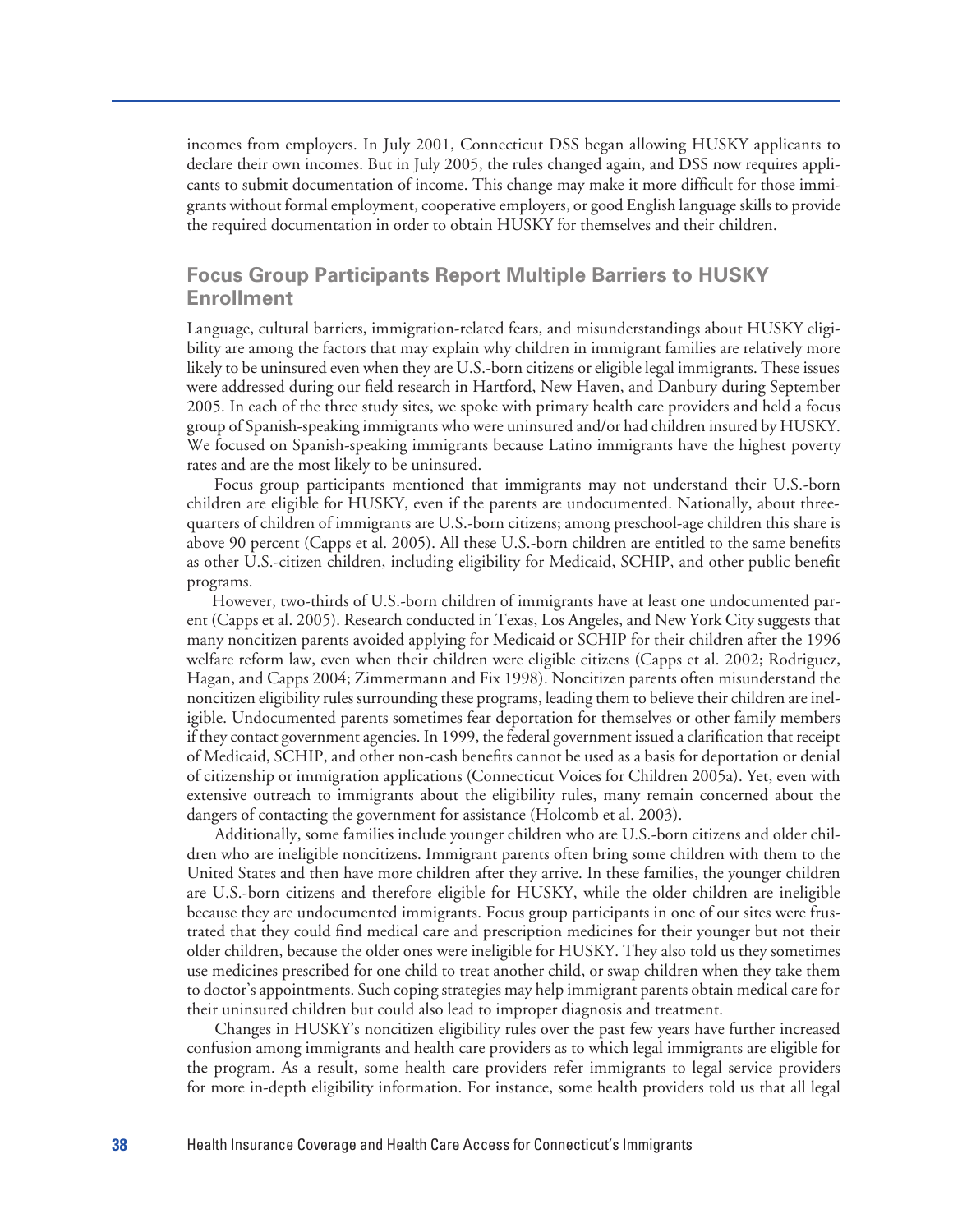immigrants are eligible for HUSKY, while others told us that legal immigrants must reside in the United States for at least five years to be eligible, and still others told us the residency requirement is 10 years. Immigrants in our focus groups told us they are afraid to apply for HUSKY because they may be required to pay back the government for their health insurance or because participation may prevent them from becoming U.S. citizens. The recent confusion and changes surrounding noncitizens' eligibility for HUSKY—especially the sponsorship provisions—have heightened immigrants' anxiety about the program. Moreover, the changes in the adult HUSKY income threshold, along with the new income verification requirements in 2005, have confused all applicants—not only those who are immigrants.

Outreach to immigrant communities and staffing Medicaid/SCHIP offices with bilingual, culturally competent staff have helped reduce immigrants' fears and misconceptions about participation in several different states with large immigrant populations (Holcomb et al. 2003). In Connecticut, HUSKY outreach has been cut back, and several providers told us the reduced outreach has lowered immigrant participation in the program. Applicants can still receive help over the telephone from the HUSKY Infoline, which provides interpretation across a variety of languages. More extensive outreach, however, may be necessary to help immigrants understand complex eligibility rules, allay their fears about applying for benefits, translate and interpret application forms, and guide immigrants through the application process, which has become more difficult since income verification requirements were reinstated.

Outreach may be necessary not only for initial application, but also for renewals, and to help immigrants and other HUSKY enrollees sort through the maze of health plans and primary providers from which they must choose. Both providers and immigrants participating in our focus groups told us that the initial HUSKY application process is straightforward, and most eligible immigrants do not have difficulty obtaining the coverage they need. But after one year, HUSKY enrollees must re-apply for the program, and the renewal process is more daunting than the initial application. Immigrants and their children are sometimes dropped from HUSKY because they miss renewal deadlines, do not complete all the paperwork, or are not informed when their applications are held up for lack of proper verification.

Moreover, once they become eligible for HUSKY, immigrants and other enrollees have difficulty deciding which plan to choose, and within each plan, their primary care provider. In all three sites, providers reported that some plans offer better prescription drug coverage, while others offer greater access to private physicians, particularly specialists. Thus immigrants, like other HUSKY participants, must make informed decisions about which plans and primary care providers are best suited to the needs of parents and their children. Yet, language barriers, lower education levels, and lack of information about the U.S. health care system all make it much more difficult for immigrant parents to make informed health care choices.

Despite all the challenges surrounding HUSKY eligibility, renewal, and managed care, immigrants and their children who are insured by HUSKY have substantially more health care choices than those who are uninsured. In all three study sites, providers reported that HUSKY enrollees have access to a substantial number of doctors in private practice. The number of doctors who accept HUSKY is greater than the number who accepted Medicaid before the HUSKY program started, although the number of providers accepting new HUSKY patients has declined somewhat in recent years.

#### **Lower Health Insurance Coverage Reduces Immigrants' Access to Care**

Uninsured immigrants' health care options are much more limited, although primary care is available in Connecticut's major urban areas. For instance, the two larger cities we visited for this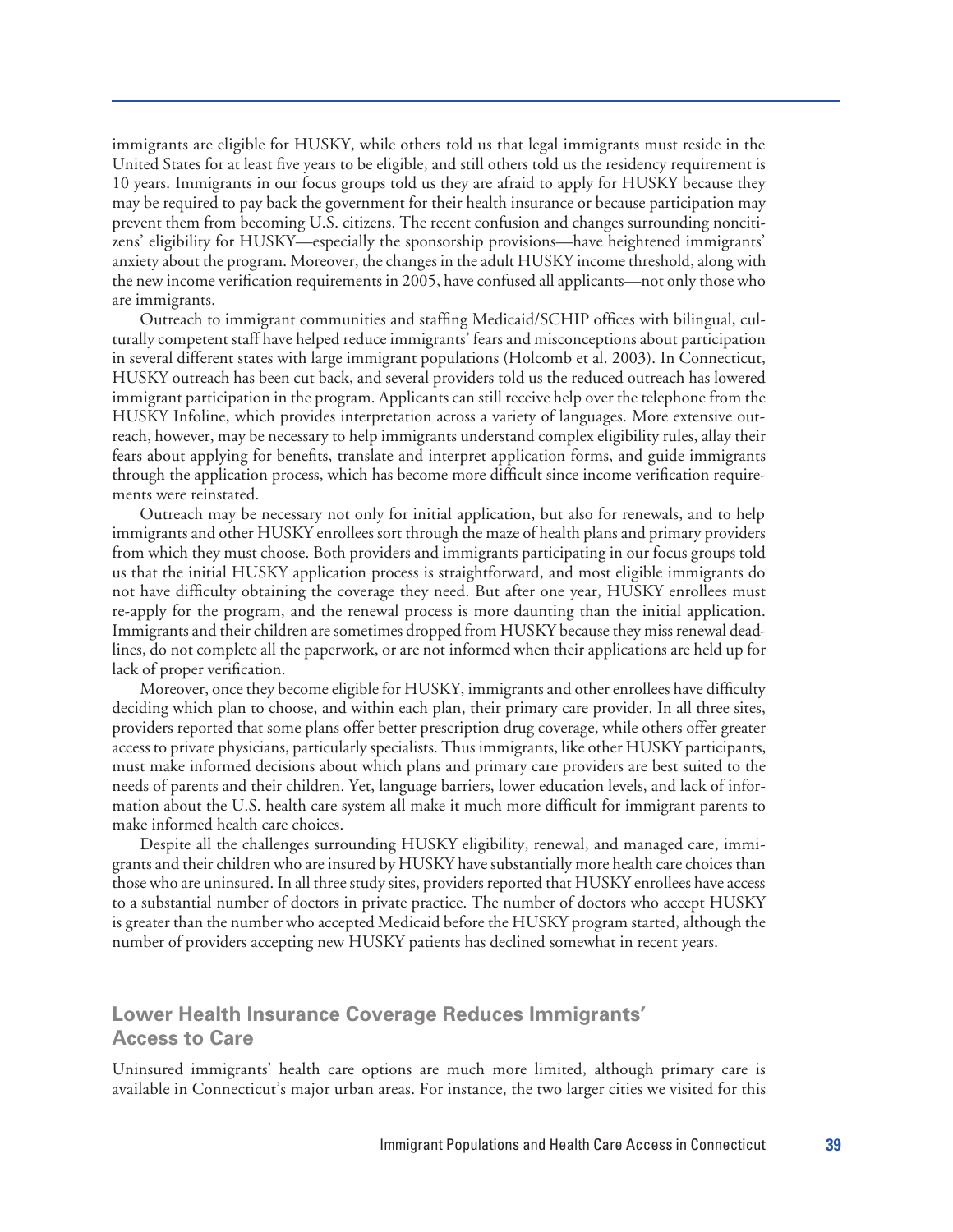project—Hartford and New Haven—have community health centers and large hospitals with satellite clinics that serve the uninsured, including clinics based in public schools. Connecticut has many CHCs, but their service areas do not extend to many smaller cities, towns, and rural areas. In Danbury, for instance, uninsured immigrants have very limited options: one free pediatric clinic, one free adult clinic, and the hospital clinic and emergency room. Danbury's free pediatric clinic is funded almost entirely through private donations and has only one full-time and one part-time doctor. The adult clinic has a months-long waiting list for new patients. Many immigrants—adults and children—use the emergency room, mobile vans supported by Danbury's health department, or school-based clinics for their primary care visits, because they lack other alternatives. But even in Danbury, which is currently not served by a CHC, uninsured immigrants can find preventative and primary care health services, according to both the providers and immigrants who participated in our field research.

#### *Specialty Care*

Study participants reported that uninsured immigrants have more difficulty obtaining specialty care. In Hartford and New Haven, the CHCs and hospital clinics are generally staffed with specialists. Hospitals and private doctors in both cities, however, often bill for consultations with specialists and for procedures; sometimes providers require payment up front, which prevents low-income uninsured immigrants from getting the care they need in a timely fashion. In Danbury, doctors at the free pediatric and adult clinics scramble to find specialists who are willing to take uninsured patients at reduced fees, and they often have to refer patients to specialists out of town. Because of the expense and difficulty associated with finding specialists, uninsured immigrants and their children may delay needed care and eventually present more acute symptoms in hospital emergency rooms. Providers are under the impression that in Connecticut, emergency rooms cannot turn away uninsured or nonpaying patients, and so emergency rooms become many immigrants' last option for specialty care.

#### *Dental Care*

In all three study sites, uninsured patients have very limited options for dental care—usually there is only one source of care in the city. In Hartford and Danbury, the uninsured must go to the dental clinics operated by the hospitals. In Hartford the waiting time for an appointment is six to eight months—according to providers. In Danbury, HUSKY patients also use the hospital's clinic as their primary source of dental care, because private dentists in Danbury do not take HUSKY. One of the CHCs in New Haven provides dental care for uninsured children and takes walk-ins for dental emergencies.

#### *Mental Health*

According to providers in all three study sites, it is very difficult to find mental health services for the uninsured. Some primary care providers reported that they refer patients to *spiritualistas*—or folk healers—because they cannot find counselors or psychiatrists that will take uninsured or HUSKY patients. In New Haven one of the CHCs and another community clinic provide basic mental health services, but they have difficulty finding psychiatrists who will agree to see uninsured patients with more severe mental illnesses. In Danbury the free clinics refer patients to local psychiatrists who will take on patients for a fee. In all three study sites, however, primary care providers reported that they have referred uninsured patients with severe symptoms to psychiatric services out of town.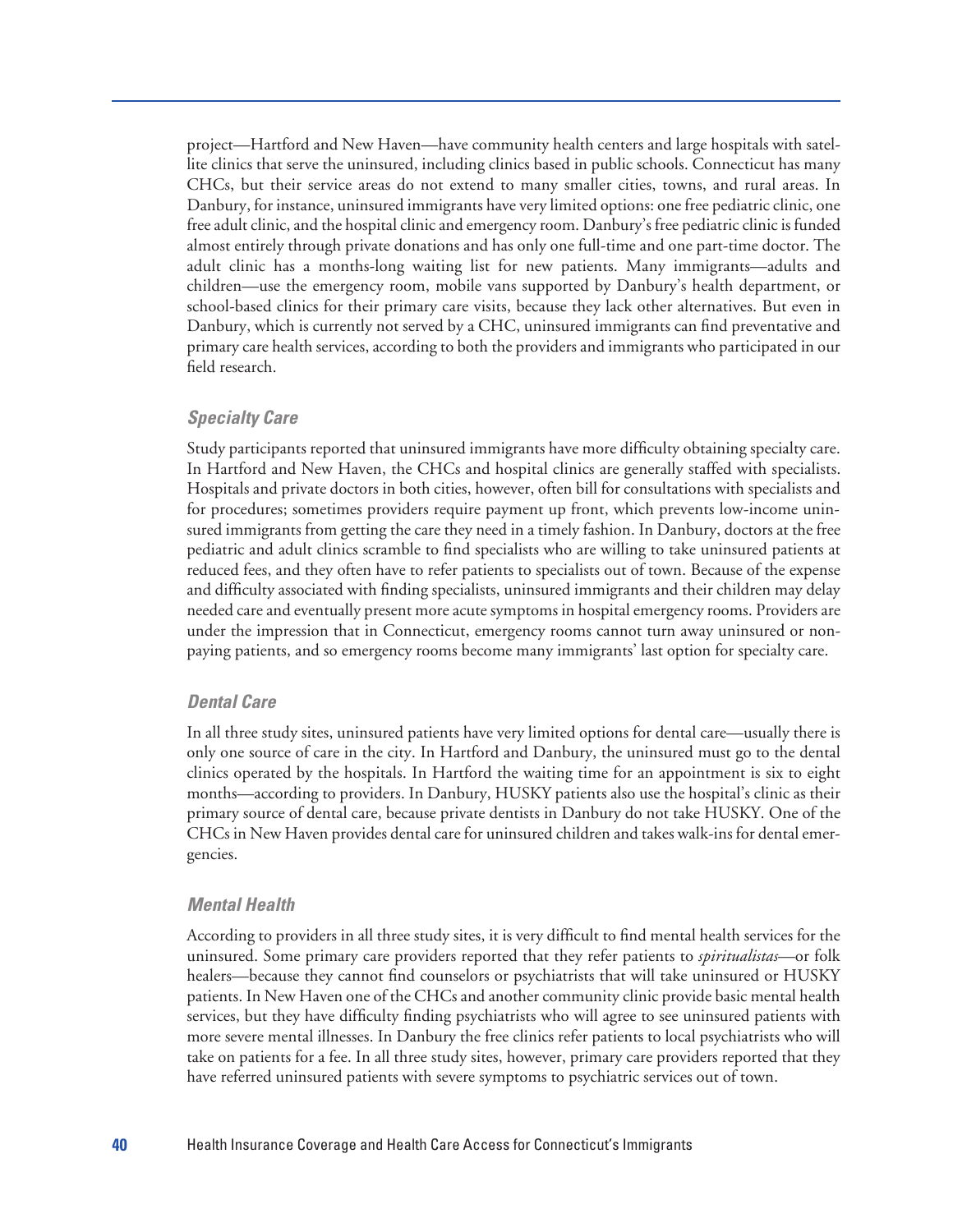#### *Prescription Medications*

Uninsured immigrants find it particularly difficult to afford medications. Focus group participants in all three sites mentioned they have had difficulties obtaining prescription drugs, paying for them, and/or understanding the correct dosages and side effects of the medications. The CHCs, hospital clinics, and free clinics provide medications or refer clients to nearby pharmacies that serve the uninsured; they often write prescriptions or dispense several months' worth of medication at a time. Both providers and immigrants participating in the focus groups told us that prescription drugs are often too expensive even when obtained at a reduced cost or through HUSKY with a co-pay. Prescription costs add up quickly for low-income families, especially those with several children.

#### *Cost of Care*

Uninsured immigrants in Hartford, New Haven, and Danbury can generally find primary care for free or for a nominal fee that takes into account family income. Specialty, dental, and mental health care, however, can be very expensive, and the uninsured are often required to either pay a deposit up front, apply for HUSKY and be rejected, or agree to a payment plan—especially when they obtain care from hospitals and hospital clinics. The cost of care can be a deterrent to seeking care, even in an emergency. Immigrants and providers in our focus groups reported that sometimes immigrants with health emergencies avoid the emergency room because they fear they might be forced to pay, billed an excessive amount, or reported to immigration authorities. Many immigrants also find it difficult to understand why they must pay so much for health care, when basic health services are provided for free in their home countries. Immigrants' inability to understand just how expensive U.S. health care can be and to budget accordingly can leave them with few or no good options when health care emergencies arise.

#### **Language, Culture, and Other Factors Also Affect Immigrants' Access to Care**

The lower rate health insurance coverage of Connecticut's immigrants may affect their access to health care, but insurance is not the only factor driving access. In 1997, according to national data from the NSAF, low-income noncitizen adults age 18 to 64 were only half as likely as low-income U.S.-born citizen to go to a doctor on a regular basis (20 versus 44 percent), and twice as likely to lack a usual source of health care (37 versus 19 percent) (Ku and Matani 2000). Nationally, low-income children with noncitizen parents were also about twice as likely as low-income children with citizen parents to lack a usual source of health care. The pattern of lower use of doctor's offices and other regular sources of health care among noncitizens extended to higher-income adults and children as well. When controlling for insurance coverage, noncitizen adults were 6 percent less likely and Hispanics 12 percent less likely to visit a doctor or nurse. Thus, immigrants and Hispanics were less likely to seek regular health care than other uninsured adults.

National research on spending on health care also suggests that immigrants face access barriers beyond health insurance coverage. In 1998, according to the MEPS, immigrants spent 55 percent less than U.S.-born citizens on health care, when controlling for characteristics such as age, income, and educational attainment (Mohanty et al. 2005). Nationally, immigrants spent significantly less than natives on all categories measured by the MEPS, including emergency care, office-based visits, and prescription drugs. Moreover, following the pattern for health insurance, Hispanic immigrants spent the least on health care—half the amount spent by non-Hispanic white immigrants. Even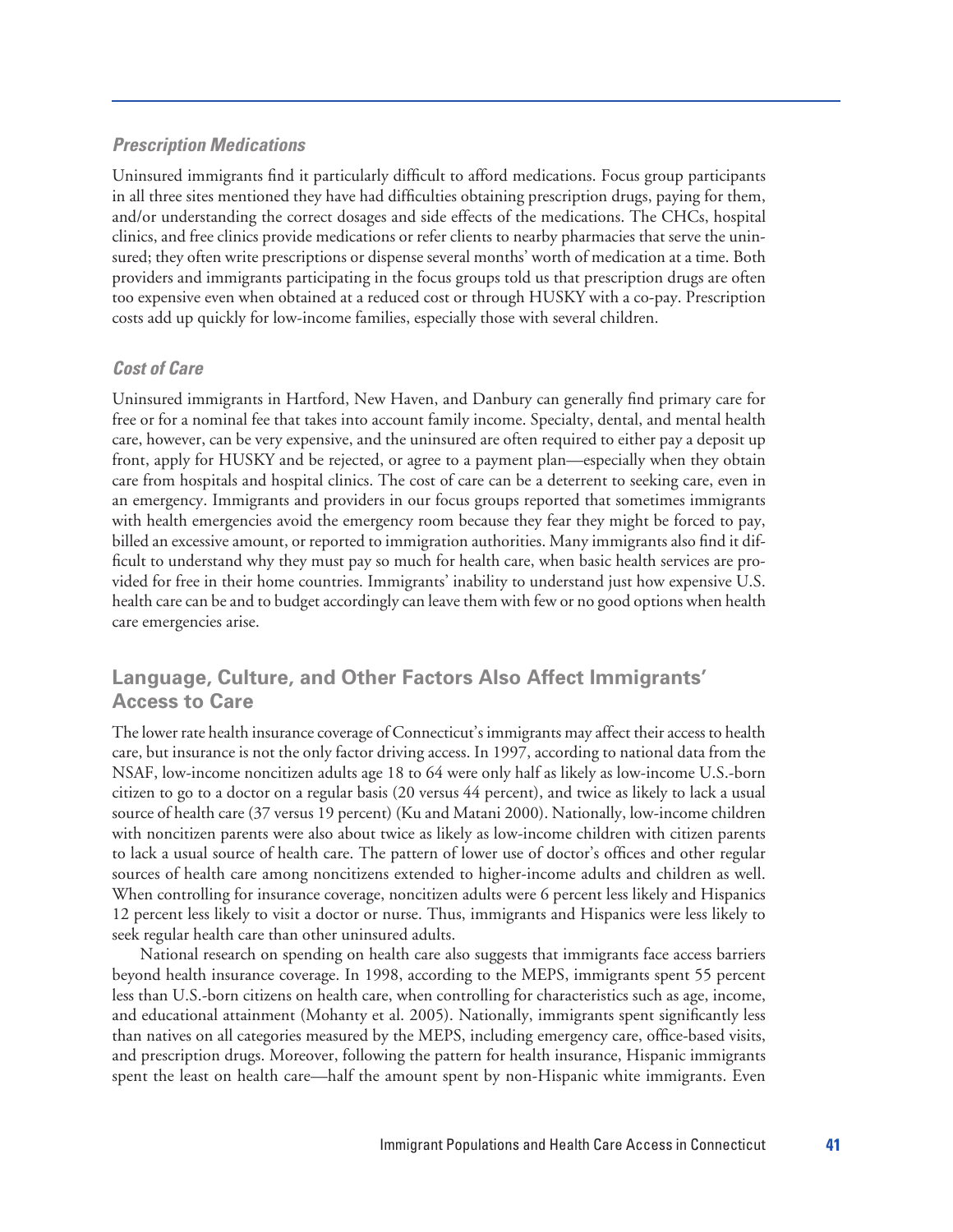within the uninsured and publicly insured groups, immigrants spent significantly less than natives on health care, suggesting other barriers such as language and culture may reduce their access to care.

Our field research in Hartford, New Haven, and Danbury suggests several factors beyond health insurance coverage can affect immigrants' access to care. Beyond health insurance coverage, the major health access issues raised by focus group participants included communicating with doctors (i.e., language and cultural barriers), scheduling appointments, transportation to appointments, and immigrants' fears about approaching providers for health care and applying for HUSKY. Immigrants' fears about seeking health care and applying for HUSKY are discussed earlier, while the other three factors are discussed below.

#### *Language and Cultural Barriers*

The Spanish-speaking immigrants we included in our focus groups reported they are usually able to find providers who speak their language, even if they are uninsured. Hospitals, CHCs, and other facilities where uninsured immigrants go for care are well staffed by Spanish-speaking doctors and nurses in Hartford, New Haven, and Danbury. Sometimes, however, immigrants have difficulty making appointments because they cannot communicate with receptionists or staff that schedule appointments. In some hospitals and larger clinics, specialists use the telephone language line for translation. Both providers and immigrants participating in the focus groups reported that use of the telephone for interpretation reduces interaction between providers and patients. Community-based organizations (CBO) also provide interpretation in some health facilities. For instance, in Danbury, the director of a local CBO provides Spanish interpretation one day a week at the free pediatric clinic.

Providers reported it is more difficult to find bilingual staff and other interpretation services for languages other than Spanish. According to census data, Spanish accounts for about a third of all adults who speak English as a second language in Connecticut, but no other language except Polish accounts for even 10 percent. It is much more difficult to find bilingual health professionals or interpreters for the dozens of other languages spoken by very small numbers of immigrants across the state. By regulation, hospitals and clinics must provide interpretation, and many use telephone language lines when they cannot find staff or in-person interpreters who speak the patients' primary language. Even these telephone language lines, however, may not provide adequate interpretation in rare languages. For instance, some Mexican immigrants—particularly those from southern Mexico—speak Spanish poorly because their first language is an indigenous North American language. Similarly, some immigrants from the former Soviet Union—for instance those from Ukraine—speak Russian as a second language. It can be difficult to find interpreters—even on telephone language lines—for relatively rare languages such as Ukrainian and indigenous Mexican dialects.

While immigrants in our focus groups told us they are for the most part comfortable with their primary care providers, they occasionally experience miscommunication and cultural misunderstandings. At the free clinics and CHCs, Spanish-speaking health professionals and interpretation are available. But the hospitals and their clinics are staffed by a larger group of doctors, nurses, residents and medical students; in these settings Latino immigrants are more likely to encounter non-Latino health professionals who do not speak Spanish. At times these providers, most likely unwittingly, offend some Latino immigrant patients by not making eye contact, touching patients without forewarning them, and not explaining why they are doing certain things during examinations. Immigrant patients who do not feel at ease with their providers or who have difficulty communicating with them are less likely to follow provider instructions for therapy, taking medications, and making lifestyle changes to improve general health.

Difficulties in cross-cultural care between providers and recent immigrants may be a function of providers' inadequate training in this area. A 2003 national survey of resident physicians in their first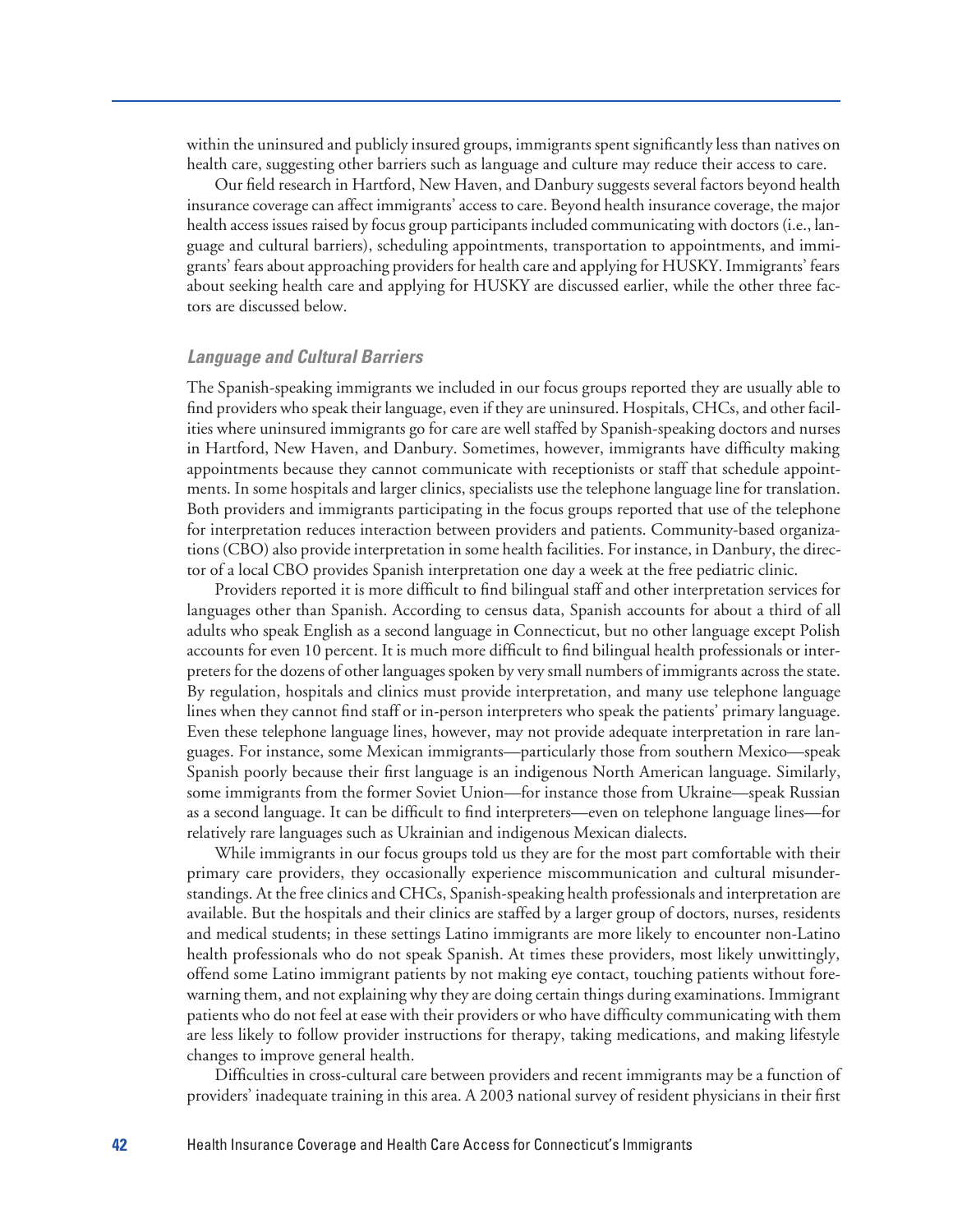year of training found that virtually all (96 percent) felt it was important to address cultural issues when providing care (Weissman et al. 2005). A quarter (25 percent) of the residents surveyed, however, felt they were not prepared to provide culturally adequate care for new immigrants, and almost a quarter (24 percent) felt they were not adequately trained to identify cultural customs that might affect medical care. These findings led the authors to conclude that resident physicians' training to provide culturally competent care lags significantly behind their training in clinical and technical areas.

#### *Transportation*

The three study sites—Hartford, New Haven, and Danbury—all have community clinics, CHCs, hospitals, or other facilities that serve nearby immigrant communities. Hartford and New Haven, however, cover relatively large geographic areas, and immigrants often have to travel across town to hospitals, especially for emergency, specialty, dental, or mental health care. Focus group participants reported they rarely use public transportation, and the bus systems in Hartford and New Haven do not always link their neighborhoods with health facilities. Instead, immigrants are more likely to drive, get rides from family members and friends, and even walk long distances (even in bad weather or when sick).

Danbury is a smaller community and most immigrants there live near downtown, where the two free clinics and the hospital are located. These health facilities are within walking distance of most immigrants' neighborhoods. Additionally, many uninsured immigrants—as well as some HUSKY participants—receive primary care from the city health department's van service, which operates out of parking lots in immigrant neighborhoods across the city. Immigrants in Danbury therefore have less difficulty getting to and from health care facilities. Transportation within Connecticut's cities, however, may be more of a barrier for pregnant women, sick adults, or adults with sick children, especially in bad weather. Taking the bus or walking long distances in such cases may not be an option.

HUSKY enrollees are guaranteed transportation assistance for medical appointments through federal Medicaid regulations. Some providers reported they offer bus tokens or passes for their lowincome patients, and some pay for taxis for pregnant women and parents with sick children. However, some providers in the focus groups reported they had recently had difficulty obtaining HUSKY funding for transportation. Immigrants who must take children with them or travel long distances for appointments may find it more difficult to secure the transportation assistance they are entitled to under HUSKY.

Transportation to health providers is most problematic for uninsured immigrants who live in Connecticut's small towns and rural areas. For instance, Danbury's van service and the free pediatric clinic receive a substantial number of immigrants who live in nearby towns without facilities for the uninsured. Providers reported they see patients from as far away as Waterbury, and many of the towns in between Danbury and Waterbury. Providers in Hartford visit agricultural areas and see migrant workers there. Additionally, one CHC in New Haven receives funding from the states of Connecticut and Massachusetts to serve farmworkers who live in New Haven and commute to the fields in both states. One provider encountered an insured immigrant who took a daylong bus ride across the state and stayed overnight in the cafeteria at the University of Connecticut Health Center in order to receive dental care there.

#### *Appointments, Waiting Times, and Hours of Operation*

In all three focus groups, immigrants reported frustration with the waiting time at their health care providers—regardless of whether they are uninsured. They said they sometimes come to appoint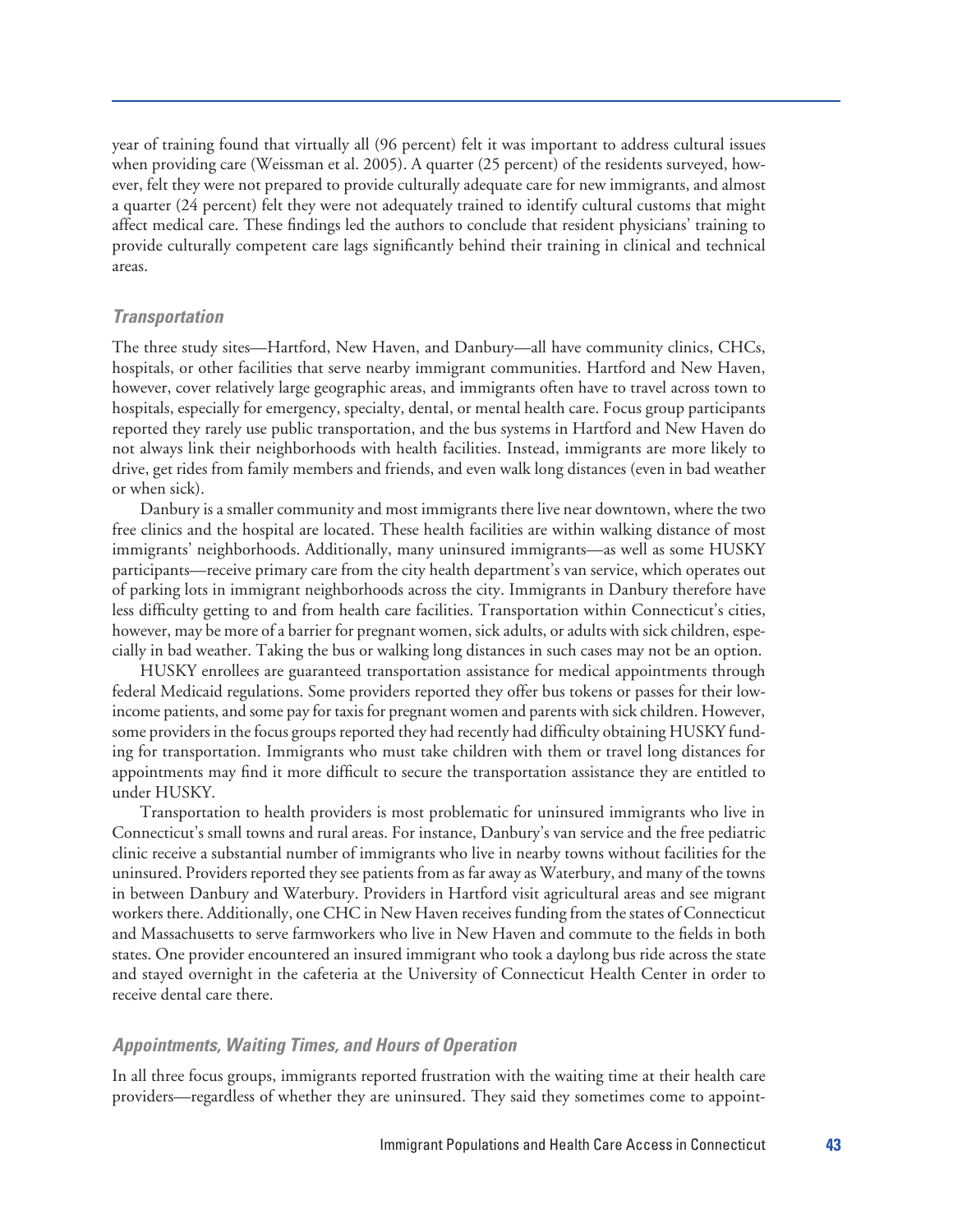ments early and then have to wait for hours, while at other times they are a few minutes late and miss their appointments altogether. Sometimes they leave before they can see a doctor or nurse. Focus group participants also expressed frustration that they have to schedule appointments months in advance for many services, especially dental care. These frustrations most likely apply to all patients at these clinics, not only immigrants.

Providers echoed the patients' frustrations with appointment setting and waiting times, but said patients' inability to arrive on time for appointments exacerbates the problem. Some clinics in our study sites have appointment no-show rates of 30 percent or higher, so they generally overbook appointments. One day they may see 10 patients, while the next day they only see one patient in the same time slot. Patients often arrive early, expecting to be seen early, and then become frustrated and leave when the waiting time is too long. Others arrive a half hour or more late and expect to be fit into the schedule. Many patients—especially men—go to the doctor infrequently, and so when they come in for an appointment they present multiple health problems that have not been previously diagnosed. As a result, appointments are often longer than providers anticipate, thereby increasing the waiting time for other patients. For all these reasons, providers find it very difficult to schedule appointments efficiently.

The limited capacity of health care providers for the uninsured is another reason waiting times can be long and appointments difficult to set. The CHCs and other large clinics have very high caseloads and limited staff. As a result, staff absences can extend waiting times, even for patients with scheduled appointments. The dental clinics in all three study sites and the adult free clinic in Danbury have appointment backlogs several months' long, often making it very difficult for patients to schedule an appointment at all.

There are a number of reasons immigrants may have more difficulty scheduling health appointments and arriving on time than other patients. First of all, they are more likely to be uninsured and therefore have more limited options for health care; many of their health care options are understaffed and overused. Second, some immigrants are late for appointments because they do not understand the importance of arriving on time, or that arriving early will not mean they are seen earlier. Third, immigrants may use forms of transportation—for instance, rides from friends—that are unreliable and make it difficult to arrive on time. Fourth and most important, many immigrants have jobs—in agriculture, construction, and housecleaning, for instance—that do not carry vacation or sick leave. Some employers are reluctant to give employees any time off at all. A provider in Danbury reported that one employer came to a doctor's visit with an immigrant mother and her child to complain that the mother was missing too many days of work for unnecessary health appointments.

Both the providers and immigrants we met with suggested expanding health providers' office hours to accommodate working people. The pediatric clinic in Danbury has been very successful in scheduling appointments *before* work, and their first time slot in the morning is the most popular. One of the CHCs in New Haven is open until 9 p.m. four evenings each week, and receives many patients during evening hours. Providers in Hartford, however, told us that they were unable to operate evening hours efficiently because there was not enough demand, especially in the winter when it gets dark early. Providers characterized the Hartford neighborhoods where uninsured immigrants live as dangerous at night, and reported that residents there are reluctant to leave their homes after dark.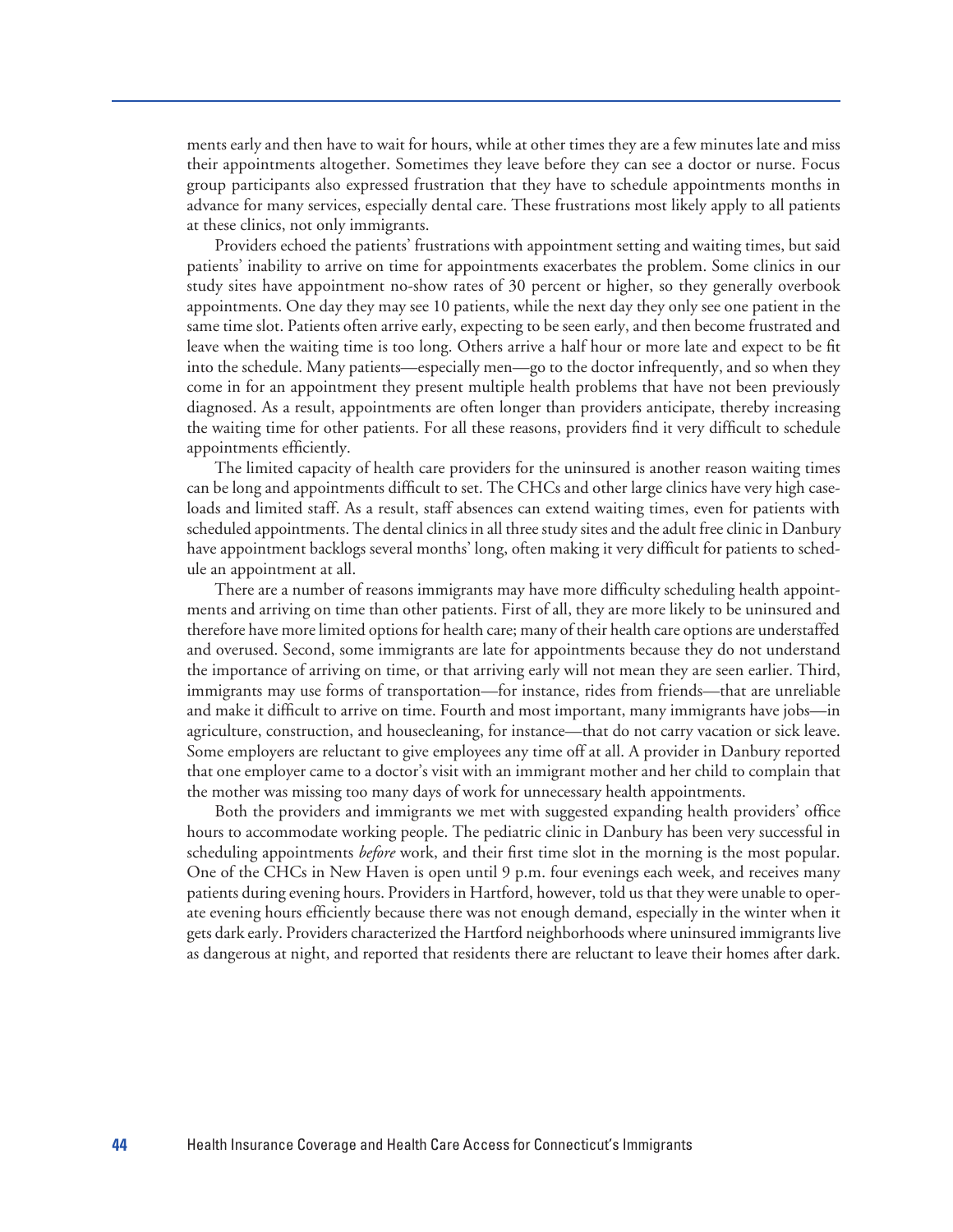#### **CONCLUSION AND RECOMMENDATIONS**

The analysis in this report shows great variation among immigrants in their educational attainment, earnings, poverty, and other factors, with some groups of immigrants appearing to integrate more quickly and easily than others. Latin American immigrants, the group growing the fastest, generally have the lowest education levels and are the lowest-paid and most likely to lack health insurance. Southeast Asian and Caribbean immigrants are also among the poorest and least-educated immigrants. Other Asian immigrants, by contrast, are better educated and better paid than native-born Connecticut residents. The number of Asian immigrants is also growing quickly. The number of European immigrants, however, is likely to continue to decline for the foreseeable future.

Immigrants are a key element of Connecticut's future labor force growth as more native-born workers retire. There are substantial numbers of immigrant workers in low-skilled jobs in manufacturing, construction, retail trade, and services, but there is also a rapidly growing, highly educated immigrant workforce in the state's highly paid finance, information, technology, and health care industries.

The lower-skilled immigrants who take the lower paying jobs—in particular, Latino immigrants—are a major focus of this report and should be a major focus of public policy. As their numbers grow, the number of adults and children without employer-provided health insurance and with needs for other benefits and services is also likely to grow. This growth will place demands on the state of Connecticut to improve immigrants' labor market opportunities to help immigrants obtain employer coverage, expand public health care coverage, or otherwise improve immigrants' access to health care.

The analysis in the report leads to several broad policy recommendations. These recommendations are intended for Connecticut officials, policymakers, and health and service providers to help immigrants better integrate into the state's economy and social fabric, and to improve their access to health care.

- **Continue to welcome immigrants to Connecticut to support future labor force and population growth.** Connecticut has a long history of welcoming newcomers. Today's immigrants are more diverse than in the past, but they fill increasingly important roles in the state's economy, at both higher- and lower-skilled ends of the labor force. As the baby boomers retire, the demand for workers and for residents who pay into Social Security and other old-age benefits programs will continue to increase.
- **Continue to support immigration of highly educated workers for Connecticut's highskilled industries.** Connecticut is attracting large numbers of highly educated immigrants; in fact, the number of college-educated immigrants is growing much more rapidly than the number of immigrants without a high school education. The state is home to a number of leading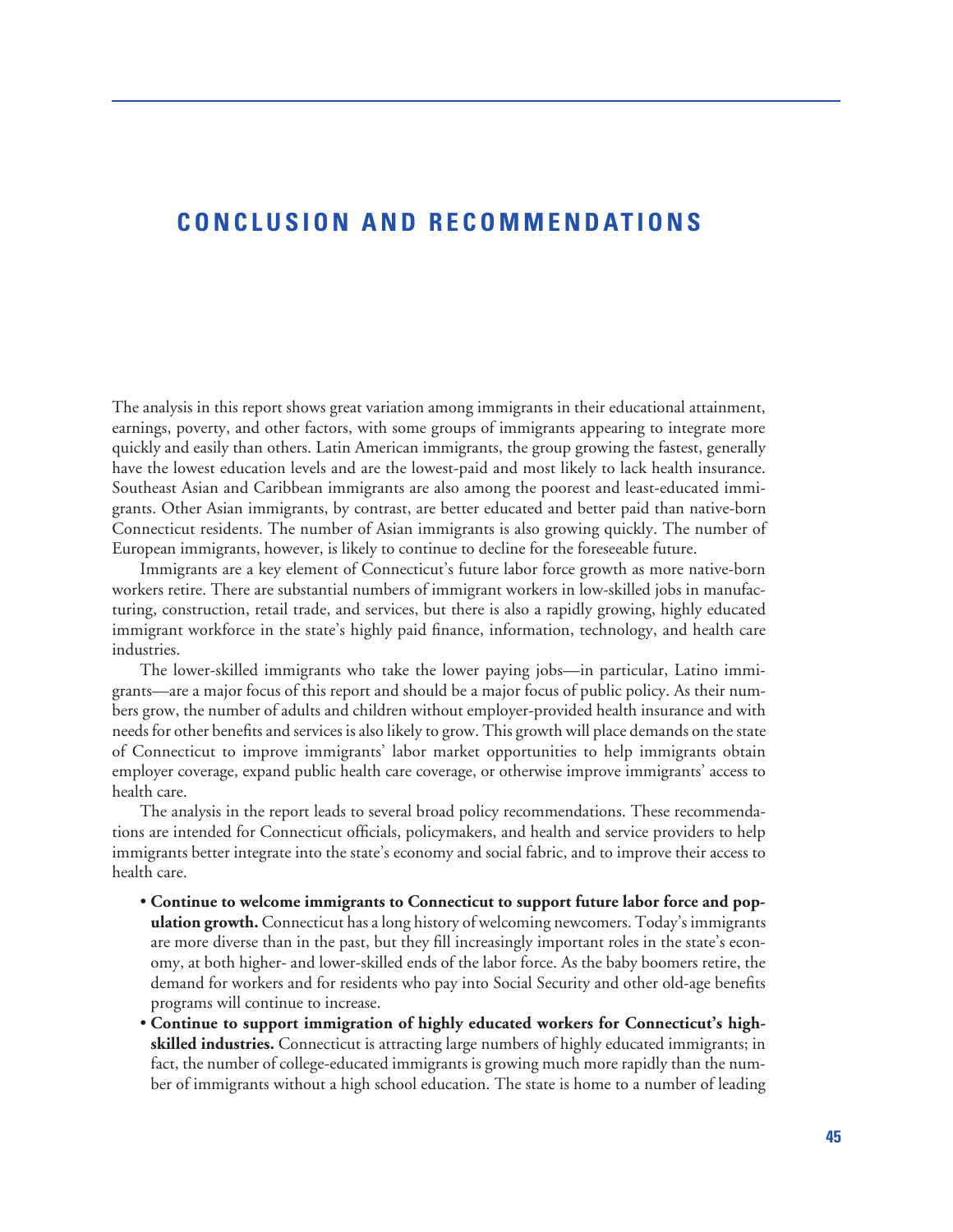universities, high-tech employers, and large financial, educational, and health service industries.

- **Support education, job training, and English language programs for recent immigrants.** A significant share of recent immigrants—those from Latin America in particular—lack English proficiency and English language training. Like native-born workers, immigrants without a high school degree face uncertain prospects in the labor market. As older and more-skilled workers retire in the coming years, the demand for better-educated and experienced workers will increase. Educating the immigrants already in Connecticut can help fill future high-skilled labor force shortages, and might help reduce uninsurance among immigrant workers as well.
- **Expand HUSKY coverage for noncitizens, to include all children regardless of legal status, length of U.S. residency, or sponsorship.** Employer coverage rates are relatively low among immigrants, especially Latin Americans, making HUSKY an increasingly important source of insurance for them and their children. Uninsured immigrants in Connecticut have far fewer sources for health care than those enrolled in HUSKY, especially for prescriptions and for specialty, dental, and mental health care. Recent noncitizen eligibility rule changes have created confusion about which groups of legal immigrants are eligible for HUSKY and which are not, leading to substantial enrollment reductions. Further restrictions on immigrants' HUSKY eligibility—while not on the table in Connecticut—would substantially reduce their access to care and increase the burden on CHCs, hospitals, and other providers for the uninsured. Conversely, expanding HUSKY eligibility to all children regardless of citizenship or immigration status—as implemented in New York and Massachusetts—would improve health care access, especially among Latin American immigrants and their children. Expansion of HUSKY eligibility could also improve the financial picture for hospitals and CHCs across the state by reducing the need for uncompensated care.
- **Restore funding for HUSKY outreach and community-based application assistance to immigrant communities.** Immigrants may be confused by recent eligibility changes and may not understand that U.S.-born citizen children are eligible for HUSKY even if the parents or other adults in the family are undocumented immigrants. Parents should understand that applying for HUSKY for their children will not prevent them from becoming U.S. citizens or sponsoring other family members for emigration, or lead to deportation of undocumented family members. Immigrants who do enroll are having difficulty with HUSKY's renewal process and with choosing health plans and primary care providers. Restoring HUSKY outreach and community-based application assistance would help immigrants better understand eligibility rules and complete all the necessary paperwork to ensure that they and their children are insured when eligible.
- **Increase the number of CHCs and other safety net providers across the state, and increase their capacity.** The largest concentrations of immigrants are in Connecticut's major urban areas. These immigrants can find primary care through CHCs, hospitals, school-based clinics, and other providers for the uninsured—as we found in our field research in Hartford and New Haven. In Danbury, by contrast, health care options for the uninsured are much more limited, in part because there is no CHC. Smaller towns and rural areas often have no services for the uninsured, who must travel long distances to major urban areas for their health care. Expansions of CHCs into underserved parts of the state along with programs to reach farmworkers and other needy populations in rural areas would help improve their health care access. However, increasing the number and capacity of CHCs and other providers should be done in tandem with extending coverage to uninsured immigrants, as research has shown that expanding care is not a substitute for increasing coverage as a means for improving health care access and utilization (Cunningham and Hadley 2004).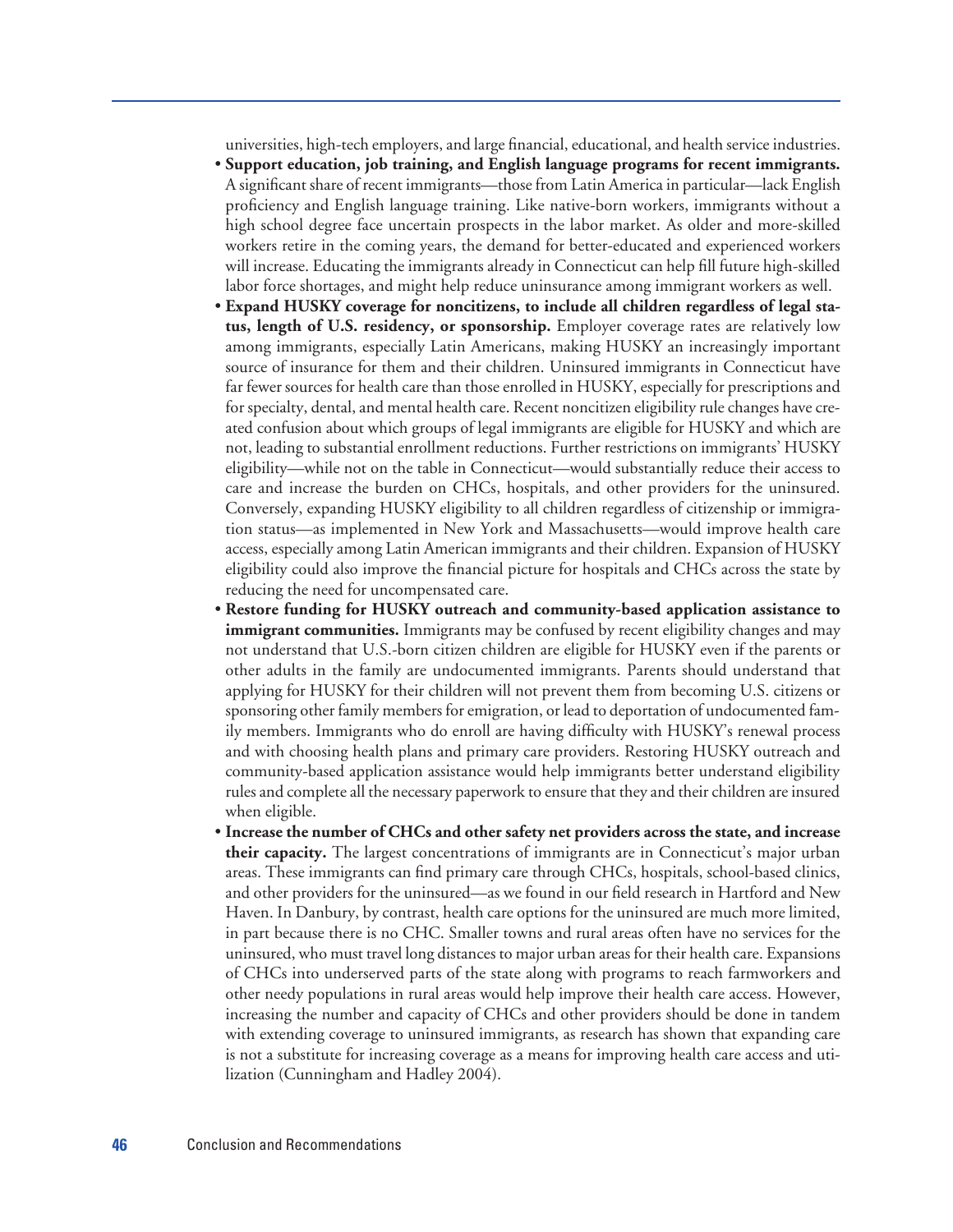## **APPENDIX: FOCUS GROUP INSTRUMENTS**

#### **Questions for Health Care Providers**

**1.** Please describe your role as a health care provider in the community. Where do you work? What kind of health services do you provide? Which populations do you serve on a regular basis?

*PROBE: immigrants? Which specific immigrant groups? Which language groups?* 

- **2.** In your experience, what do residents in this community do initially for health care or advice? Is this different for immigrants? If so, which immigrant groups and why?
- **3.** Please describe the health care network for uninsured patients in the community. Where can they go for care? Where do they go most often? For which kinds of health problems?
- **4.** Please describe the health care network for HUSKY patients in the community. Where can they go for care? Where do they go most often? For which kinds of health problems?
- **5.** What, in your opinion, are some of the major barriers facing immigrants for health care in this community? Are these barriers different for different immigrant groups? If so, why?

*PROBE: insurance coverage, income, language/interpretation, comfort level with health care providers, location, hours, waiting times, transportation*

- **6.** What services are you unable to provide to uninsured clients? Why or why not? Has this changed over time?
- **7.** What services are you unable to provide to HUSKY clients? Why or why not? Has this changed over time?
- **8.** What effect would *expanding* HUSKY coverage have on the health care system for immigrants in this community?
- **9.** What effect would *reducing* HUSKY coverage have on the health care system for immigrants in this community?
- **10.**What suggestions do you have for improving the delivery of health care for immigrants in your community? In Connecticut? Do you think this would involve new spending?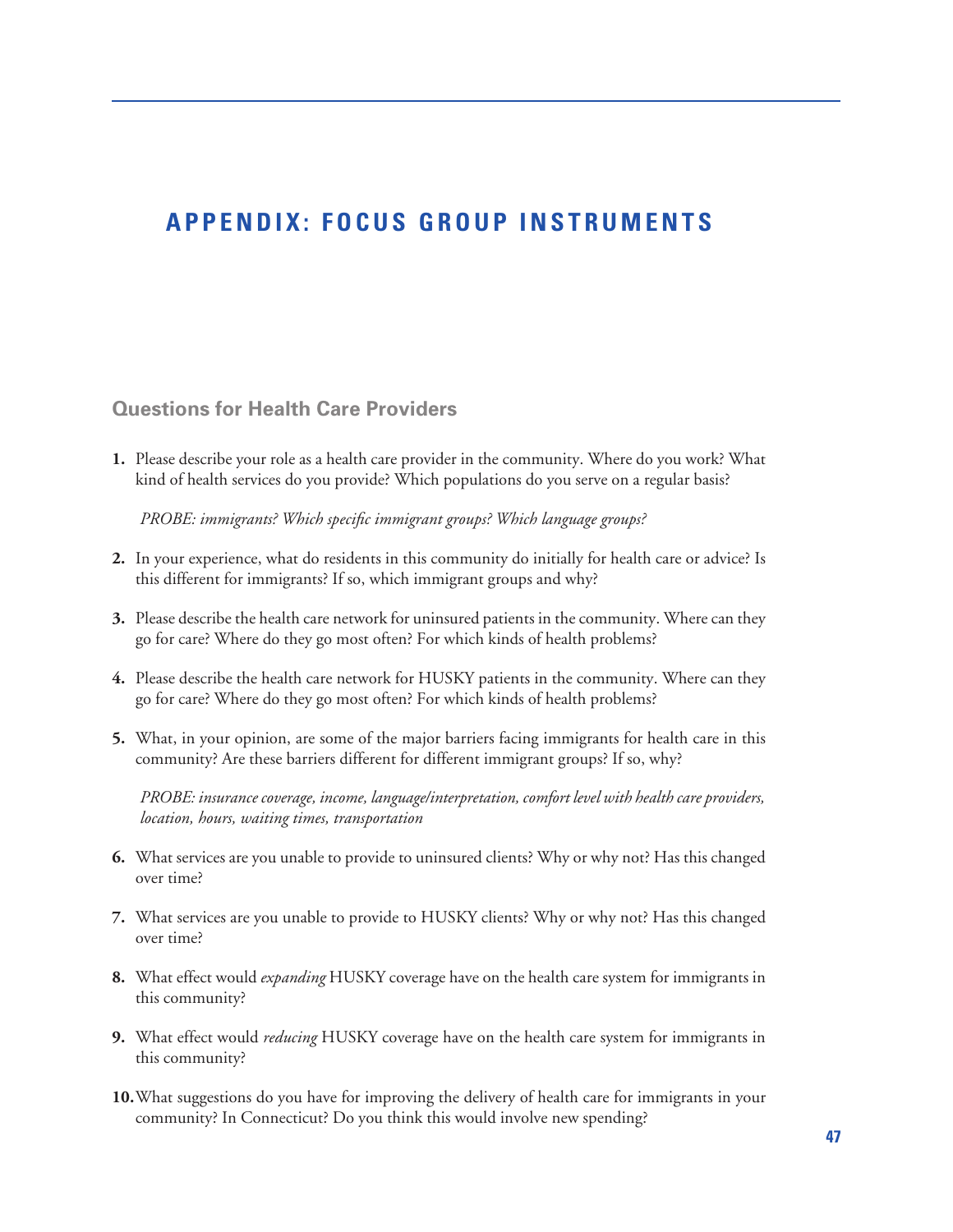#### **Questions for Immigrant Community Residents**

**1.** What are some of the health problems that people in your neighborhood have? What do you see are the most common health problems among these?

*PROBE: heart disease, cancer, diabetes, HIV/AIDS, accidents, injuries, colds, allergies, dental problems, vision, hearing …*

**2.** When you want general information on health or advice about your and your family's health, where do you go?

*PROBE: media, magazines, TV, doctor's office, clinic (which one), public health office, family, friends, pharmacist, other*

**3.** When you and your family have a specific health problem or become ill, where do you go? How did you choose this doctor or clinic (or other place for health care)?

*PROBE: doctor's office, clinic (which one), public health office, family, friends, other*

**4.** You were invited to this discussion because you either had coverage under HUSKY, or because you did not have any form of health insurance. For those of you with HUSKY, have you found that the coverage meets your needs? Are there any services that you are not able to obtain under HUSKY?

For those of you without insurance, have you been able to obtain the health care you needed? How does not having insurance affect your ability to get care, where and when you need it?

**5.** Have you ever tried to apply for HUSKY and been unable to apply or been rejected? If so why?

*PROBE: ineligible because of immigration status, ineligible because of income, unable to do paperwork, didn't understand rules, eligibility workers unfriendly.*

- **6.** When you go to the doctor or clinic (or other place for health care), how do you get there? How long does it take you go get there? Is the location convenient?
- **7.** What are the best times for you to go to the doctor's office or clinic (or other place for health care)? Can you find someplace that is open at these times?

*PROBE: mornings, afternoons, evenings, weekends, any specific times?*

- **8.** Do you sometimes talk to a doctor, nurse, or other health care provider over the phone—to answer your questions or give you advice? Are you able to get the information you need over the phone in these cases?
- **9.** When you go to a doctor's office, clinic hospital, or some other health facility, about how long do you have to wait to see a doctor or nurse? Does this wait time bother you? Do you sometimes leave because the wait is too long?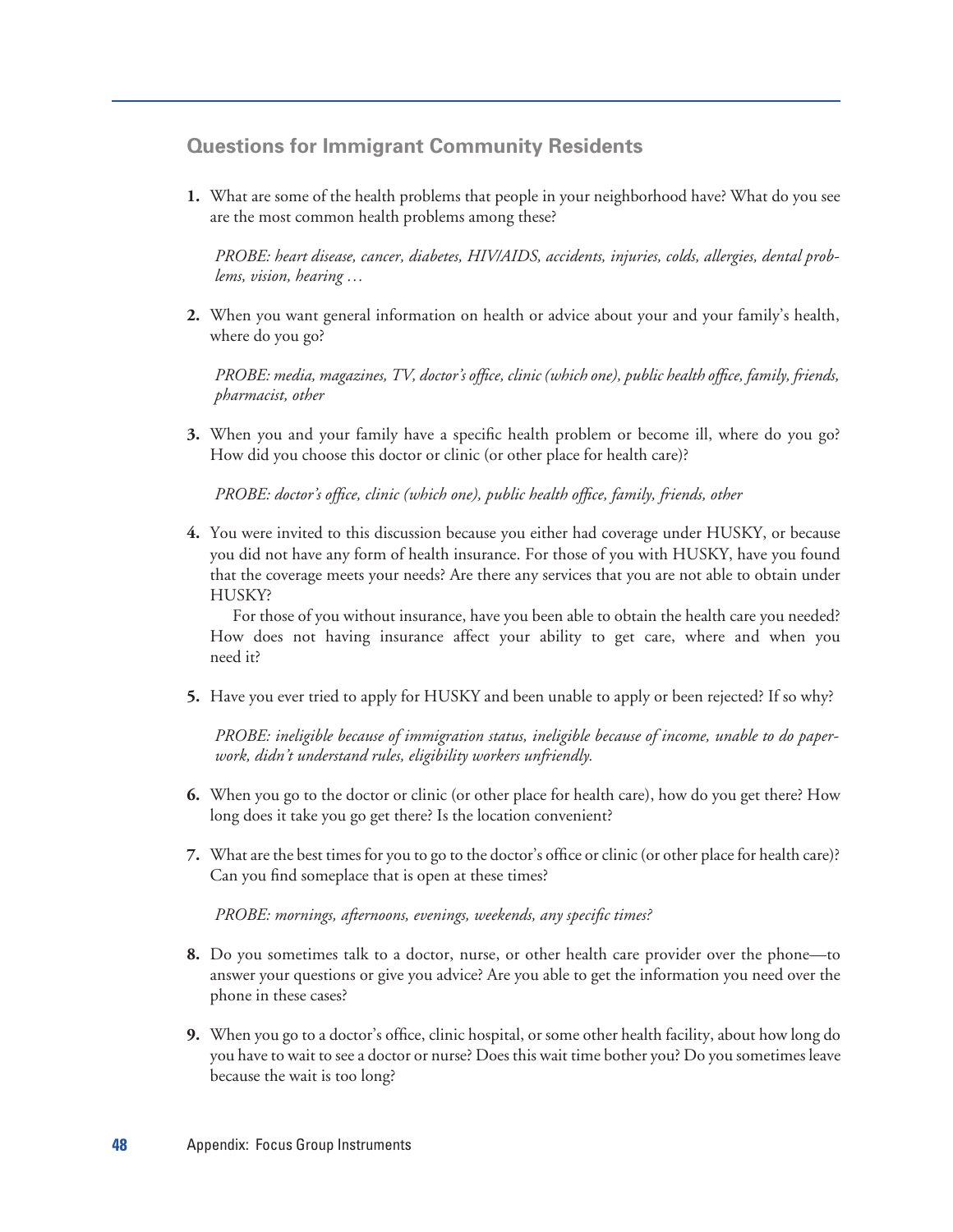- **10.**Is language a problem for you when talking with a doctor/nurse? If it is a problem, is there usually a translator available?
- **11.**Do you feel comfortable when you go to the doctor or clinic (or other place for health care)? Does your doctor and his/her staff speak your language? Do they relate to you, culturally and ethnically? Do they understand your concerns?
- **12.**What else can you tell us about what you and your family need for health care? Are there any services that you and your family need but are unable to get? Which ones?
- **13.**What suggestions do you have to improve the health care you receive? Any suggestions you have for doctors, clinics, hospitals, health care providers, or state and local government would be appreciated.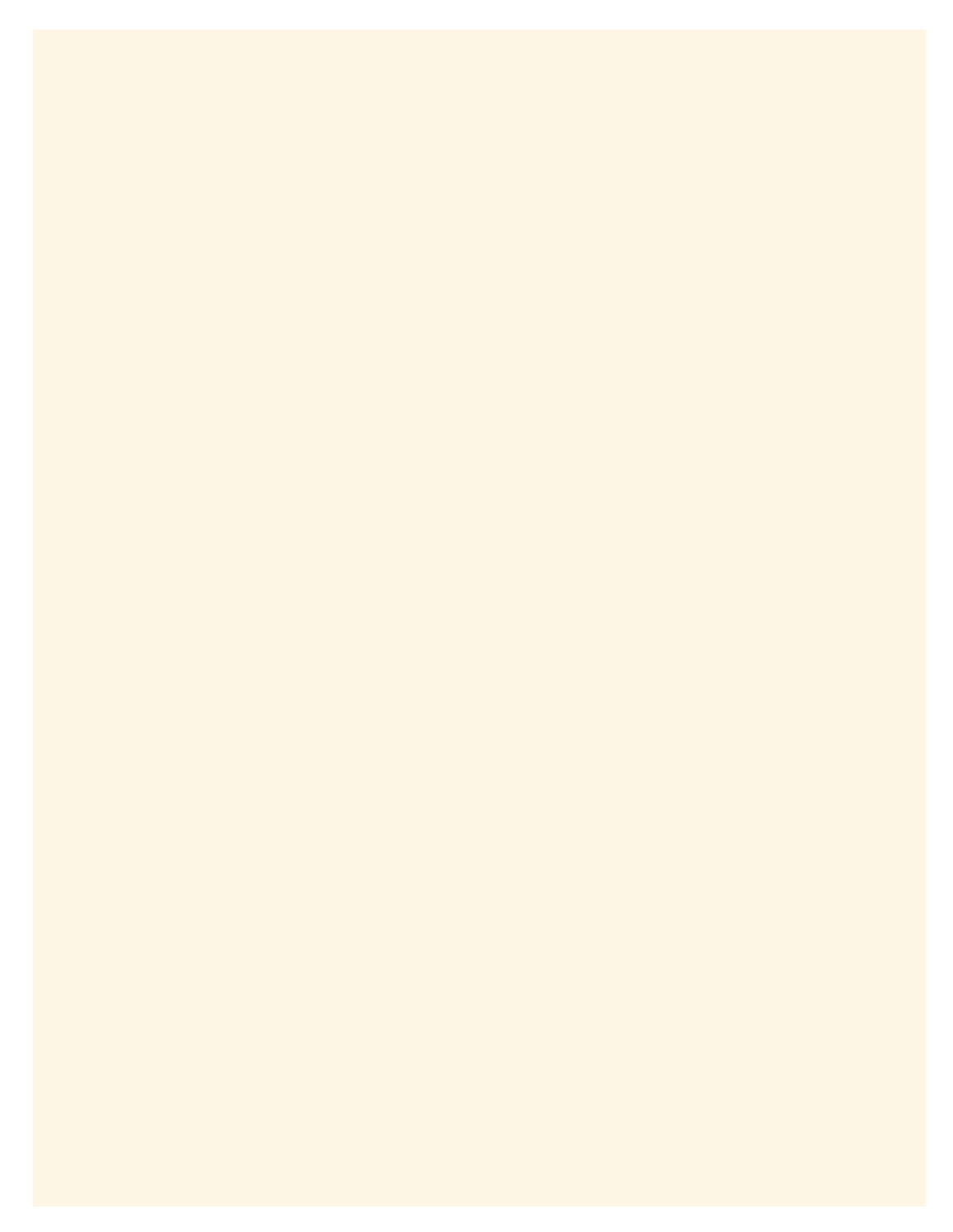## **NOTES**

- <sup>1</sup> These figures are based on Urban Institute projections and analysis of decennial census and 2004 American Community Survey data.
- Ibid.
- <sup>3</sup> Other groups of immigrants—Caribbean and Asian for instance—are also relatively young, but not as young as Hispanic immigrants. European immigrants are relatively old, with an age structure similar to that of native-born non-Hispanic whites (but with virtually no children among these immigrants).
- Throughout this report we refer to this group of mostly non-Hispanic white immigrants as "European immigrants."
- <sup>5</sup> According to our definition, undocumented immigrants are those who entered the United States illegally (often across the border with Mexico), overstayed a valid visa (such as a tourist or student visa), or otherwise violated the terms of their immigration status.
- The Urban Institute has estimated the number of undocumented immigrants by subtracting the number of legal immigrants over the course of the past few decades—using U.S. Department of Homeland Security data—from the total number of noncitizens counted in the U.S. Census, Current Population Survey, and other official data sources (Passel 2005). The census and CPS collect data on nativity and citizenship of adults and children, but they do not collect information on the legal status of noncitizens.
- Legal permanent residents (LPRs) are immigrants admitted permanently to the United States, usually for employment or because they have a close family member who is a U.S. citizen or LPR. After five years—three years if married to a U.S. citizen—LPRs are eligible to apply for citizenship. In most cases, they must pass a naturalization test to become citizens.
- <sup>8</sup> Refugees are admitted to the United States owing to fear of persecution, usually from countries on a list developed by the U.S. Department of State. After one year, refugees become LPRs. We include those refugees who have become LPRs or naturalized citizens in the refugee category.
- The 2000 Census measured income for the year before the survey (1999). In our analysis of the census data, we define families as individuals or nuclear family groups (parents and minor children). Our family differs substantially from that used by the Census Bureau for their official data: their families include larger groups of relatives living together, and they *exclude* individuals from family income calculations. Additionally, we *exclude* public assistance income from all our income and poverty calculations.
- <sup>10</sup> In 1999, the federal poverty level was \$17,029 for a family of four, slightly higher for larger families and lower for smaller families.
- <sup>11</sup> Because we define families as smaller units, including individuals, and exclude public assistance income, our median income figures are substantially lower than those reported by the Census Bureau for their larger family units.
- <sup>12</sup> In all households where a language other than English is spoken, the census asks whether members of the household over age 5 speak English "very well," "well," "not well," and "not at all". The census categorizes all people speaking English less than "very well" as limited English proficient.
- <sup>13</sup> Foreign-born students attending the University of Connecticut compose a large portion of the foreign-born poverty population in Mansfield. Most of these students are single and are temporary U.S. residents, so they are not the central focus of our study. Our study focuses primarily on immigrant families with children, who are more heavily concentrated in other parts of the state. 14 Low-wage workers are defined as those earning less than twice the minimum wage, or \$11.30, in Connecticut in 1999.
- Throughout the report wages are defined based on total earnings divided by the total number of weeks worked and average hours worked per week. Total earnings include wage and salary and, in the case of self-employed workers, nonzero self-employment income. The census asked respondents about their incomes, weeks of work, and average hours worked per week in 1999, the year before the survey. **51**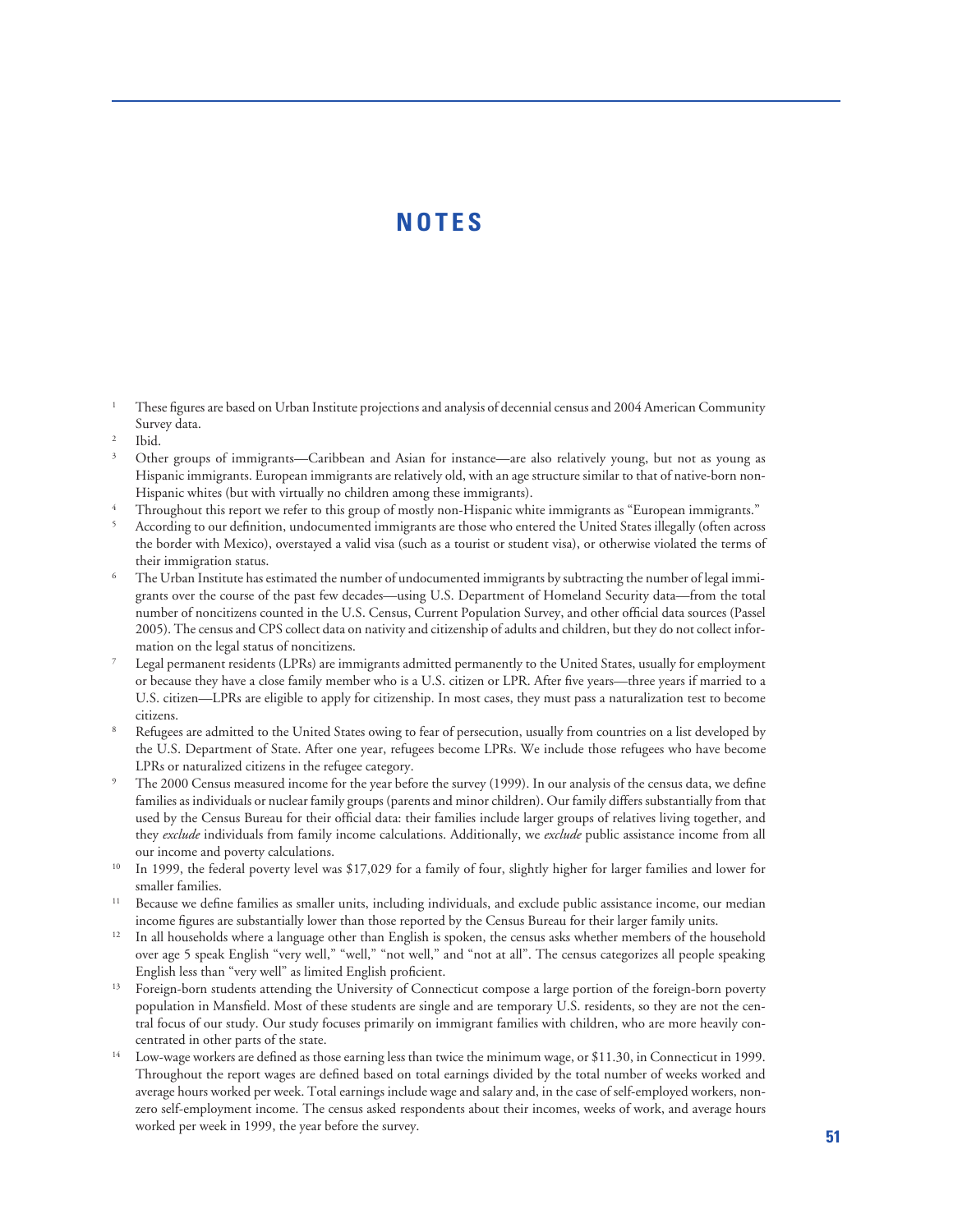- <sup>15</sup> In 1999, the minimum wage in Connecticut was \$5.65 per hour, and low-wage workers earned below twice that
- amount (\$11.30 per hour).<br>Throughout the report, "full time" workers worked at least 48 weeks and on average at least 35 hours a week in 1999.
- <sup>17</sup> For this analysis we use the broad industry categories in the 2000 Census to create a large enough sample for analysis within each industry. Note that industry codes have changed recently and so the industry labels we use—drawn from the 2000 Census—may not be comparable to those for other data sources.
- <sup>18</sup> In this section, "Hispanic immigrants" are those who chose the "Hispanic" ethnicity option when responding to the CPS. In most cases, they are the same as the "Latin American" immigrants described earlier and are mutually exclusive from other racial and ethnic groups discussed in this section (i.e., non-Hispanic whites, blacks, and Asians). This section focuses on race/ethnicity as opposed to country/region of origin in order to more easily compare immigrants to natives within the same ethnic groups. Puerto Ricans are included under the "U.S.-born citizens" category.<br><sup>19</sup> In the CPS, respondents are asked whether they and other household members received health insurance coverage
- through their employers, other private sources, Medicare, Medicaid, and other public sources at any time during the year before the survey was taken. The uninsured in this report are all those who reported that they did not receive coverage from any of these sources and verified that they did in fact lack coverage.
- <sup>20</sup> Adults age 65 or over are excluded from this analysis because most of them receive coverage through Medicare.

The figures in this chart and the following chart are comparisons between U.S.-born citizens and noncitizens. Noncitizens are disaggregated from immigrants who have become citizens because noncitizens face eligibility restrictions on public coverage (such as Medicaid) that citizens do not face. The insurance coverage rates for naturalized citizens—which are close to those of U.S.-born citizens—are not displayed here.

<sup>21</sup> Asians are included with non-Hispanic whites in this analysis because of the small sample of Asians in Connecticut in the CPS data.

The three most recent years of CPS data (2002–04) were combined for this analysis to increase the precision of the estimates. Health insurance coverage was reported for the year before the survey, so these figures are for 2001–03.

- <sup>22</sup> Due to small sample sizes, the figures shown here for Connecticut are not statistically significant. However, the data for Connecticut follow the same pattern as the national data, which show significant differences among the groups analyzed at  $p < 0.05$ .<br><sup>23</sup> In this analysis, children are all individuals 0–18 years old residing with their parents. Here we disaggregate children
- by their parents' citizenship rather than their own citizenship, since 80 percent of all children of immigrants are U.S. citizens. Children with "U.S.-born citizen" parents are those whose parents (both parents in the case of a two-parent family) are born in the United States. Children with "noncitizen parents" are those with at least one parent who is a noncitizen immigrant. There was a small sample (193) of children who were no longer living with their parents because they were either living independently or living with other family members or as part of a foster family. These children are excluded from our analysis because the citizenship status of their parents is unknown.
- <sup>24</sup> Immigrants who become citizens are eligible for Medicaid and SCHIP, but in most cases legal immigrants are not eligible to become citizens until they have lived in the country for at least five years.
- <sup>25</sup> In 2005, the annual income thresholds for a family of four were \$29,025 for 150 percent of FPL and \$35,798 for 185
- percent of FPL.<br><sup>26</sup> Children with household incomes between 185 and 235 percent of FPL—e.g., a family of four with an annual income from \$35,798 to \$45,473—pay capped co-payments. Children with household incomes between 235 and 300 percent of FPL pay capped co-payments and premiums, and those with household income above 300 percent of FPL can buy into the plan at negotiated group rates.
- <sup>27</sup> October 2004 HUSKY A enrollment file, based on correspondence with Mary Alice Lee at Connecticut Voices for
- Children. 28 Correspondence with Mary Alice Lee and Sharon Langer, Connecticut Voices for Children, October 7, 2005.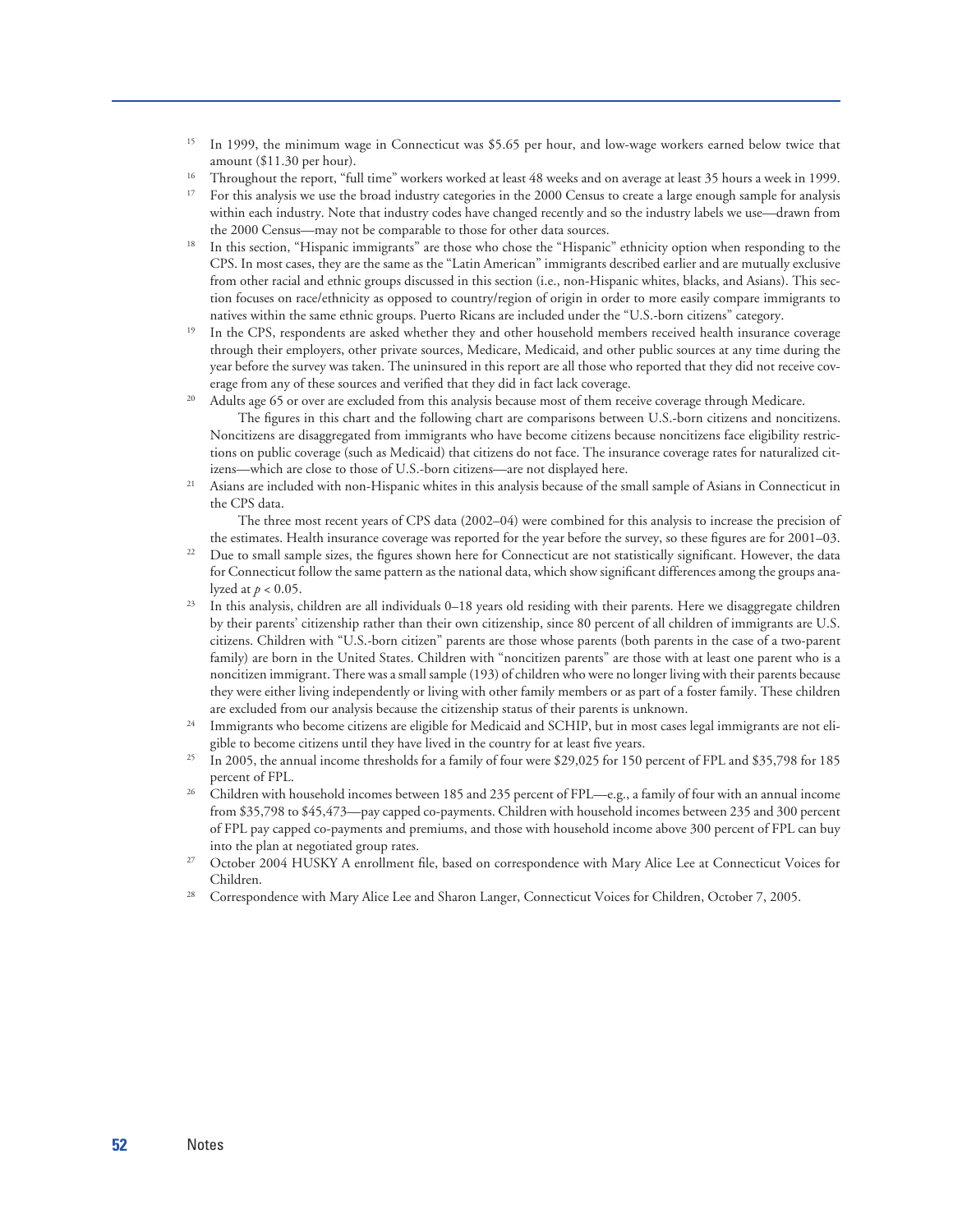#### **REFERENCES**

- Capps, Randy, Genevieve Kenney, and Michael Fix. 2003. "Health Insurance Coverage of Children in Mixed-Status Immigrant Families." *Snapshots of America's Families 3,* No. 12. Washington, DC: The Urban Institute.
- Capps, Randy, Michael Fix, Jason Ost, Jane Reardon-Anderson, and Jeffrey S. Passel. 2005. *The Health and Well-Being of Young Children of Immigrants*. Washington, DC: The Urban Institute.
- Capps, Randy, Michael Fix, Jeffrey S. Passel, Jason Ost, and Dan Perez-Lopez. 2003. "A Profile of the Low-Wage Immigrant Workforce." *Immigrant Families and Workers* brief no. 4. Washington, DC: The Urban Institute.
- Capps, Randy, Leighton Ku, Michael Fix, Chris Furgiuele, Jeffrey S. Passel, Rajeev Ramchand, Scott McNiven, and Dan Perez-Lopez. 2002. "How Are Immigrants Faring after Welfare Reform? Preliminary Evidence from Los Angeles and New York City." Washington, DC: The Urban Institute.
- Connecticut Voices for Children. 2005a. "HUSKY at a Glance." Hartford, CT: Connecticut Voices for Children. http://www.ctkidslink.org/publications/h05huskyglance05.pdf.
- –––. 2005b. "HUSKY Eligibility Manual." Hartford, CT: Connecticut Voices for Children. http://www.ctki dslink.org/toolkit/toolkit.cgi.
- Cunningham, Peter, and Jack Hadley. 2004. "Expanding Care Versus Expanding Coverage: How to Improve Access to Care." *Health Affairs* 23(4): 234–44.
- Fishkin, Joseph, Priscilla Canny, and Douglas J. Hall. 2005. "Immigration in Connecticut. Hartford: Connecticut Voices for Children." http://www.ctkidslink.org/publications/econ05immig01.pdf.
- Fix, Michael, and Jeffrey S. Passel. 2003. "The Scope and Impact of Welfare Reform's Immigrant Provisions." *Assessing the New Federalism* Discussion Paper 02-03. Washington, DC: The Urban Institute.
- Fix, Michael, Jeffrey S. Passel, and Kenneth Sucher. 2003. "Trends in Naturalization." *Immigrant Families and Workers* brief no. 3. Washington, DC: The Urban Institute.
- Hoffman, Catherine, Alicia Carbaugh, and Allison Cook. 2004. "Health Insurance Coverage in America: 2003 Data Update." Menlo Park, CA: The Kaiser Commission on Medicaid and the Uninsured. http://www.kff.org/unin sured/7153.cfm.
- Holcomb, Pamela, Karen Tumlin, Robin Koralek, Randy Capps, and Anita Zuberi. 2003. "The Application Process for TANF, Food Stamps, Medicaid and SCHIP: Issues for Agencies and Applicants, Including Immigrants and Limited English Speakers." Washington, DC: U.S. Department of Health and Human Services, Office of the Assistant Secretary for Planning and Evaluation.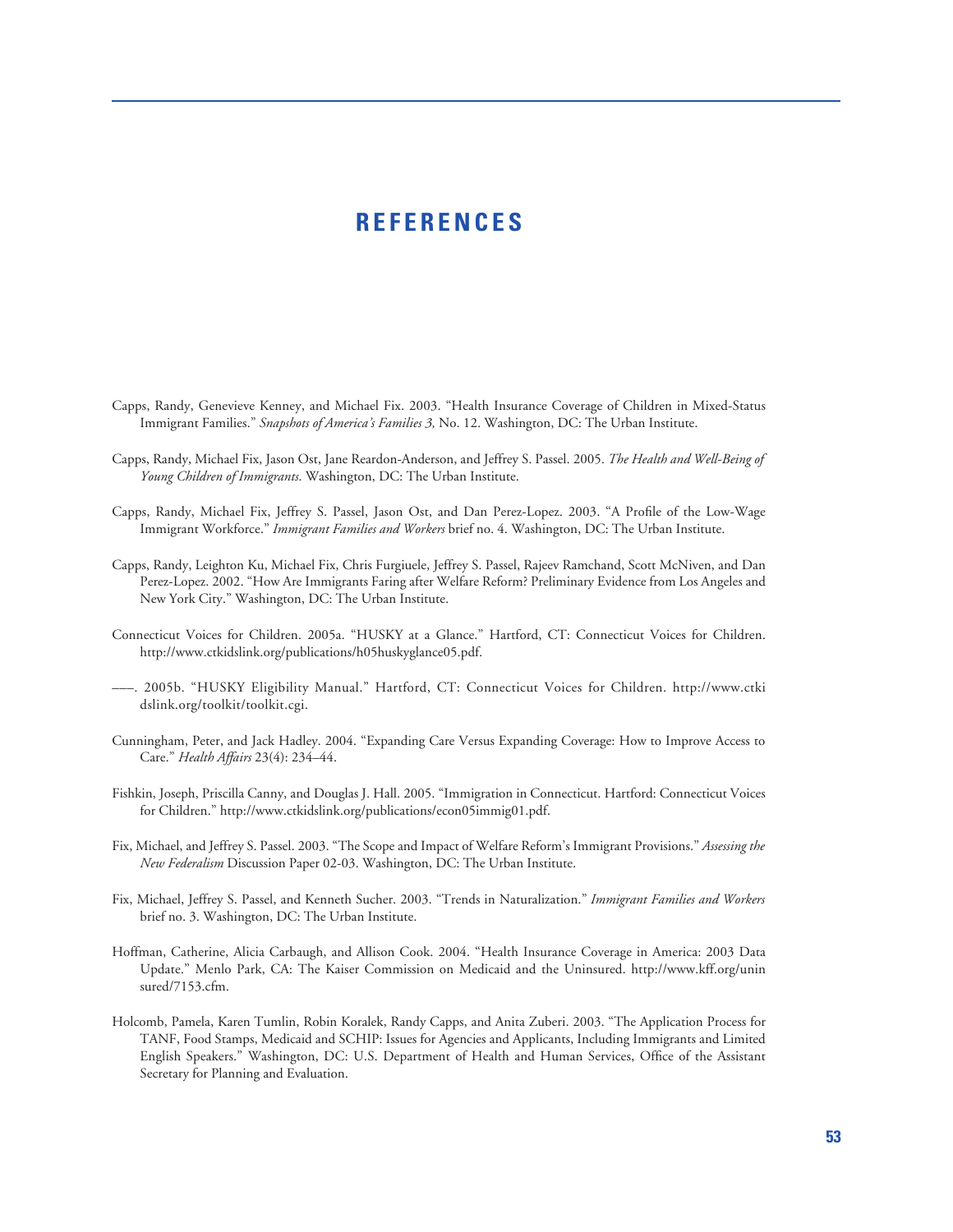- The Kaiser Commission on Medicaid and the Uninsured. 2003. "The Uninsured and Their Access to Health Care." Fact Sheet 1420-05. Menlo Park, CA: The Kaiser Commission on Medicaid and the Uninsured.
- Ku, Leighton, and Sheethal Matani. 2000. "Immigrants' Access to Health Care and Insurance on the Cusp of Welfare Reform." *Assessing the New Federalism* Discussion Paper 00-03. Washington, DC: The Urban Institute.
- Mohanty, Sarita A., Steffie Woolhandler, David U. Himmelstein, Susmita Pati, Olveen Carrasquillo, and David H. Bor. 2005. "Health Care Expenditures of Immigrants in the United States: A Nationally Representative Analysis." *American Journal of Public Health* 96(8): 1431–38.
- Passel, Jeffrey S. 2005. "Unauthorized Migrants: Numbers and Characteristics." Washington, DC: Pew Hispanic Center. http://pewhispanic.org/files/reports/46.pdf.
- Rhoades, Jeffrey A. 2005. "The Uninsured in America, 2004: Estimates for the U.S. Civilian Noninstitutionalized Population under Age 65." Statistical Brief No. 83. Rockville, MD: Agency for Healthcare Research and Quality. http://www.meps.ahrq.gov/papers/st83/stat83.pdf.
- Rodriguez, Nestor, Jacqueline Hagan, and Randy Capps. 2004. "The Effects of Recent Welfare and Immigration Reforms on Immigrants' Access to Health Care." *International Migration Review* 38(2).
- Sum, Andrew, Neeta Fogg, and Paul Harrington. 2002. "Immigrant Workers and the Great American Job Machine: The Contributions of New Foreign Immigration to National and Regional Labor Force Growth in the 1990s." Boston: Northeastern University, Center for Labor Market Studies.
- Weissman, Joel S., Joseph Betancourt, Eric G. Campbell, Elyse R. Park, Minah Kim, Brian Clarridge, David Blumenthal, Karen C. Lee, and Angela W. Maina. 2005. "Resident Physicians' Preparedness to Provide Cross-Cultural Care." *Journal of the American Medical Association* 294(9): 1058–67.
- Wherry, Laura, and Kenneth Finegold. 2004. "Changes in Health Insurance Coverage and Health Status by Race and Ethnicity, 1997–2002." *Journal of the National Medical Association* 96(12): 1577–82.
- Zimmermann, Wendy, and Michael Fix. 1998. "Declining Immigrant Applications for Medi-Cal and Welfare Benefits in Los Angeles County." Washington, DC: The Urban Institute.
- Zimmermann, Wendy, and Karen Tumlin. 1999. *Patchwork Policies: State Assistance for Immigrants under Welfare Reform*. Washington, DC: The Urban Institute. *Assessing the New Federalism* Occasional Paper No. 24.